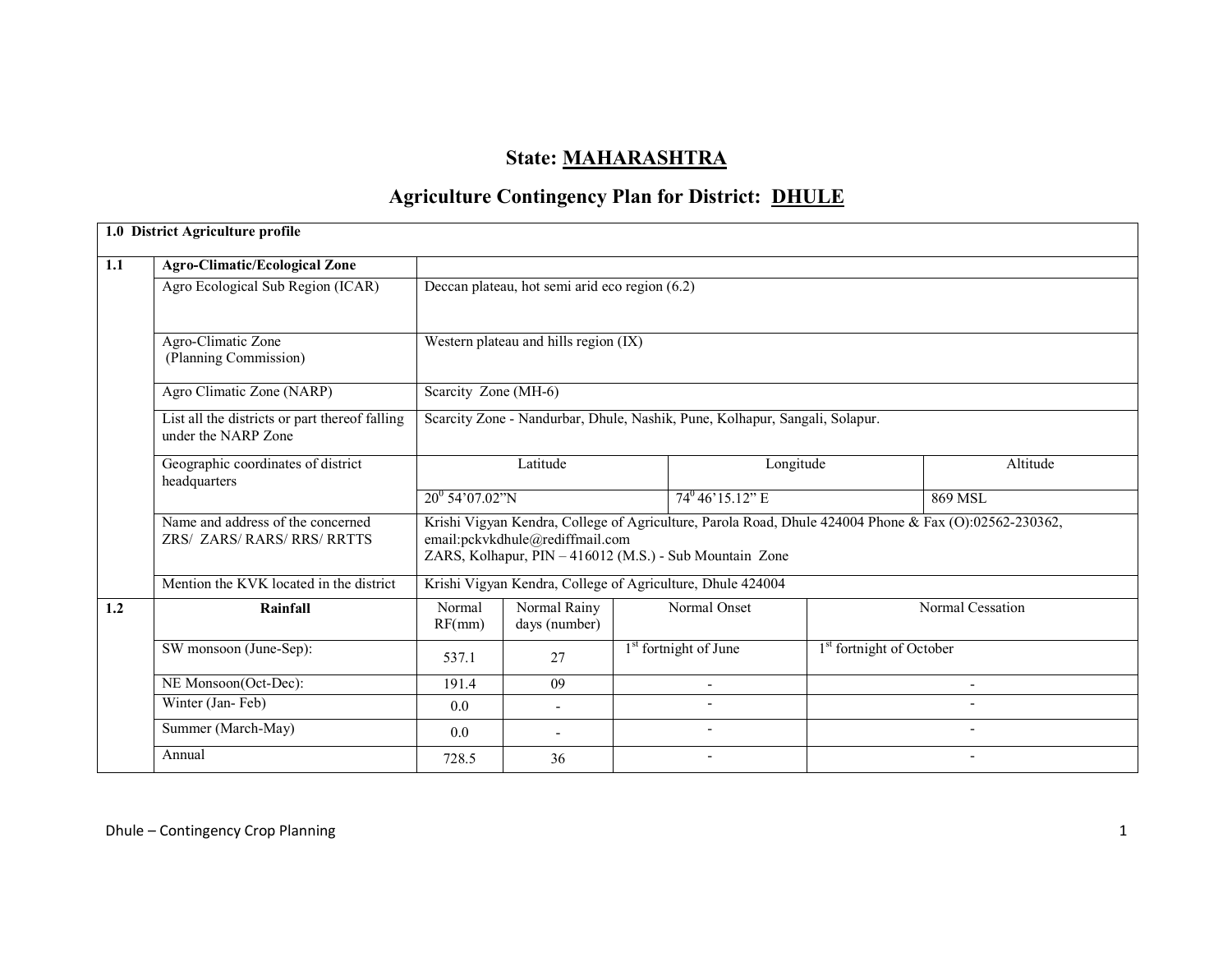| 1.3 | Land use<br>pattern of<br>the<br>district | Geographical<br>area | Cultivable<br>area | Forest<br>area | Land under<br>non-<br>agricultural use | Permanent<br>pastures | Cultivable<br>wasteland | Land under<br>Misc. tree<br>crops and<br>groves | Barren and<br>uncultivable<br>land | ∠urrent<br>fallows | Other<br>fallows |
|-----|-------------------------------------------|----------------------|--------------------|----------------|----------------------------------------|-----------------------|-------------------------|-------------------------------------------------|------------------------------------|--------------------|------------------|
|     | Area<br>$(900)$ ha)                       | 824.6                | 464.8              | 208.8          | 59.0                                   | 29.0                  | 16.0                    | 4.0                                             | 14.0                               | 20.0               | 9.0              |

(Source: Agricultural Statistical Information, Maharashtra State 2006 (Part II))

| 1.4 | <b>Major Soils</b>                                                                                | Area ('000 ha) |
|-----|---------------------------------------------------------------------------------------------------|----------------|
|     | Shallow black soils                                                                               | 278.0          |
|     | Medium deep black soils                                                                           | 111.0          |
|     | Deep black soils                                                                                  | 75.8           |
|     | $(S_{\text{ouro}} \cap \text{NDCC} \cup \text{F} \text{I} \text{ID} \cup \text{N}_{\text{conv}})$ |                |

(Source: NBSS & LUP, Nagpur)

| 1.5 | <b>Agricultural land use</b> | Area $(900 \text{ ha})$ | Cropping intensity % |
|-----|------------------------------|-------------------------|----------------------|
|     | Net sown area                | 431.0                   |                      |
|     | Area sown more than once     | 19.0                    | 107.7                |
|     | Gross cropped area           | 464.0                   |                      |

| 1.6 | <b>Irrigation</b>            |        | Area ('000 ha) |                                    |  |
|-----|------------------------------|--------|----------------|------------------------------------|--|
|     | Net irrigated area           |        | 87.1           |                                    |  |
|     | Gross irrigated area         |        | 117.1          |                                    |  |
|     | Rainfed area                 | 377.6  |                |                                    |  |
|     | <b>Sources of Irrigation</b> | Number | Area ('000 ha) | Percentage of total irrigated area |  |
|     | Canals                       | --     | 5.2            | 13.'                               |  |
|     | Tanks                        | --     | 0.03           | 0.07                               |  |
|     | Open wells                   | 22832  | 30.8           | 80.8                               |  |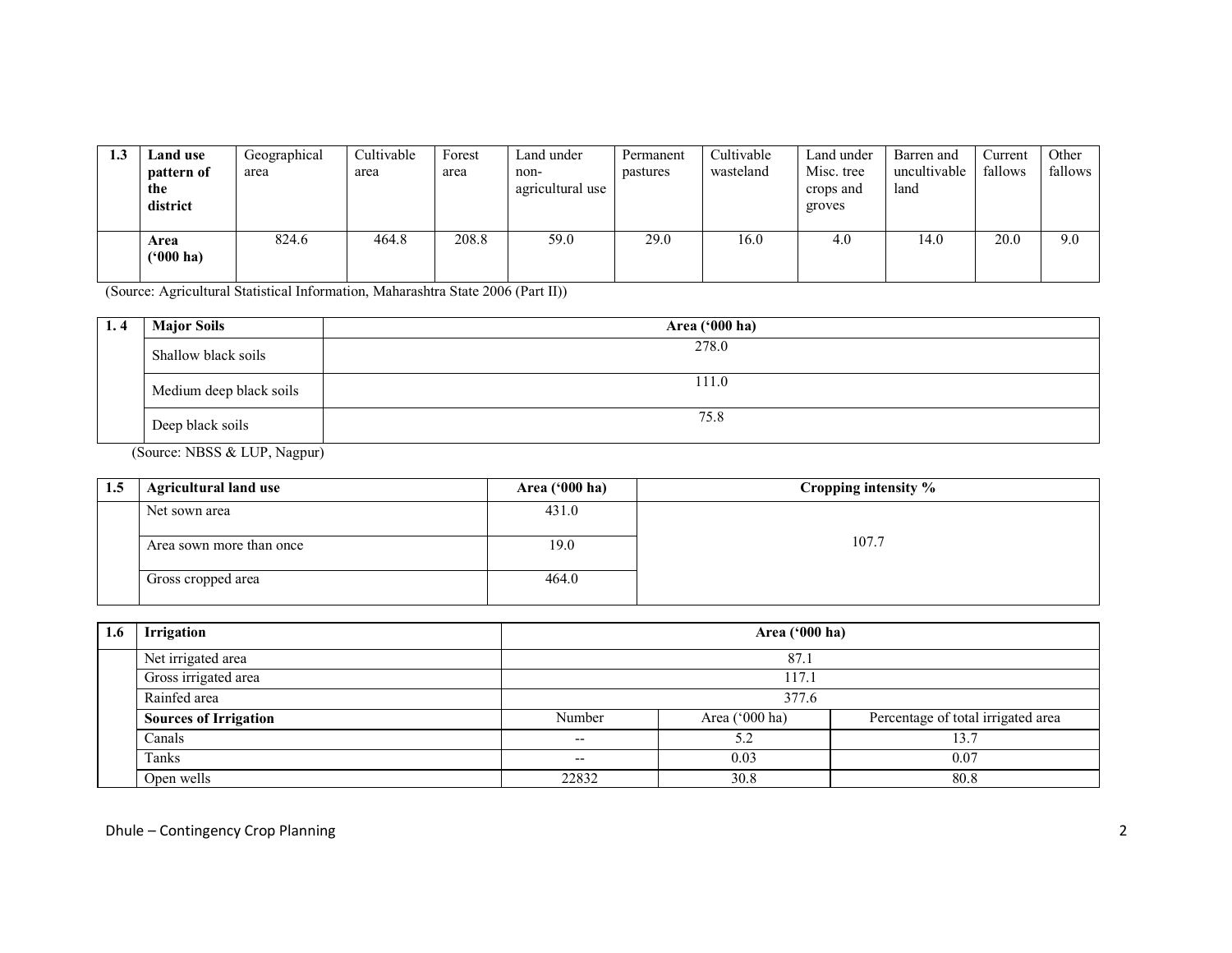| Bore wells                                                                                              | 145                      | 2.0                      | 5.3                                                                                               |
|---------------------------------------------------------------------------------------------------------|--------------------------|--------------------------|---------------------------------------------------------------------------------------------------|
| Lift irrigation schemes                                                                                 | 08                       | --                       | $\overline{\phantom{a}}$                                                                          |
| Micro-irrigation                                                                                        | $\overline{\phantom{a}}$ | $\overline{\phantom{a}}$ | $-$                                                                                               |
| Other sources (please specify)                                                                          | $\overline{\phantom{a}}$ | --                       | $- -$                                                                                             |
| <b>Total Irrigated Area</b>                                                                             | $\overline{\phantom{a}}$ | 38.1                     | 100                                                                                               |
| Pump sets                                                                                               | 21135                    | --                       | $\overline{\phantom{m}}$                                                                          |
| No. of Tractors                                                                                         | 1231                     | --                       |                                                                                                   |
| Total irrigated area                                                                                    |                          |                          |                                                                                                   |
| Groundwater availability and use* (Data source:<br><b>State/Central Ground water Department /Board)</b> | No. of blocks/Tehsils    | $(\%)$ area              | Quality of water (specify the problem such<br>as high levels of arsenic, fluoride, saline<br>etc) |
| Over exploited                                                                                          | NA                       | --                       |                                                                                                   |
| Critical                                                                                                | NA                       | $- -$                    | --                                                                                                |
| Semi-critical                                                                                           | NA                       | --                       | --                                                                                                |
| Safe                                                                                                    | 4                        | 100                      | Satisfactory                                                                                      |
| Wastewater availability and use                                                                         | <b>NA</b>                | $\qquad \qquad -$        | --                                                                                                |
| Ground water quality                                                                                    |                          | NA                       |                                                                                                   |

Source: Strategic Research & Extension Plan of Dhule District

# 1.7 Area under major field crops & horticulture (Year 2008-09)

| 1.7 | Major field crops cultivated |                          | Area ('000 ha)           |              |                          |                          |              |                          |                    |  |  |
|-----|------------------------------|--------------------------|--------------------------|--------------|--------------------------|--------------------------|--------------|--------------------------|--------------------|--|--|
|     |                              | <b>Kharif</b>            |                          |              |                          | Rabi                     |              |                          |                    |  |  |
|     |                              | <b>Irrigated</b>         | Rainfed                  | <b>Total</b> | <b>Irrigated</b>         | Rainfed                  | <b>Total</b> | <b>Summer</b>            | <b>Grand</b> total |  |  |
|     | Cotton                       | 30.0                     | 85.0                     | 115.0        | $\overline{\phantom{m}}$ | $\overline{\phantom{a}}$ | $- -$        | $\overline{\phantom{m}}$ | 115.0              |  |  |
|     | Pearlmillet                  | $\overline{\phantom{m}}$ | 104.5                    | 104.5        | $\overline{\phantom{m}}$ | $\overline{\phantom{a}}$ | $- -$        | 0.2                      | 104.7              |  |  |
|     | Groundnut                    | 35.7                     | $\overline{\phantom{m}}$ | 35.7         | $\overline{\phantom{m}}$ | $\overline{\phantom{a}}$ | $- -$        | 0.1                      | 35.8               |  |  |
|     | Maize                        | $\overline{\phantom{m}}$ | 34.7                     | 34.7         | $\overline{\phantom{a}}$ | $\overline{\phantom{a}}$ | --           | $\overline{\phantom{m}}$ | 34.7               |  |  |
|     | Paddy                        | $\overline{\phantom{0}}$ | 21.5                     | 21.5         | $\overline{\phantom{a}}$ | $\overline{\phantom{a}}$ | $- -$        | $\overline{\phantom{a}}$ | 21.5               |  |  |
|     | Wheat                        | $\overline{\phantom{m}}$ | $- -$                    | $- -$        | 36.0                     | $\overline{\phantom{a}}$ | 36.0         | $- -$                    | 36.0               |  |  |
|     | Bengal Gram                  | $\overline{\phantom{m}}$ | $- -$                    | $- -$        | 25.0                     | $- -$                    | 25.0         | $- -$                    | 25.0               |  |  |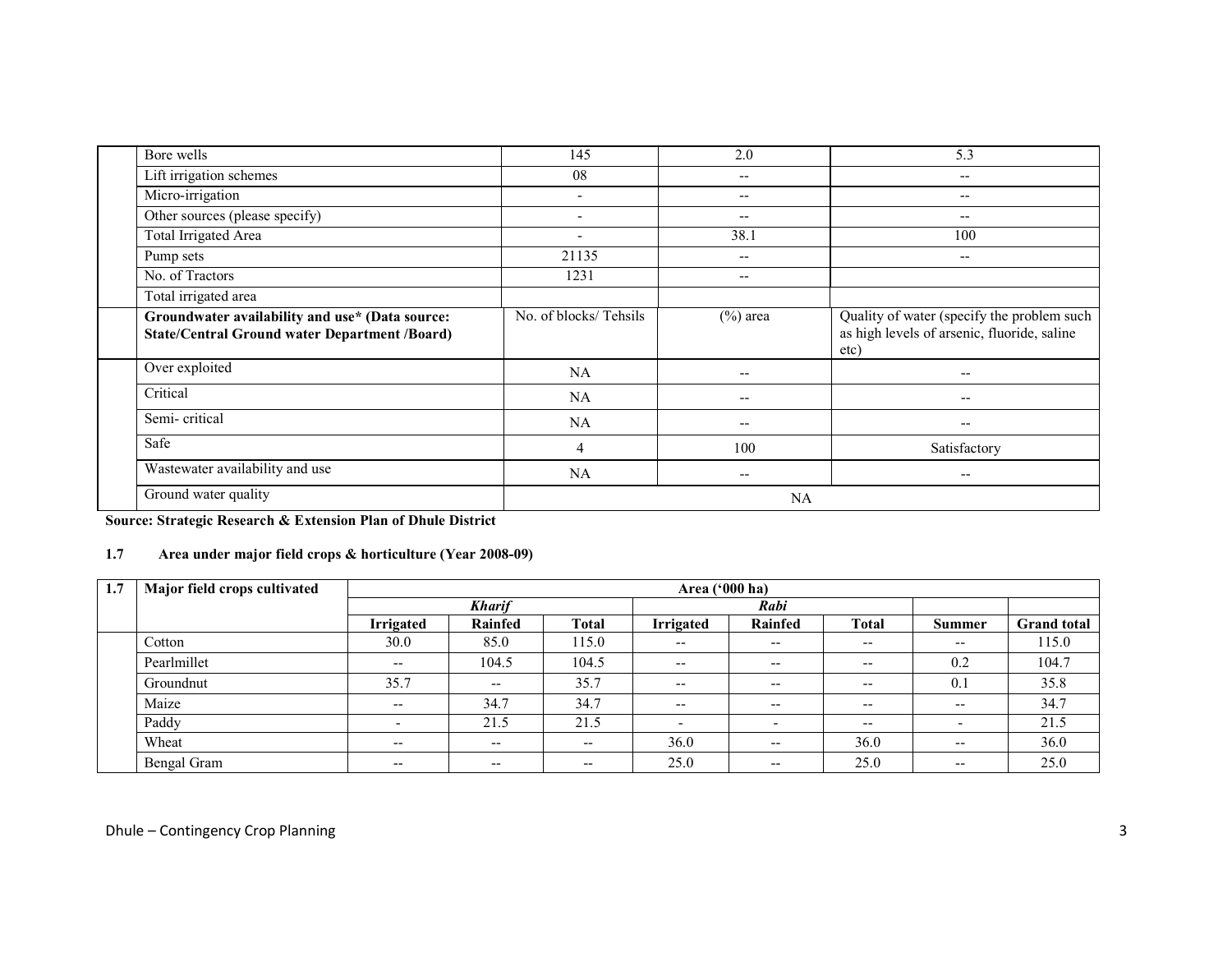| Horticulture crops                  |                          | Area ('000 ha)           |                          |
|-------------------------------------|--------------------------|--------------------------|--------------------------|
|                                     | <b>Total</b>             | <b>Irrigated</b>         | Rainfed                  |
| Onion                               | 9.9                      | 9.9                      | $- -$                    |
| Pomegranate                         | 5.0                      | 5.0                      | $\overline{\phantom{m}}$ |
| Chilli                              | 3.1                      | 3.1                      | $- -$                    |
| Banana                              | 0.6                      | 0.6                      | $- -$                    |
| Tomato                              | 0.3                      | 0.3                      | $- -$                    |
| Aonla                               | 0.4                      | 0.4                      | --                       |
| <b>Custard Apple</b>                | 0.4                      | 0.4                      | $- -$                    |
| <b>Medicinal and Aromatic crops</b> | $\sim$                   | $\overline{\phantom{a}}$ | --                       |
| <b>Plantation crops</b>             | $\overline{\phantom{a}}$ | $-$                      | --                       |
| <b>Fodder crops</b>                 | --                       | $-$                      | --                       |
| Total fodder crop area              | $- -$                    | $-$                      | --                       |
| <b>Grazing land</b>                 | 29                       | $-$                      | --                       |
| Sericulture etc                     | $\overline{\phantom{a}}$ | $\overline{\phantom{m}}$ | --                       |
| Others (specify)                    | $- -$                    | $- -$                    | --                       |

| 1.8      | Livestock                                       | Male $(900)$   | Female ('000)             | <b>Total ('000)</b> |
|----------|-------------------------------------------------|----------------|---------------------------|---------------------|
|          | Non descriptive Cattle (local low yielding)     | 173.0          | 140.9                     | 313.9               |
|          | Crossbred cattle                                | 23.6           | 23.3                      | 46.9                |
|          | Non descriptive Buffaloes (local low yielding)  | 12.1           | 51.3                      | 63.5                |
|          | <b>Graded Buffaloes</b>                         | 5.0            | 35.0                      | 40.0                |
|          | Goat                                            | 85.0           | 204.7                     | 289.7               |
|          | Sheep                                           | 8.7            | 293.3                     | 302.1               |
|          | Others (Camel, Pig, Yak etc.)                   |                |                           |                     |
|          | Commercial dairy farms (Number)                 |                |                           |                     |
| 1.9      | Poultry                                         | No. of farms   | <b>Total No. of birds</b> |                     |
|          | Commercial                                      | 26             | 394.5                     |                     |
|          | Backyard                                        | $\overline{0}$ | 155.0                     |                     |
| 1.1      | Fisheries (Data source: Chief Planning Officer) |                |                           |                     |
| $\bf{0}$ | A. Capture                                      |                |                           |                     |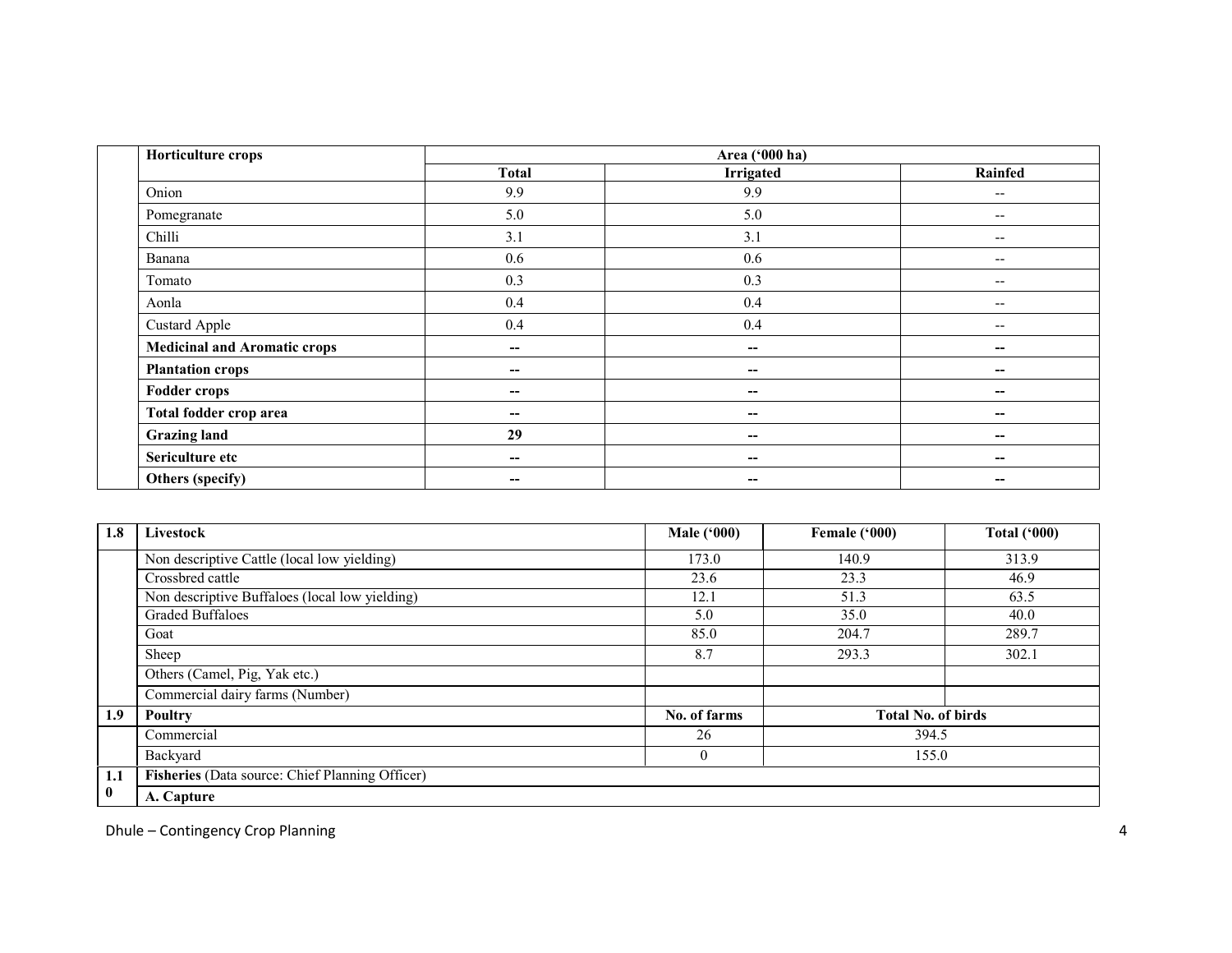| i) Marine (Data Source: Fisheries Department)                  | No. of                 | <b>Boats</b>                 |            | <b>Nets</b>              |            | <b>Storage</b>           |  |
|----------------------------------------------------------------|------------------------|------------------------------|------------|--------------------------|------------|--------------------------|--|
|                                                                | <b>Fishermen</b>       | Mechanized                   | Non-       | Mechanized               | Non-       | facilities               |  |
|                                                                |                        |                              | mechanized | (Trawl nets,             | mechaniz   | (Ice plants              |  |
|                                                                |                        |                              |            | Gill nets)               | ed (Shore  | etc.)                    |  |
|                                                                |                        |                              |            |                          | Seines.    |                          |  |
|                                                                |                        |                              |            |                          | Stake &    |                          |  |
|                                                                |                        |                              |            |                          | trap nets) |                          |  |
| ii) Inland (Data Source: Fisheries Department)                 |                        | No. of farmer<br>owned ponds |            | <b>No. of Reservoirs</b> |            | No. of village tanks     |  |
|                                                                |                        |                              |            | 39                       |            | 995                      |  |
| <b>B.</b> Culture                                              |                        |                              |            |                          |            |                          |  |
|                                                                | Water Spread Area (ha) |                              |            | Yield (t/ha)             |            | <b>Production (tons)</b> |  |
| i) Brackish water (Data Source: MPEDA/Fisheries<br>Department) | NA                     |                              |            | <b>NA</b>                |            | NA                       |  |
| ii) Fresh water (Data Source: Fisheries Department)            | 9125                   |                              |            | 0.203                    |            | 1855                     |  |

Source: District information Office publication 2005 (Apala Dhule Gilha) & SAO, Dhule Govt. Of Maharashtra (Report 2008-09)

### 1.11 Production and Productivity of major crops (2004-08)

| 1.11                                                              | Name of crop |                          | <b>Kharif</b>           |                          | Rabi                     |                          | <b>Summer</b>            | <b>Total</b>          |                         | Crop                                             |
|-------------------------------------------------------------------|--------------|--------------------------|-------------------------|--------------------------|--------------------------|--------------------------|--------------------------|-----------------------|-------------------------|--------------------------------------------------|
|                                                                   |              | Production<br>(000 t)    | Productivity<br>(kg/ha) | Production<br>(000 t)    | Productivity<br>(kg/ha)  | Production<br>(000 t)    | Productivity<br>(kg/ha)  | Production<br>(000 t) | Productivity<br>(kg/ha) | residue<br><b>as</b><br>fodder<br>(000)<br>tons) |
| Major Field crops (Crops to be identified based on total acreage) |              |                          |                         |                          |                          |                          |                          |                       |                         |                                                  |
|                                                                   | Cotton       | 42.8                     | 373                     | $- -$                    |                          | --                       | $-$                      | 42.8                  | 373                     |                                                  |
|                                                                   | Pearl millet | 119.1                    | 1140                    | --                       | --                       | $- -$                    | $---$                    | 119.1                 | 1140                    |                                                  |
|                                                                   | Groundnut    | 29.4                     | 825                     | $\overline{\phantom{m}}$ | --                       | $\overline{\phantom{m}}$ | $\overline{\phantom{m}}$ | 29.4                  | 825                     | $\overline{\phantom{m}}$                         |
|                                                                   | Maize        | 86.4                     | 2492                    | $- -$                    |                          | --                       | --                       | 86.4                  | 2492                    | --                                               |
|                                                                   | Paddy        | 17.2                     | 823                     | $\overline{\phantom{a}}$ | $\overline{\phantom{0}}$ | -                        | ٠                        | 17.2                  | 823                     |                                                  |
|                                                                   | Wheat        | $\overline{\phantom{m}}$ | $- -$                   | 86.1                     | 2394                     | $\overline{\phantom{m}}$ | --                       | 86.1                  | 2394                    |                                                  |
|                                                                   | Bengal Gram  | $\overline{\phantom{m}}$ | --                      | 27.9                     | 1116                     | --                       | --                       | 27.9                  | 1116                    | $\overline{\phantom{m}}$                         |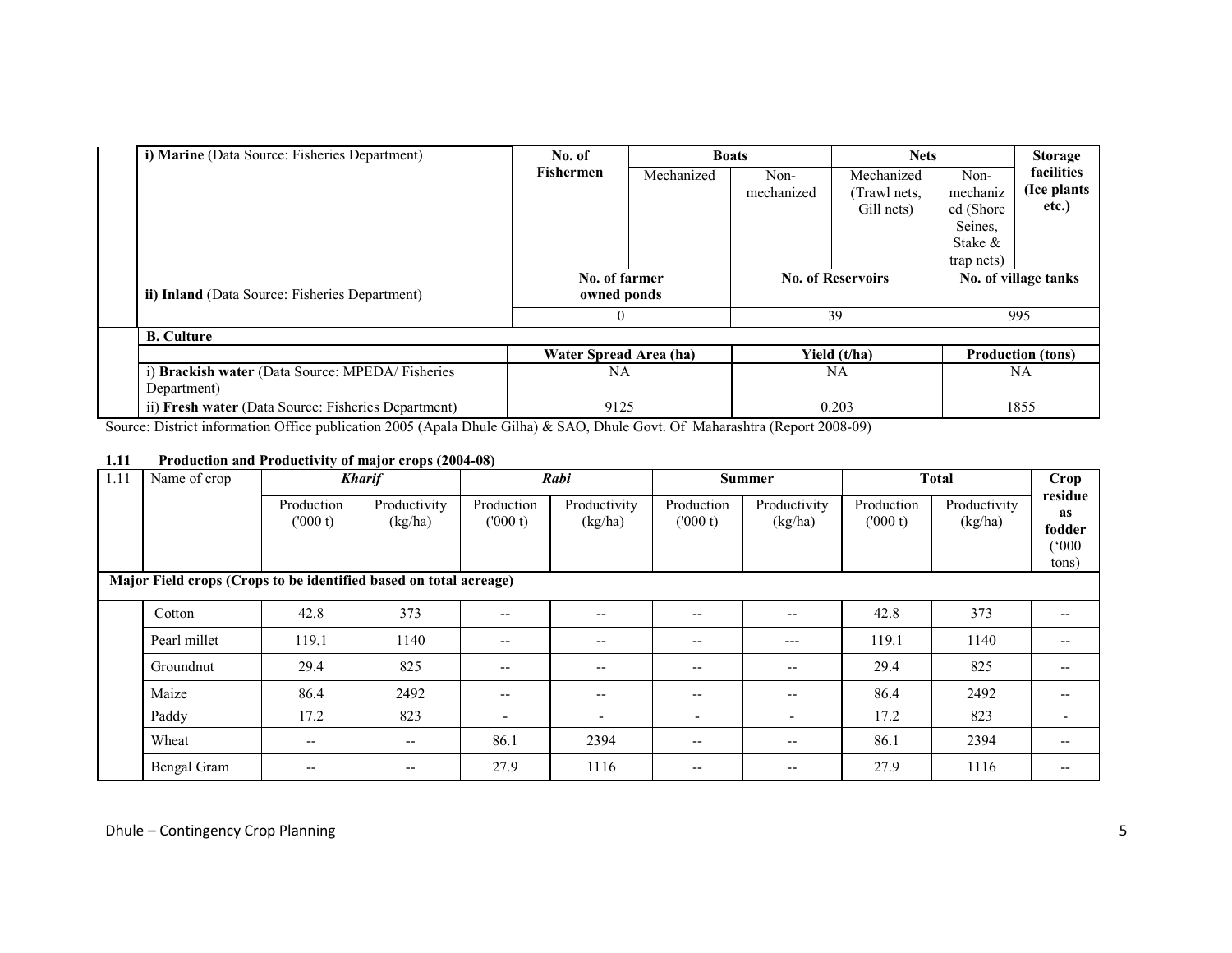|  | Major Horticultural crops (Crops to be identified based on total acreage) |       |       |                          |       |       |       |       |       |       |
|--|---------------------------------------------------------------------------|-------|-------|--------------------------|-------|-------|-------|-------|-------|-------|
|  | Onion                                                                     | 188.7 | 18950 | $- -$                    | $- -$ | $- -$ | --    | 188.7 | 18950 |       |
|  | Pomegranate                                                               | $- -$ | $- -$ | $\overline{\phantom{a}}$ | $- -$ | 280.0 | 5600  | 280.0 | 5600  |       |
|  | Chilli                                                                    | 12.7  | 4060  | $- -$                    | $- -$ | $- -$ | --    | 12.7  | 4060  |       |
|  | Banana                                                                    | 29.8  | 49900 | $- -$                    | $- -$ | $- -$ |       | 29.8  | 49900 |       |
|  | Tomato                                                                    | 8.9   | 28000 | $- -$                    | $- -$ | $- -$ |       | 8.9   | 28000 |       |
|  | Aonla                                                                     | 2.4   | 5660  | $- -$                    | $- -$ | $- -$ | --    | 2.4   | 5660  |       |
|  | Custard Apple                                                             | 2.6   | 5500  | $- -$                    | $- -$ | $- -$ | $- -$ | 2.6   | 5500  | $- -$ |

| 1.12 | <b>Sowing</b><br>window for 5<br>major field<br>crops | Cotton                                       | Kharif<br>Sorghum                               | Maize                                           | Pearlmillet                                  | Paddy                                           | Rabi Sorghum                                        | Chick pea                                         |
|------|-------------------------------------------------------|----------------------------------------------|-------------------------------------------------|-------------------------------------------------|----------------------------------------------|-------------------------------------------------|-----------------------------------------------------|---------------------------------------------------|
|      | Kharif Rainfed                                        | $3rd$ week of<br>June-<br>$2nd$ week of July | $3rd$ week of<br>June- $2nd$<br>week of<br>July | $3rd$ week of<br>June- $2nd$<br>week of<br>July | $3rd$ week of<br>June-<br>$2nd$ week of July | $3rd$ week of<br>June-<br>$2nd$ week of<br>July | $\qquad \qquad -$                                   | --                                                |
|      | Kharif Irrigated                                      | $1st$ week of May-<br>$1st$ week of June     | $\overline{\phantom{a}}$                        |                                                 |                                              | --                                              | $\qquad \qquad -$                                   | --                                                |
|      | Rabi Rainfed                                          |                                              | --                                              |                                                 |                                              | --                                              | $3rd$ week of September.-<br>$2nd$ week of October. | $2nd$ week of October-<br>$2nd$ week of November. |
|      | Rabi Irrigated                                        |                                              | --                                              | --                                              |                                              | --                                              | $- -$                                               | --                                                |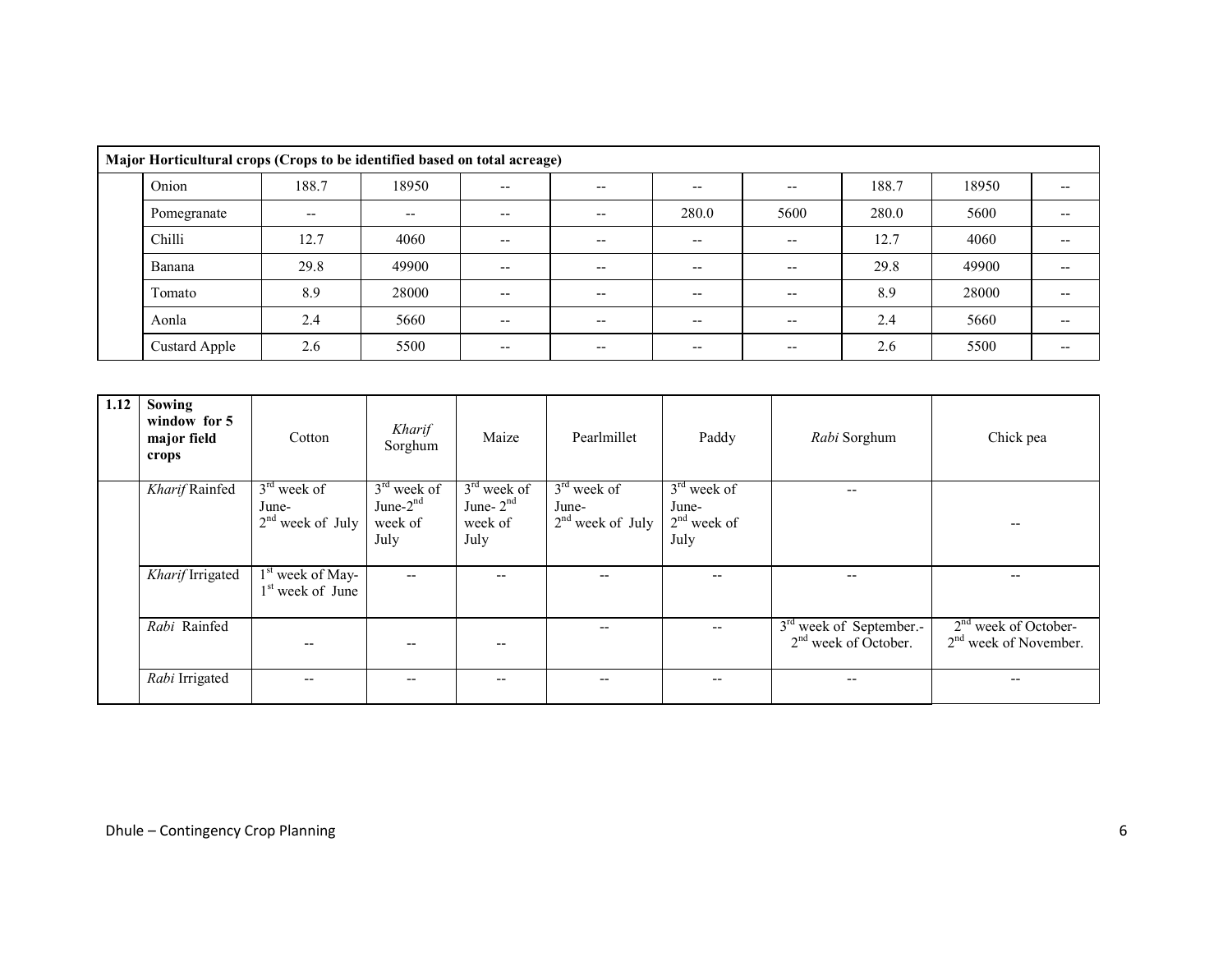| 1.13 | What is the major contingency the district is prone to? | Regular | Occasional               | <b>None</b> |
|------|---------------------------------------------------------|---------|--------------------------|-------------|
|      | Drought                                                 |         |                          |             |
|      | Flood                                                   |         |                          |             |
|      | Cyclone                                                 |         |                          |             |
|      | Hail storm                                              |         |                          |             |
|      | Heat wave                                               | -       |                          |             |
|      | Cold wave                                               |         |                          |             |
|      | Frost                                                   |         |                          |             |
|      | Sea water intrusion                                     |         | $\overline{\phantom{0}}$ |             |
|      | Pests and disease outbreak (specify)                    | -       |                          |             |

| 1.14 | Include Digital maps of the district for | Location map of district within State as Annexure I | Enclosed: Yes |
|------|------------------------------------------|-----------------------------------------------------|---------------|
|      |                                          |                                                     |               |
|      |                                          | Mean annual rainfall as Annexure 2                  | Enclosed: No  |
|      |                                          | Soil map as Annexure 3                              | Enclosed: Yes |

2.0 Strategies for weather related contingencies

2.1 Drought

2.1.1 Rainfed situation

| Condition                        |                                   |                                  |                                                       | <b>Suggested Contingency measures</b>                |                                         |
|----------------------------------|-----------------------------------|----------------------------------|-------------------------------------------------------|------------------------------------------------------|-----------------------------------------|
| Early season<br>drought (delayed | <b>Major farming</b><br>situation | <b>Normal Crop</b><br>/ cropping | Change in crop / cropping<br>system including variety | <b>Agronomic measures</b>                            | <b>Remarks</b> on<br>Implementation     |
| onset)                           |                                   | system                           |                                                       |                                                      |                                         |
| Delay by 2 weeks                 | Shallow black soils               | Pearlmillet                      | Shraddha, Saburi, Shanti                              | Application of 25 kg K $_2O$ per<br>ha as basal dose | Seed source :<br>• Central campus MPKV, |
| Week<br>June 4 <sup>th</sup>     |                                   |                                  |                                                       | One hoeing and weeding before<br><b>30 DAS</b>       | Rahuri,                                 |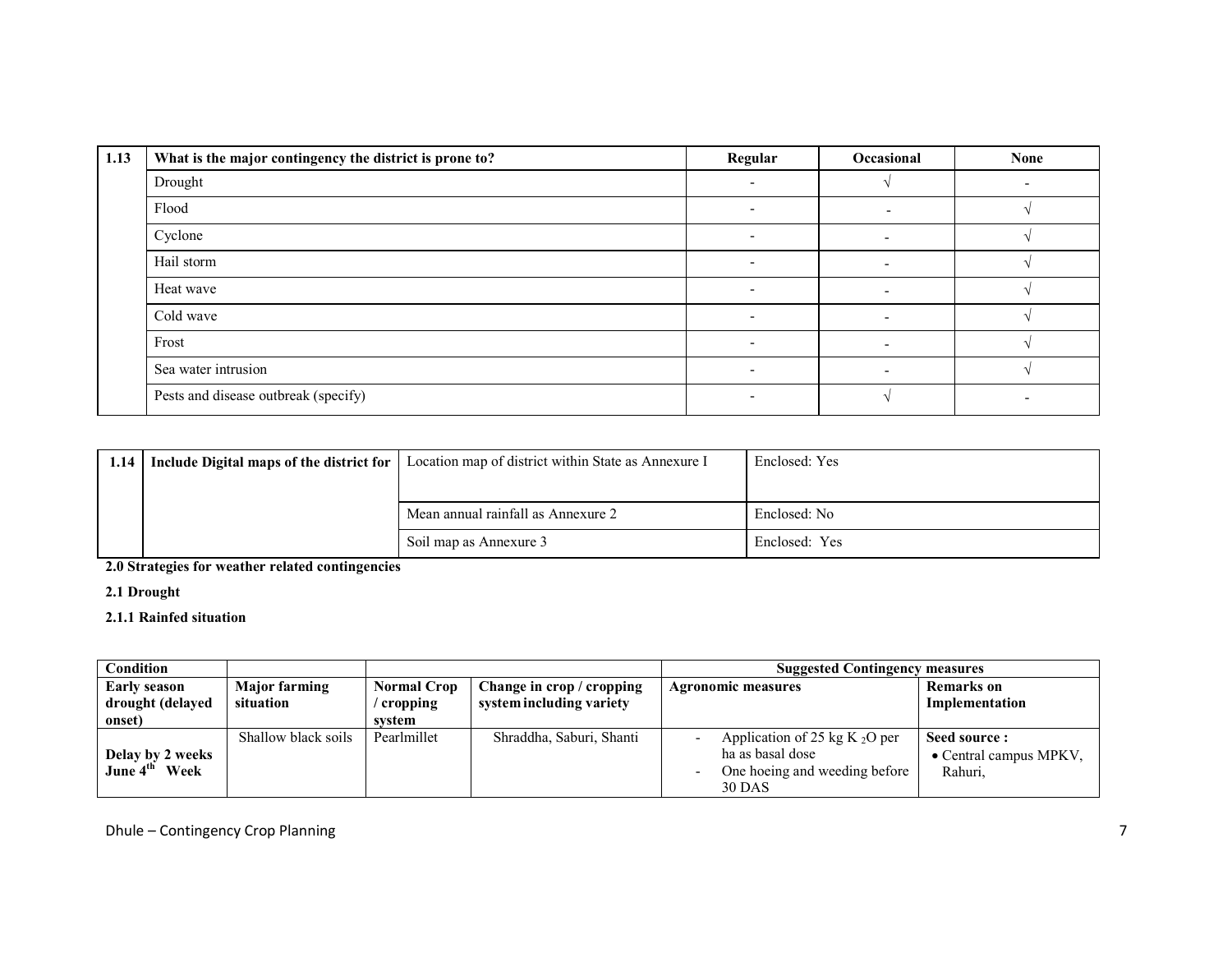|                            | Greengram/<br>Blackgram<br>Sorghum | Greengram – Phule Vaibhav,<br>Blackgram - TPU-4<br>CSH-14,16,17                                                                                         | One hoeing and weeding before 30 DAS<br>--                                                                                                        | • College of Agril., Pune,<br>Kolhapur and Dhule<br>NSC, MSSC,<br>Private co. Distributors |
|----------------------------|------------------------------------|---------------------------------------------------------------------------------------------------------------------------------------------------------|---------------------------------------------------------------------------------------------------------------------------------------------------|--------------------------------------------------------------------------------------------|
| Medium deep black<br>soils | <b>Upland Paddy</b>                | Phule Radha, Indrayani,<br>Bhogavati                                                                                                                    | - Direct seeding with seed drill<br>- Weed free condition upto 40 days<br>- N split application (50 kg N at sowing<br>& 50 kg N at 25 DAS)        |                                                                                            |
|                            | Pigeonpea                          | Pearl millet (Shraddha,<br>Saburi, Shanti) + Pigeonpea<br>(Vipula/BSMR-736) (2:1),<br>Soybean $(JS-335)$ +<br>Pigeonpea (Vipula/BSMR-<br>$736)$ $(3:1)$ | - Preparation of conservation furrows<br>after harvest of pearlmillet / soybean<br>for moisture conservation<br>- Weed free condition upto 30 DAS |                                                                                            |
|                            | Soybean                            | JS-335                                                                                                                                                  | - Hoeing at 25 DAS<br>- Weed free condition upto 30 DAS                                                                                           |                                                                                            |
| Deep black soils           | Cotton                             | Bt cotton                                                                                                                                               | - Hoeing at 20, 60 DAS<br>- Weeding at 30 DAS                                                                                                     |                                                                                            |
|                            | Maize                              | Karveer, Phule Rajarshee                                                                                                                                | - Sowing on ridges<br>- Weeding at 25 DAS                                                                                                         |                                                                                            |

| Condition                 |               |                     | <b>Suggested Contingency measures</b> |                                                   |                          |  |
|---------------------------|---------------|---------------------|---------------------------------------|---------------------------------------------------|--------------------------|--|
| <b>Early season</b>       | Major         | <b>Normal</b>       | Change in                             | <b>Agronomic measures</b>                         | <b>Remarks</b> on        |  |
| drought (delayed          | farming       | crop/cropping       | $\mathbf{crop}/\mathbf{cropping}$     |                                                   | Implementation           |  |
| onset)                    | situation     | system              | system                                |                                                   |                          |  |
|                           | Shallow black | Pearlmillet         | Shraddha, Saburi,                     | Application of 25 kg K $_2O$ per ha as basal dose | Seed source:             |  |
| Delay by 4 weeks          | soils         |                     | Shanti                                | One hoeing and weeding before 30 DAS              | • Central campus         |  |
| July 2 <sup>nd</sup> week |               | Greengram/          | Pearlmillet                           | As above                                          | MPKV, Rahuri,            |  |
| 28MW                      |               | Blackgram           | (Shraddha, Saburi,                    |                                                   | College of Agril., Pune, |  |
|                           |               |                     | Shanti)                               |                                                   | Kolhapur and Dhule       |  |
|                           |               | Sorghum             | As above                              | As above                                          | NSC, MSSC,               |  |
|                           | Medium deep   | <b>Upland Paddy</b> | Phule Radha, Pavana                   | Direct seeding with seed drill                    | Private                  |  |
|                           | black soils   |                     |                                       | Weed free condition upto 40 days                  | co. Distributers         |  |
|                           |               |                     |                                       | N split application (50 kg N at sowing $& 50$     |                          |  |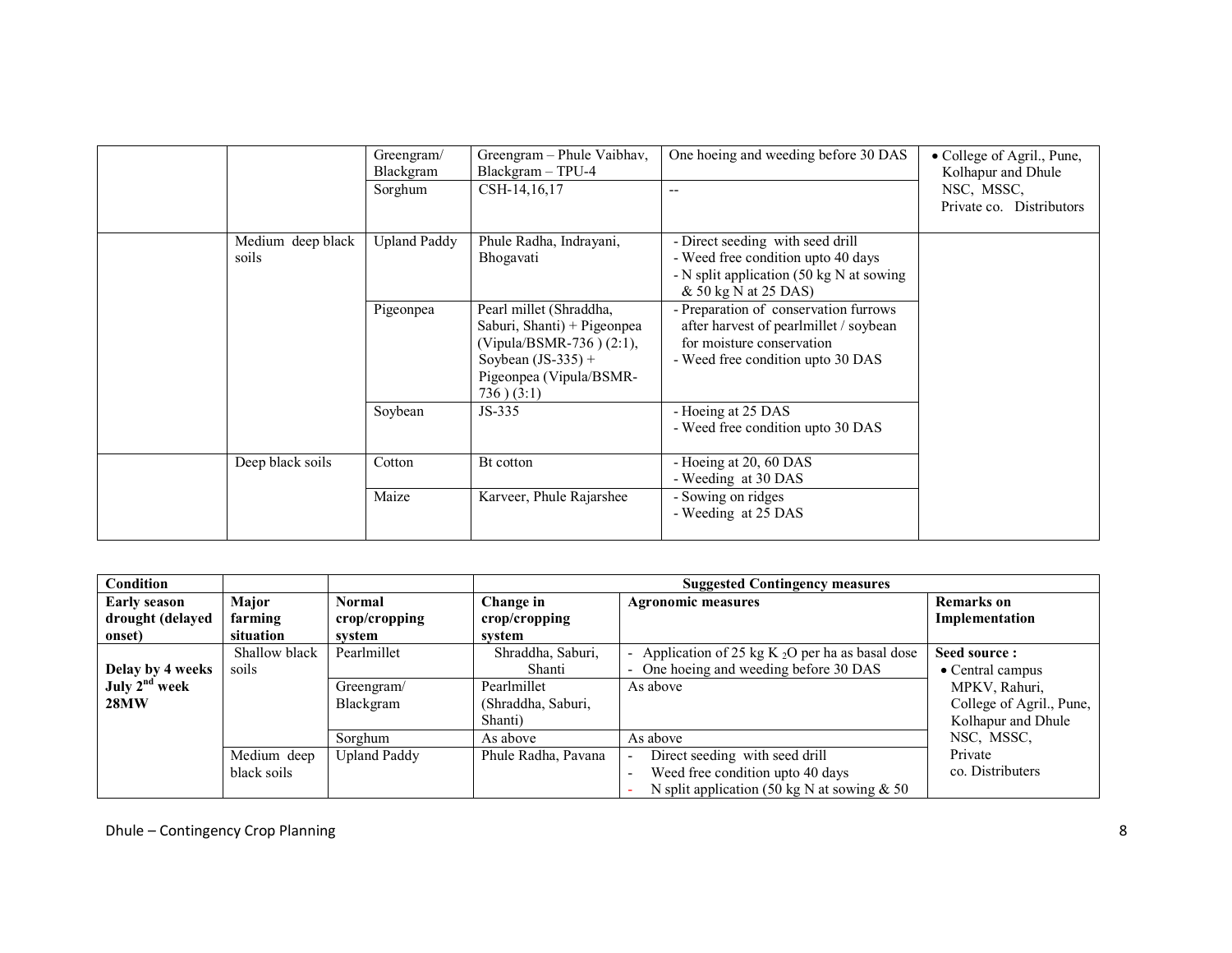|            |           |                     | kg N at 25 DAS                                    |
|------------|-----------|---------------------|---------------------------------------------------|
|            | Pigeonpea | Pigeonpea (Vipula / | Opening of one conservation furrow after harvest  |
|            |           | $BDN-708$ +         | of clusterbean                                    |
|            |           | Clusterbean $(1:2)$ |                                                   |
|            | Soybean   | Sunflower (SS-56 /  | -Seed treatment with Imadachloprid 70 WS $(a)$ 5- |
|            |           | Bhanu / Phule       | 7 g per kg of seed                                |
|            |           | Raviraj)            | - Hoeing at 20 DAS                                |
|            |           |                     | - Weeding upto 30 DAS                             |
|            |           |                     |                                                   |
| Deep black | Cotton    | Bt cotton           | Hoeing at 20, 60 DAS                              |
| soils      |           |                     | Weeding at 30 DAS                                 |
|            | Maize     | Karveer, Phule      | Sowing on ridges<br>$\overline{\phantom{0}}$      |
|            |           | Rajarshee           | Weeding at 25 DAS                                 |

| Condition                                         |                               |                                          |                                                           | <b>Suggested Contingency measures</b>                                                                                  |                                                                 |
|---------------------------------------------------|-------------------------------|------------------------------------------|-----------------------------------------------------------|------------------------------------------------------------------------------------------------------------------------|-----------------------------------------------------------------|
| <b>Early season</b><br>drought (delayed<br>onset) | Major<br>farming<br>situation | <b>Normal</b><br>crop/cropping<br>system | Change in<br>crop/cropping<br>system                      | <b>Agronomic measures</b>                                                                                              | <b>Remarks</b> on<br>Implementation                             |
| Delay by 6 weeks                                  | Shallow black<br>soils        | Pearlmillet                              | Shraddha, Saburi,<br>Shanti                               | - Application of 25 kg K $_2O$ per ha as basal dose<br>One hoeing and weeding before 30 DAS                            | Seed source:<br>• Central campus                                |
| July 4 <sup>th</sup> week<br><b>30 MW</b>         |                               | Greengram/<br>Blackgram                  | Pearlmillet<br>(Shraddha, Saburi,<br>Shanti)              | As above                                                                                                               | MPKV, Rahuri,<br>College of Agril., Pune,<br>Kolhapur and Dhule |
|                                                   |                               | Sorghum                                  | As above                                                  | As above                                                                                                               | NSC, MSSC,<br>Private co.                                       |
|                                                   | Medium deep<br>black soils    | <b>Upland Paddy</b>                      | Sunflower (SS-56 /<br>Bhanu / Phule<br>Raviraj)           | -Seed treatment with Imadachloprid 70 WS $(a)$ 5-<br>7 g per kg of seed<br>- Hoeing at 20 DAS<br>- Weeding upto 30 DAS | Distributers                                                    |
|                                                   |                               | Pigeonpea                                | Pigeonpea (Vipula /<br>$BDN-708$ +<br>Clusterbean $(1:2)$ | - Opening of one conservation furrow after<br>harvest of clusterbean                                                   |                                                                 |
|                                                   |                               | Soybean                                  | Sunflower (SS-56 /<br>Bhanu / Phule<br>Raviraj)           | -Seed treatment with Imadachloprid 70 WS $(a)$ 5-<br>7 g per kg of seed<br>- Hoeing at 20 DAS<br>- Weeding upto 30 DAS |                                                                 |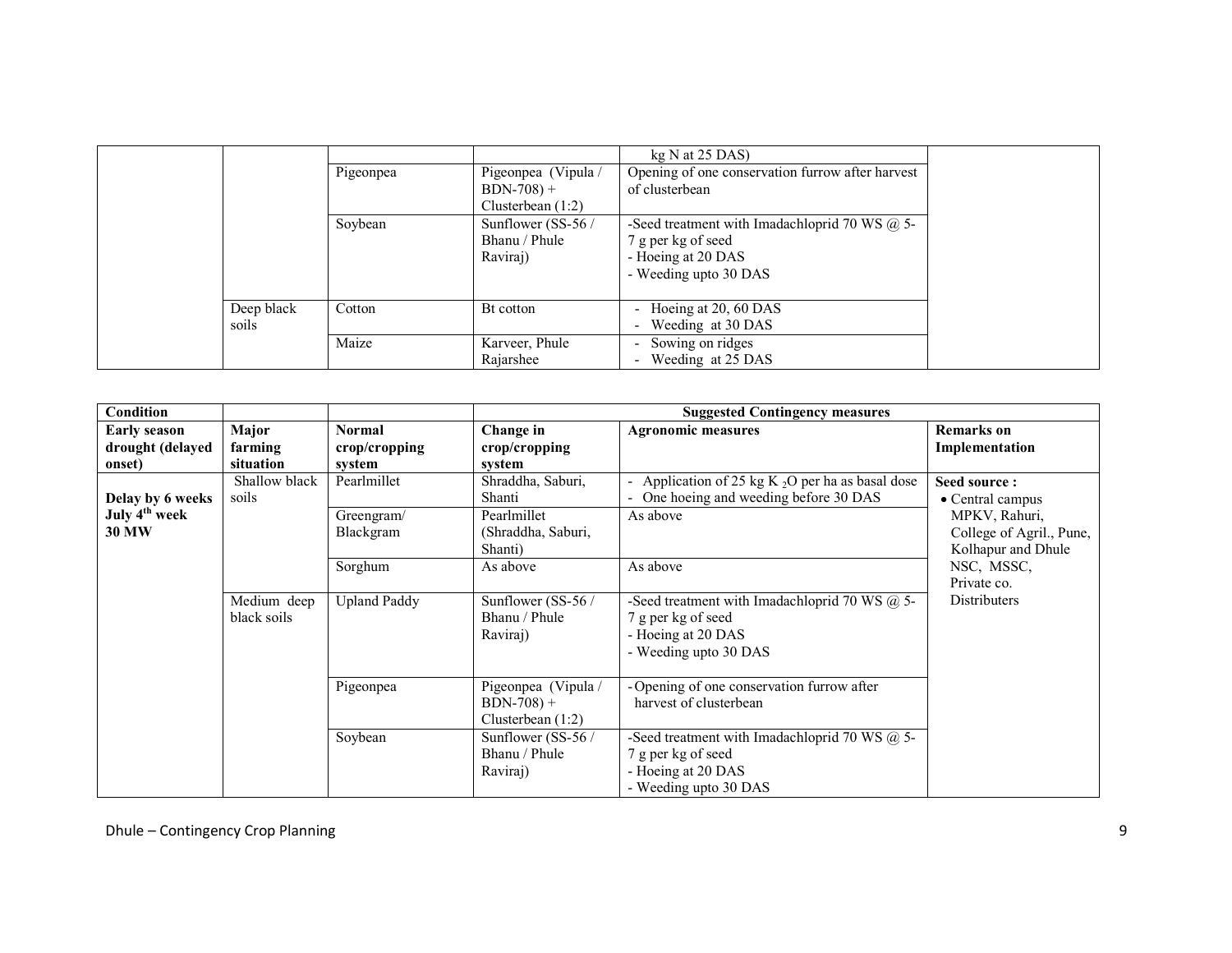| Deep black<br>soils | Cotton | Bt cotton                   | Hoeing at 20, 60 DAS<br>Weeding at 30 DAS |
|---------------------|--------|-----------------------------|-------------------------------------------|
|                     | Maize  | Karveer, Phule<br>Rajarshee | Sowing on ridges<br>Weeding at 25 DAS     |

| Condition                   |                      |                      |                | Suggested contingency measures |                   |
|-----------------------------|----------------------|----------------------|----------------|--------------------------------|-------------------|
| <b>Early season</b>         | <b>Major farming</b> | Normal crop/cropping | Change in      | <b>Agronomic measures</b>      | <b>Remarks</b> on |
| drought (delayed            | situation            | svstem               | crop/cropping  |                                | Implementation    |
| onset)                      |                      |                      | system         |                                |                   |
| Delay by 8 weeks            |                      |                      | Not Applicable |                                |                   |
| August 2 <sup>nd</sup> week |                      |                      |                |                                |                   |
| 33MW                        |                      |                      |                |                                |                   |

| Condition                                                                   |                                   |                                          |                                                                                                                              | <b>Suggested Contingency measures</b>             |                                                |
|-----------------------------------------------------------------------------|-----------------------------------|------------------------------------------|------------------------------------------------------------------------------------------------------------------------------|---------------------------------------------------|------------------------------------------------|
| Early season drought<br>(Normal onset)                                      | <b>Major Farming</b><br>situation | <b>Normal</b><br>Crop/cropping<br>system | Crop management                                                                                                              | Soil nutrient & moisture<br>conservation measures | <b>Remarks</b> on<br>Implementation            |
| <b>Normal onset followed</b>                                                | Shallow black<br>soils            | Pearlmillet                              | Protective Irrigation or<br>resowing in case of failure                                                                      | Hoeing and Weeding                                | Use of farm pond for<br>life saving irrigation |
| by 15-20 days dry spell<br>after sowing leading to<br>poor germination/crop |                                   | Greengram/<br>Blackgram                  | Resowing                                                                                                                     | As above                                          |                                                |
| stand etc.                                                                  |                                   | Sorghum                                  |                                                                                                                              | As above                                          |                                                |
|                                                                             | Medium deep<br>black soils        | <b>Upland Paddy</b>                      | $\overline{\phantom{a}}$                                                                                                     | Weeding and intercultivation                      |                                                |
|                                                                             |                                   | Pigeonpea                                | Gap Filling                                                                                                                  | Spray 2% urea or DAP<br>Hoeing/weeding            |                                                |
|                                                                             |                                   | Soybean                                  | In case of less than $30\%$<br>germination take up resowing<br>with wider spacing of 45 cm<br>with sufficient soil moisture. | Hoeing/weeding                                    |                                                |
|                                                                             | Deep black soils                  | Cotton<br>Maize                          | Gap filling<br>As above                                                                                                      | Weeding, Protective irrigation<br>As above        |                                                |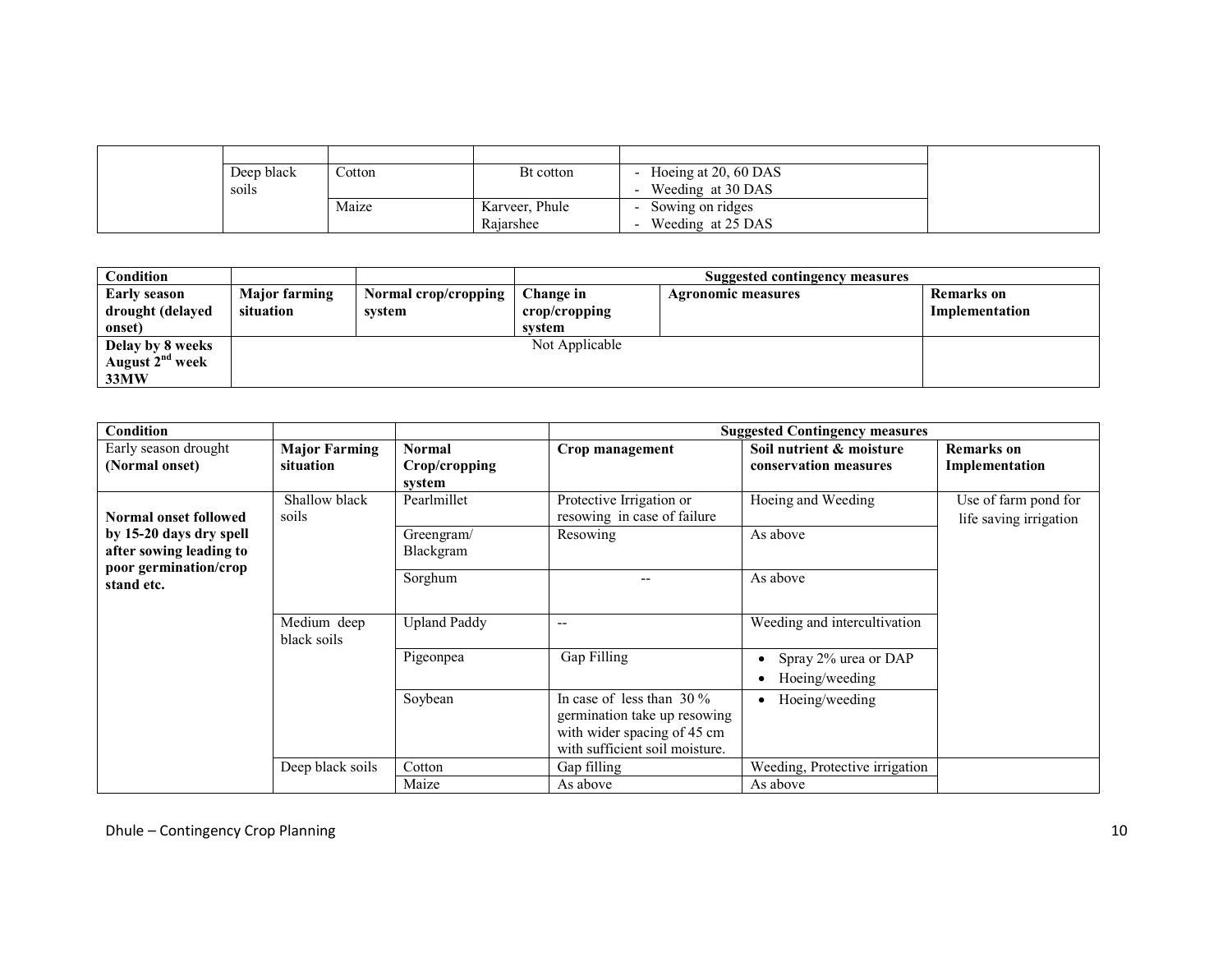| Condition                                                     |                            |                         |                                       | <b>Suggested Contingency measures</b>                                                                                                                    |                                                |
|---------------------------------------------------------------|----------------------------|-------------------------|---------------------------------------|----------------------------------------------------------------------------------------------------------------------------------------------------------|------------------------------------------------|
| Early season drought                                          | <b>Major Farming</b>       | <b>Normal</b>           | Crop management                       | Soil nutrient & moisture                                                                                                                                 | <b>Remarks</b> on                              |
| (Normal onset)                                                | situation                  | Crop/cropping<br>system |                                       | conservation measures                                                                                                                                    | Implementation                                 |
| Mid season drought<br>(long dry spell,<br>consecutive 2 weeks | Shallow black<br>soils     | Pearlmillet             | Give protective Irrigation            | • Hoeing/Weeding<br>• Use of 8 % kaolin spray<br>$\bullet$ 2 % urea spray                                                                                | Use of farm pond for<br>life saving irrigation |
| rainless $(>2.5$ mm)<br>period)                               |                            | Greengram/<br>Blackgram | $\overline{\phantom{a}}$              |                                                                                                                                                          |                                                |
| At vegetative stage                                           |                            | Sorghum                 | Give protective Irrigation            | • Hoeing/Weeding<br>• Use of 8 % kaolin spray<br>$\bullet$ 2 % urea spray                                                                                |                                                |
|                                                               | Medium deep<br>black soils | <b>Upland Paddy</b>     | Give protective Irrigation            | Weeding and interculture                                                                                                                                 |                                                |
|                                                               |                            | Pigeonpea               | Protective irrigation and<br>thinning | • Hoeing/Weeding<br>• Use of $8\%$ kaolin spray<br>$\bullet$ 2 % urea spray,<br>• Opening of conservation<br>furrows in between two<br>rows of pigeonpea |                                                |
|                                                               |                            | Soybean                 | Protective irrigation                 | • Use of $8\%$ kaolin spray<br>2 % urea spray,<br>• Hoeing and weeding                                                                                   |                                                |
|                                                               | Deep black soils           | Cotton                  | As above                              | • Use of $8\%$ kaolin spray<br>• Hoeing and weeding,<br>2 $\%$ urea and or 2 $\%$<br>DAP spray                                                           |                                                |
|                                                               |                            | Maize                   | As above                              | $\bullet$ 2 % urea spray,<br>• Hoeing and weeding                                                                                                        |                                                |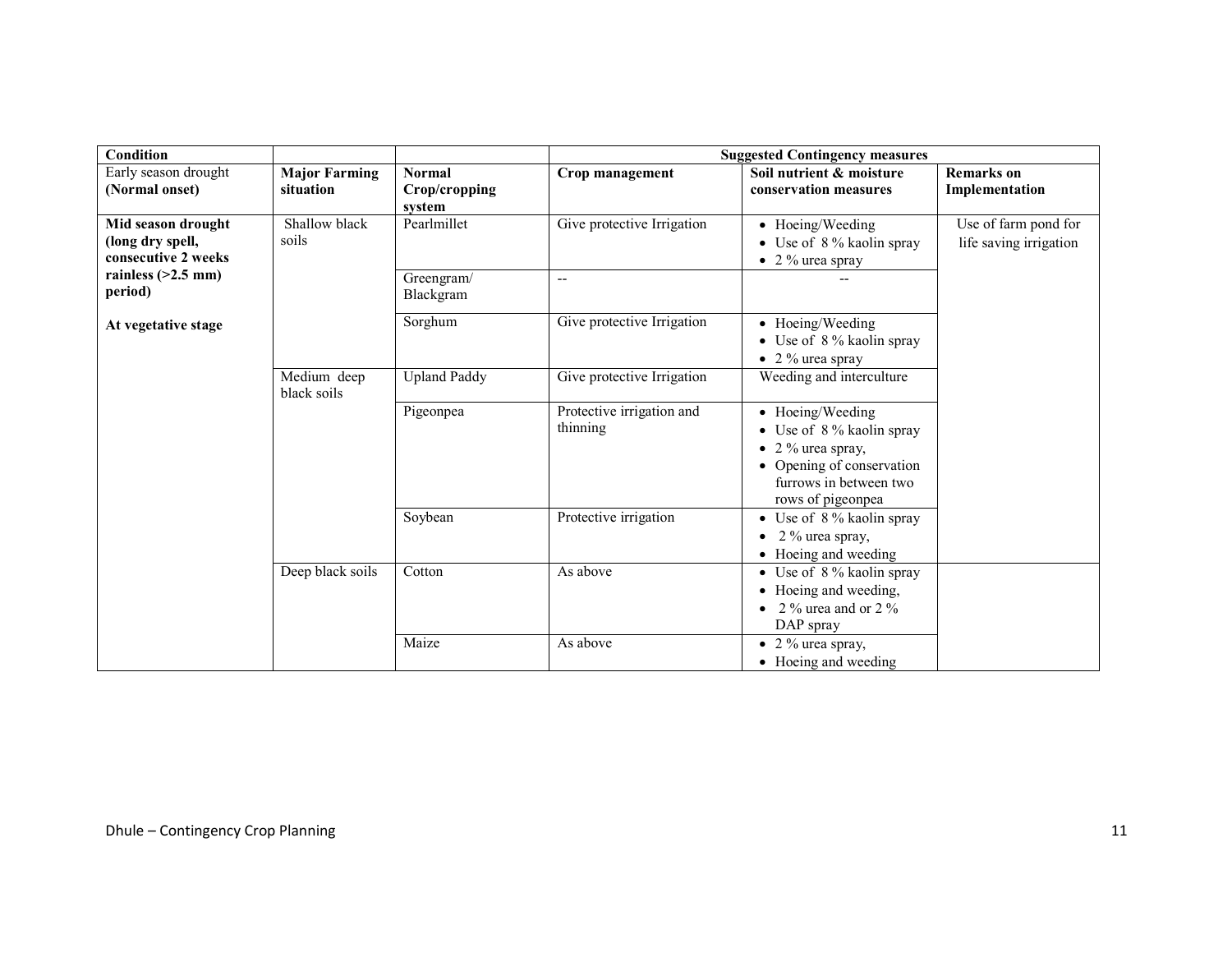| Condition                                                     |                               |                                          | <b>Suggested Contingency measures</b> |                                                                                                                                             |                                                |  |
|---------------------------------------------------------------|-------------------------------|------------------------------------------|---------------------------------------|---------------------------------------------------------------------------------------------------------------------------------------------|------------------------------------------------|--|
| Early season drought<br>(Normal onset)                        | Major<br>Farming<br>situation | <b>Normal</b><br>Crop/cropping<br>system | Crop management                       | Soil nutrient & moisture conservation<br>measures                                                                                           | <b>Remarks</b> on<br>Implementation            |  |
| Mid season drought<br>(long dry spell,<br>consecutive 2 weeks | Shallow black<br>soils        | Pearlmillet                              | Give protective Irrigation            | • Hoeing/Weeding<br>• Use of 8 % kaolin spray<br>$\bullet$ 2 % urea spray,                                                                  | Use of farm pond for<br>life saving irrigation |  |
| rainless $(>2.5$ mm)<br>period)                               |                               | Greengram/<br>Blackgram                  | $-$                                   |                                                                                                                                             |                                                |  |
| At flowering/fruiting<br>stage                                |                               | Sorghum                                  | Give protective Irrigation            | • Hoeing/Weeding<br>• Use of $8\%$ kaolin spray<br>• 2 % urea spray                                                                         |                                                |  |
|                                                               | Medium deep<br>black soils    | <b>Upland Paddy</b>                      | Give protective Irrigation            | Weeding and intercultivation                                                                                                                |                                                |  |
|                                                               |                               | Pigeonpea                                | Protective irrigation and<br>thinning | • Hoeing/Weeding<br>• Use of 8 % kaolin spray<br>• 2 % urea spray,<br>• Opening of conservation furrows in<br>between two rows of pigeonpea |                                                |  |
|                                                               |                               | Soybean                                  | Protective irrigation                 | • Hoeing and weeding                                                                                                                        |                                                |  |
|                                                               | Deep black<br>soils           | Cotton                                   | As above                              | • Use of $8\%$ kaolin spray<br>• Hoeing and weeding,<br>• 2 % urea and or 2 % DAP spray                                                     |                                                |  |
|                                                               |                               | Maize                                    | As above                              |                                                                                                                                             |                                                |  |

| Condition                                                   |                                   |                                | <b>Suggested Contingency measures</b>                                         |                    |                                     |
|-------------------------------------------------------------|-----------------------------------|--------------------------------|-------------------------------------------------------------------------------|--------------------|-------------------------------------|
| <b>Terminal drought</b><br>(Early withdrawal of<br>monsoon) | <b>Major farming</b><br>situation | Normal crop/cropping<br>svstem | Crop management                                                               | Rabi crop planning | <b>Remarks</b> on<br>Implementation |
|                                                             | Shallow black<br>soils            | Pearlmillet                    | Protective irrigation,<br>In case of poor grain<br>filling harvest for fodder | No rabi crop       | Use of farm pond<br>for life saving |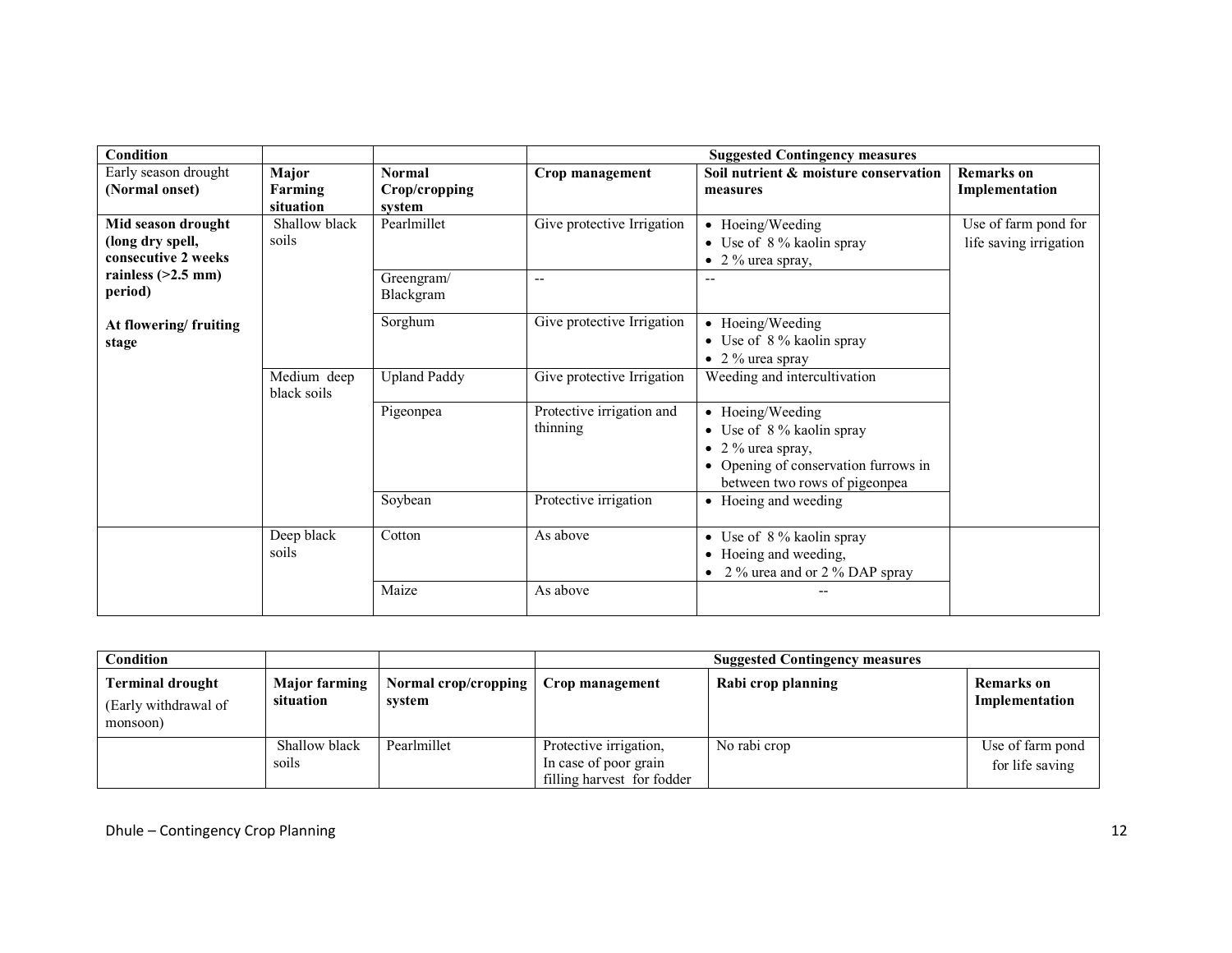|                            | Greengram/<br>Blackgram | Harvest the crop at<br>physiological maturity                                 | Chickpea (Vijay /Digvijay) / Safflower<br>(Bhima) / Sunflower (SS-56 / Bhanu)                      | irrigation |
|----------------------------|-------------------------|-------------------------------------------------------------------------------|----------------------------------------------------------------------------------------------------|------------|
|                            | Sorghum                 | Protective irrigation,<br>In case of poor grain<br>filling harvest for fodder | $-do-$                                                                                             |            |
| Medium deep<br>black soils | <b>Upland Paddy</b>     | Harvest the crop at<br>physiological maturity                                 | No rabi crop                                                                                       |            |
|                            | Pigeonpea               | Protective irrigation                                                         | No rabi crop                                                                                       |            |
|                            | Soybean                 | Protective irrigation                                                         | Chickpea (Vijay /Digvijay) or Wheat<br>(Trimbak, Panchavati, Godavari) under<br>assured irrigation |            |
| Deep black soils           | Cotton                  | As above                                                                      | No rabi crop                                                                                       |            |
|                            | Maize                   | As above                                                                      | Chickpea (Vijay /Digvijay/ Virat)                                                                  |            |

# 2.1.2 Irrigated situation

| Condition                                                    | <b>Suggested contingency measures</b> |                                   |                                   |                           |                                     |  |
|--------------------------------------------------------------|---------------------------------------|-----------------------------------|-----------------------------------|---------------------------|-------------------------------------|--|
|                                                              | <b>Major farming</b><br>situation     | Normal<br>crop/cropping<br>system | Change in crop/cropping<br>svstem | <b>Agronomic measures</b> | <b>Remarks</b> on<br>Implementation |  |
| Delayed release of<br>water in canals due to<br>low rainfall |                                       |                                   | Not applicable                    |                           |                                     |  |

| <b>Condition</b>                                          | Suggested contingency measures |                      |                         |                    |                |  |
|-----------------------------------------------------------|--------------------------------|----------------------|-------------------------|--------------------|----------------|--|
|                                                           | <b>Major farming</b>           | Normal crop/cropping | Change in crop/cropping | Agronomic measures | Remarks on     |  |
|                                                           | situation                      | svstem               | system                  |                    | Implementation |  |
| Limited release<br>water in canals due<br>to low rainfall |                                |                      | Not applicable          |                    |                |  |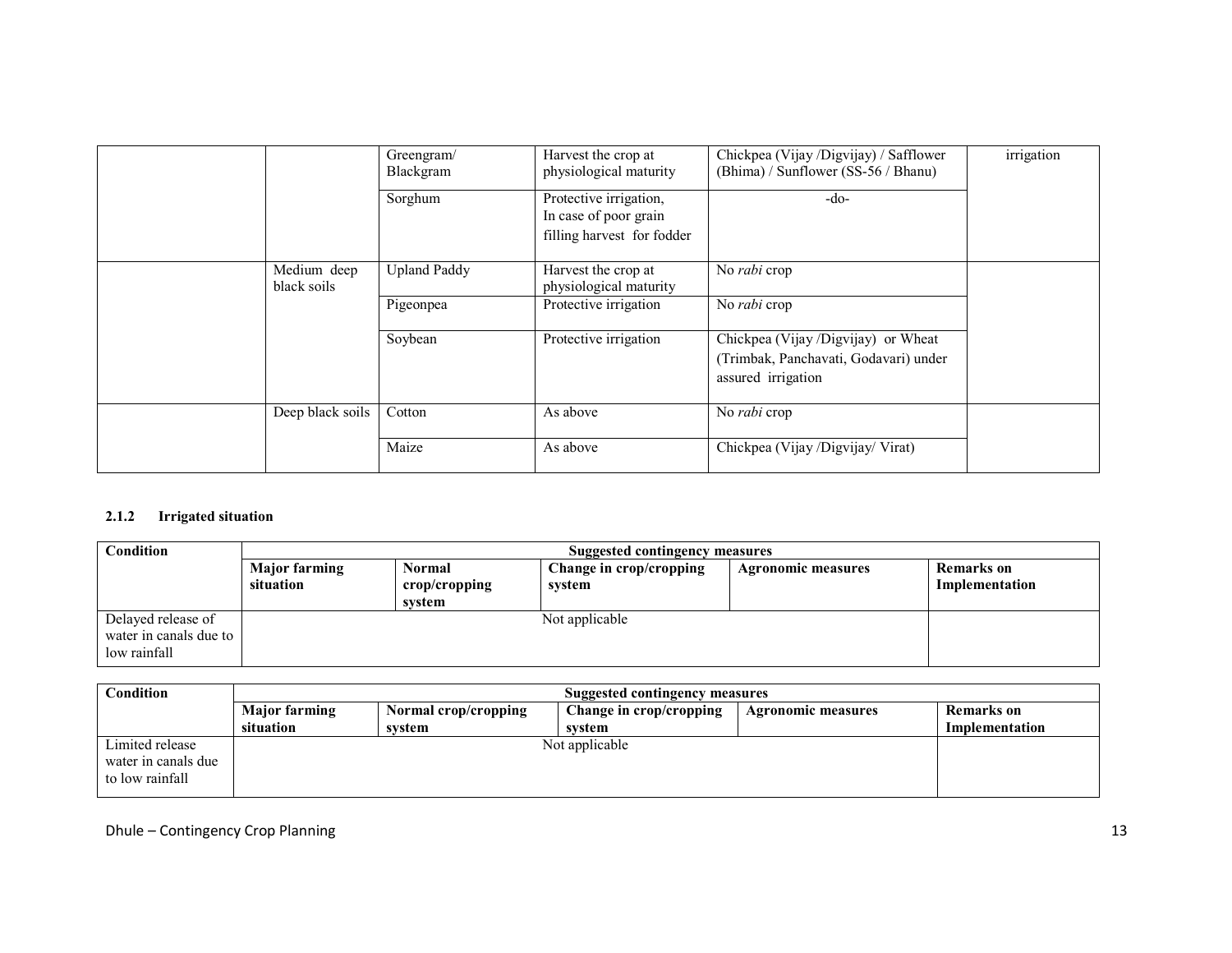| Condition            |                      |                      | <b>Suggested contingency measures</b> |                           |                   |
|----------------------|----------------------|----------------------|---------------------------------------|---------------------------|-------------------|
|                      | <b>Major farming</b> | Normal crop/cropping | Change in crop/                       | <b>Agronomic measures</b> | <b>Remarks</b> on |
|                      | situation            | system               | cropping system                       |                           | Implementation    |
| Non release of water | Not applicable       |                      |                                       |                           |                   |
| in canals under      |                      |                      |                                       |                           |                   |
| delayed onset of     |                      |                      |                                       |                           |                   |
| monsoon in           |                      |                      |                                       |                           |                   |
| catchment            |                      |                      |                                       |                           |                   |

| Condition            |                      |                      | <b>Suggested Contingency measures</b> |                                       |                   |
|----------------------|----------------------|----------------------|---------------------------------------|---------------------------------------|-------------------|
|                      | <b>Major farming</b> | Normal               | Change in crop/                       | <b>Agronomic measures</b>             | <b>Remarks</b> on |
|                      | situation            | crop/cropping system | cropping system                       |                                       | Implementation    |
| Lack of inflows into | Uplands, light/red   | Cotton               | Bt cotton                             | Skip row irrigation / Drip irrigation |                   |
| tanks due to         | soils- or Medium,    |                      |                                       |                                       |                   |
| insufficient/delayed | medium or deep black | Onion                | Late kharif onion (Phule              | Sprinkler irrigation                  |                   |
| onset of monsoon     | soils - tank fed     |                      | Samarth / Baswant 780)                |                                       |                   |
|                      |                      | <b>Chilli</b>        | Phule Jyoti / Local                   | Broad Bed Furrows, Drip irrigation    |                   |
|                      |                      |                      |                                       |                                       |                   |
|                      |                      | Tomato               | Phule Raja                            | Drip irrigation                       |                   |

| Condition                       |                                           |                                       | <b>Suggested Contingency measures</b>              |                                                        |                                     |  |
|---------------------------------|-------------------------------------------|---------------------------------------|----------------------------------------------------|--------------------------------------------------------|-------------------------------------|--|
|                                 | <b>Major farming</b><br>situation         | <b>Normal</b><br>crop/cropping system | Change in crop/<br>cropping system                 | <b>Agronomic measures</b>                              | <b>Remarks</b> on<br>Implementation |  |
| Insufficient<br>groundwater     | Uplands, light/red<br>soils- or Medium,   | Cotton                                | Bt cotton                                          | Skip row irrigation / Drip irrigation                  |                                     |  |
| recharge due to low<br>rainfall | medium or deep black<br>soils - Open well | Wheat                                 | Trimbak, Godavari,<br>Tapovan                      | Irrigate at critical stages CRI and<br>flowering stage |                                     |  |
|                                 |                                           | Chickpea                              | Vijay, Digvijay,                                   | Sprinkler irrigation                                   |                                     |  |
|                                 |                                           | Onion                                 | Late kharif onion (Phule<br>Samarth / Baswant 780) | Sprinkler irrigation                                   |                                     |  |
|                                 |                                           | Chilli                                | Phule Jyoti / Local                                | Broad Bed Furrows, Drip irrigation                     |                                     |  |
|                                 |                                           | Tomato                                | Phule Raja                                         | Drip irrigation                                        |                                     |  |

2.2 Unusual rains (untimely, unseasonal etc)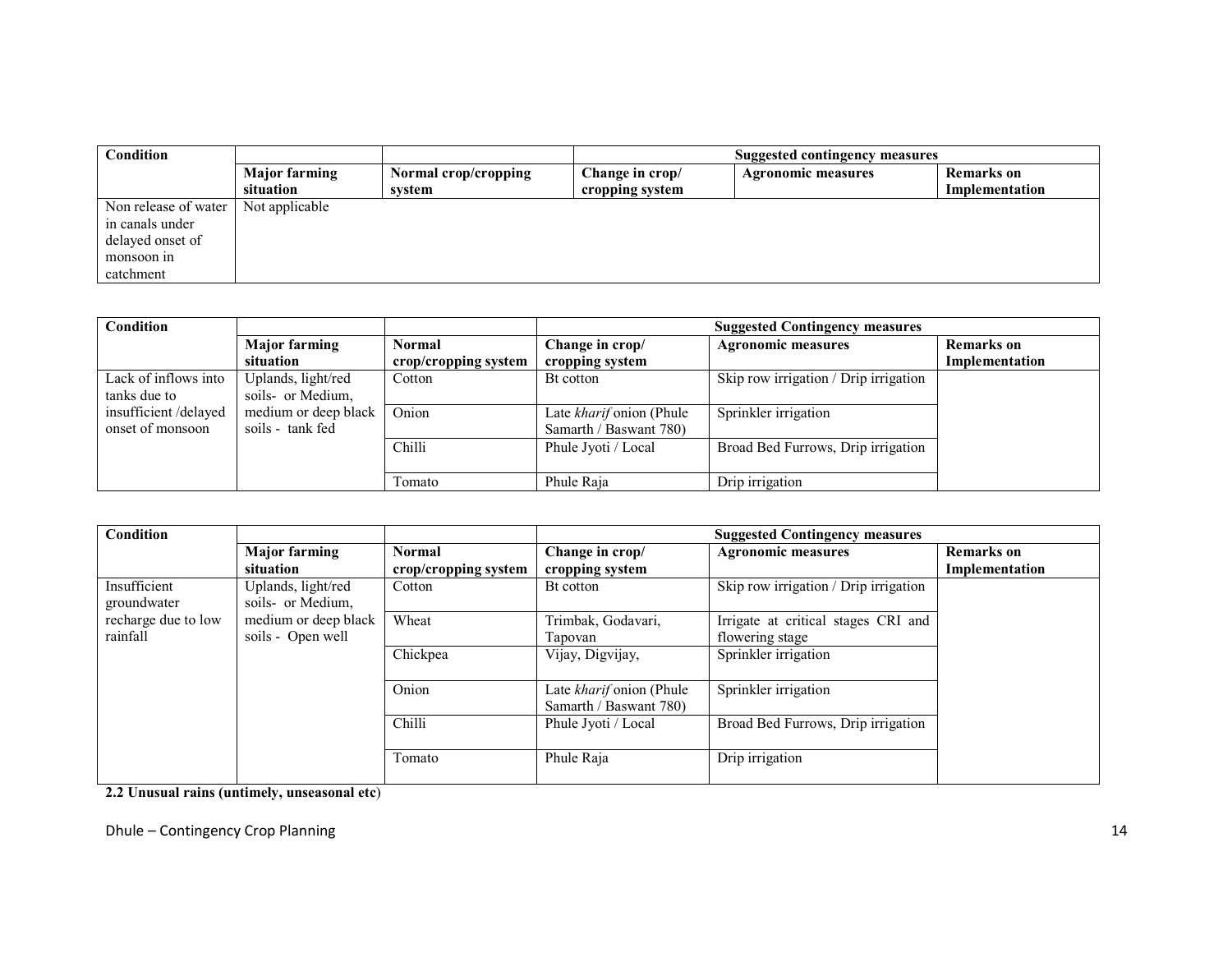| Condition                                                               | <b>Suggested contingency measure</b>                                                                   |                                      |                                                         |                                                              |  |  |
|-------------------------------------------------------------------------|--------------------------------------------------------------------------------------------------------|--------------------------------------|---------------------------------------------------------|--------------------------------------------------------------|--|--|
| Continuous high rainfall in a<br>short span leading to water<br>logging | <b>Vegetative stage</b>                                                                                | <b>Flowering stage</b>               | Crop maturity stage                                     | Post harvest                                                 |  |  |
| Cotton                                                                  | Drain out excess water                                                                                 | Drain out excess water               | Drain out excess water                                  | Shifting of economic<br>produce to safer place for<br>drying |  |  |
| Pearl millet                                                            | Drain out excess water.<br>$\bullet$<br>Give second dose of N at<br>$\bullet$<br>optimum soil moisture | Drain out excess water,<br>$\bullet$ | Harvest at physiological<br>$\bullet$<br>maturity stage | • Harvest & dry in shade                                     |  |  |
| Soybean                                                                 | Drain out excess water,<br>$\bullet$                                                                   | As above                             | As above                                                | As above                                                     |  |  |
| Maize                                                                   | Drain out excess water,<br>$\bullet$<br>Give second dose of N at<br>$\bullet$<br>optimum soil moisture | As above                             | As above                                                | As above                                                     |  |  |
| Sun flower                                                              | Drain out excess water<br>$\bullet$                                                                    | As above                             | As above                                                | As above                                                     |  |  |
| <b>Upland Paddy</b>                                                     | $\overline{\phantom{a}}$                                                                               | $-$                                  | Drain out excess water                                  | As above                                                     |  |  |
| Horticulture crops                                                      | <b>Vegetative stage</b>                                                                                | <b>Flowering stage</b>               | Crop maturity stage                                     | Post harvest                                                 |  |  |
| Mango                                                                   | Micro site improvement                                                                                 | Provide drainage                     | Harvest and grade the fruits                            | $\overline{a}$                                               |  |  |
| Guava                                                                   | As above                                                                                               | As above                             | As above                                                | $-$                                                          |  |  |
| Custard apple                                                           | As above                                                                                               | As above                             | As above                                                | $\overline{a}$                                               |  |  |
| Onion                                                                   | Drain out excess water                                                                                 | Drain out excess water               | Drain out excess water                                  | As above                                                     |  |  |
| Chilli                                                                  | As above                                                                                               | As above                             | As above                                                | As above                                                     |  |  |
| Tomato                                                                  | As above                                                                                               | As above                             | As above                                                | As above                                                     |  |  |

| / rainfall with<br><b>Heavy</b><br>hıgh<br>speed winds | IN a<br>short span |  |  |
|--------------------------------------------------------|--------------------|--|--|
| --                                                     |                    |  |  |

| $\sim$<br>Outbreak of pests and | ∕egetative stage | Flowering stage | maturity<br>stage<br>rop | Post<br>harvest |
|---------------------------------|------------------|-----------------|--------------------------|-----------------|
| diseases due to                 |                  |                 |                          |                 |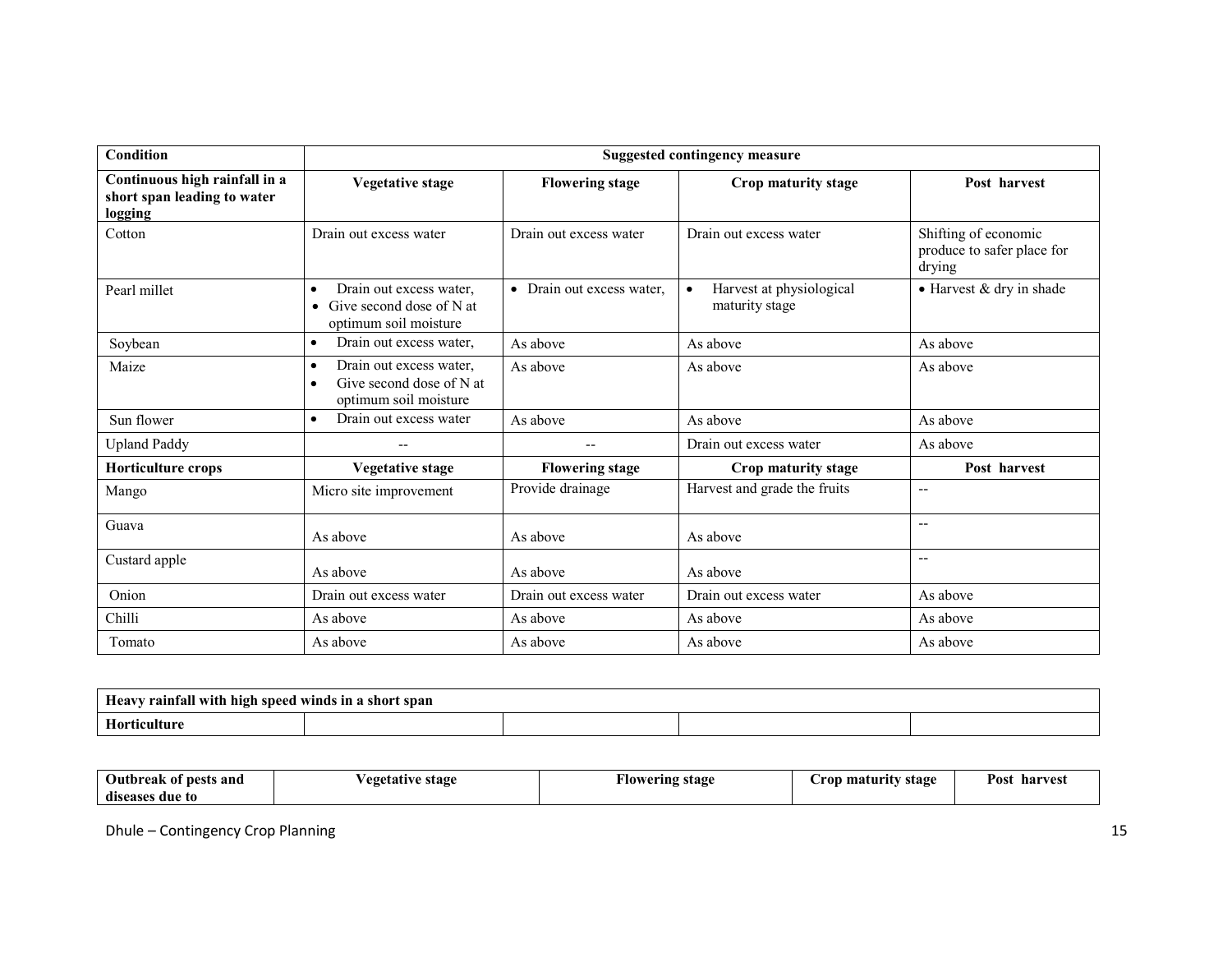| unseasonal rains          |                                                                                                                                                                                                     |                                                                                                                                                                                          |                                                                                            |                                                                                              |
|---------------------------|-----------------------------------------------------------------------------------------------------------------------------------------------------------------------------------------------------|------------------------------------------------------------------------------------------------------------------------------------------------------------------------------------------|--------------------------------------------------------------------------------------------|----------------------------------------------------------------------------------------------|
| Cotton                    | Insect pest : Aphids & Jassids and<br>Meally bug-<br>Sprying of 5% NSKE followed by<br>Diamethoate 30 EC 10 ml/10 L<br>Disease: Alterneria blight-Spraying of<br>copper oxychloride 50 WP,25 g/10 L | Insect pest : White fly- Spraying of<br>Diamethoate 30 EC, 10 ml/10 L<br>Disease : Bacterial Leaf blight-<br>Spraying of streptocyclin $100$ ppm +<br>copper oxychloride 50 WP 25 g/10 L |                                                                                            |                                                                                              |
| Pearlmillet               | Insect pest :<br>Grass hopper-Dusting of<br>methyl<br>parathion 20 kg/ha                                                                                                                            | <b>Insect pest : Blister beetle-</b> Dusting of<br>methyl parathion 20 kg/ha                                                                                                             | $\sim$ $\sim$                                                                              | $\overline{\phantom{a}}$                                                                     |
| Soybean                   | Insect pest : Leaf eating catterpillar-<br>Use of Pheromon trap, spraying of<br>chloropyriphos 20%,<br>20ml/10 L                                                                                    | Disease: Rust-<br>Spraying of propiconazole<br>10 ml/10 L                                                                                                                                |                                                                                            |                                                                                              |
| Maize                     | Insect pest: Stem fly-<br>Spraying of endosulphan 35EC, 15 ml/10                                                                                                                                    | <b>Insect pest : Spodoptera-</b><br>Spraying of chloropyriphos 20EC,<br>20m1/10 L                                                                                                        |                                                                                            |                                                                                              |
| Sunflower                 | <b>Insect pest: Thrips-</b><br>Spraying of imidachloprid 17 SL 4 ml/10<br>L                                                                                                                         | <b>Insect pest - Hairy catterpiller</b><br>- Collection and destruction of affected<br>plant parts<br>- Spraying of 50% carbaryl 20 $g/10$ L                                             | <b>Insect pest - Heliothis-</b><br>- Endosulphon 20 ml /<br>10L                            |                                                                                              |
| <b>Horticulture crops</b> |                                                                                                                                                                                                     |                                                                                                                                                                                          |                                                                                            |                                                                                              |
| Onion                     | <b>Insect pest: Thrips - Spraying of methyl</b><br>demeton 10 ml/10 L<br>Disease: Alternaria blight- Spraying of<br>mancozeb 75 WP, 25 g/10 L                                                       | Insect pest: Thrips - Spraying of<br>methyl demeton 10 ml/10 L<br>Disease: Alternaria blight- Spraying<br>of mancozeb 75 WP, 25 $g/10$ L                                                 |                                                                                            | Disease: Aspergillus<br>niger- Spraying of<br>mancozeb 75 WP,<br>$,25 \frac{\text{g}}{10}$ L |
| Chilli                    | <b>Insect pest: Thrips - Spraying of methyl</b><br>dematon $10 \text{ ml}/10 \text{ L}$                                                                                                             | Disease: Leaf spot -Spraying of<br>mancozeb 75 WP, 25 g/10 L                                                                                                                             | Disease: Fruit rot &<br><b>Anthracnose-</b> Spraying<br>of carbendazim 50 WP,<br>10 g/10 L |                                                                                              |
| Tomato                    | Disease: Alterneria blight- Spraying of<br>mancozeb 75 WP, 25 g/10 L                                                                                                                                | Insect pest : Thrips - Spraying of<br>methyl demeton 10 ml/10 L                                                                                                                          |                                                                                            | Disease: Fruit rot -<br>Spraying of copper<br>oxychloride 50 WP,<br>25 g/10 L                |

# 2.3 Floods – Not applicable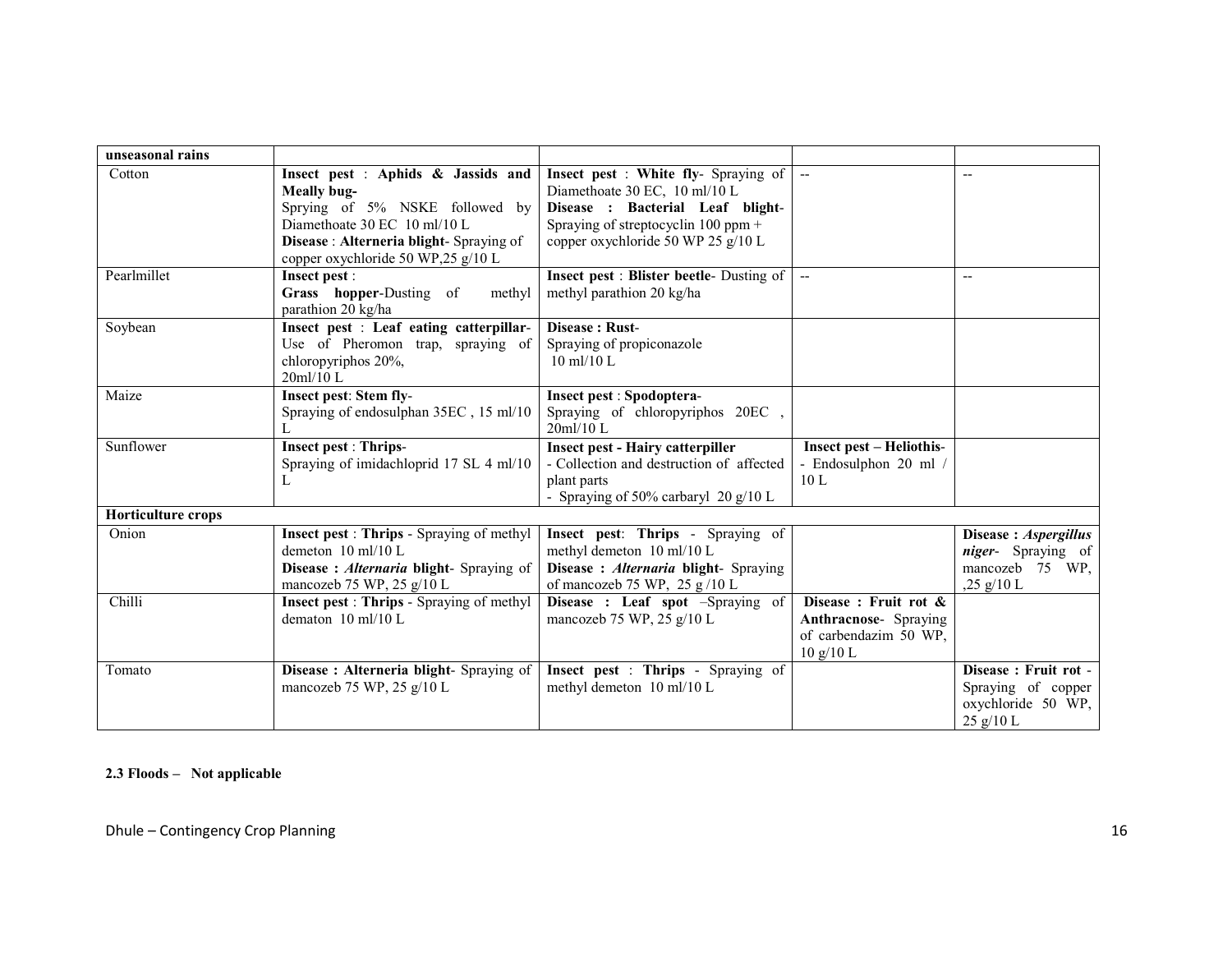### 2.4 Extreme events: Heat wave / Cold wave/Frost/ Hailstorm /Cyclone – Not applicable

#### 2.5Contingent strategies for Livestock and Poultry in Dhule District

#### 2.5.1Livestock

|                                    |                                                                                                                                                                                                                                                                                                                                                                                                                                                                                                                                                                                                                                                                                                                                                                                                                                                                                                                                                                                                                                                                                                                                        | <b>Suggested contingency measures</b>                                                                                                                                                                                                                                                                                                                                                                                                                                                                                                                                                                                                                                                                                                                                                                                                                                                                                                                                                |                                                                                                                                                                                                                                                                                                                                                                                                                                                                                                      |
|------------------------------------|----------------------------------------------------------------------------------------------------------------------------------------------------------------------------------------------------------------------------------------------------------------------------------------------------------------------------------------------------------------------------------------------------------------------------------------------------------------------------------------------------------------------------------------------------------------------------------------------------------------------------------------------------------------------------------------------------------------------------------------------------------------------------------------------------------------------------------------------------------------------------------------------------------------------------------------------------------------------------------------------------------------------------------------------------------------------------------------------------------------------------------------|--------------------------------------------------------------------------------------------------------------------------------------------------------------------------------------------------------------------------------------------------------------------------------------------------------------------------------------------------------------------------------------------------------------------------------------------------------------------------------------------------------------------------------------------------------------------------------------------------------------------------------------------------------------------------------------------------------------------------------------------------------------------------------------------------------------------------------------------------------------------------------------------------------------------------------------------------------------------------------------|------------------------------------------------------------------------------------------------------------------------------------------------------------------------------------------------------------------------------------------------------------------------------------------------------------------------------------------------------------------------------------------------------------------------------------------------------------------------------------------------------|
|                                    | <b>Before the event</b>                                                                                                                                                                                                                                                                                                                                                                                                                                                                                                                                                                                                                                                                                                                                                                                                                                                                                                                                                                                                                                                                                                                | During the event                                                                                                                                                                                                                                                                                                                                                                                                                                                                                                                                                                                                                                                                                                                                                                                                                                                                                                                                                                     | After the event                                                                                                                                                                                                                                                                                                                                                                                                                                                                                      |
| <b>Drought</b>                     |                                                                                                                                                                                                                                                                                                                                                                                                                                                                                                                                                                                                                                                                                                                                                                                                                                                                                                                                                                                                                                                                                                                                        |                                                                                                                                                                                                                                                                                                                                                                                                                                                                                                                                                                                                                                                                                                                                                                                                                                                                                                                                                                                      |                                                                                                                                                                                                                                                                                                                                                                                                                                                                                                      |
| Feed and<br>fodder<br>availability | Motivating the sugarcane and maize farmers to convert green<br>sugarcane and maize tops in to silage by the end of February<br>Collection of sunflower heads and seed cake for use as feed<br>supplement during drought<br>Sowing of cereals (Sorghum/ Maize/Bajra) and leguminous<br>crops (Lucerne, Horse gram, Cowpea) during North-East<br>monsoon under dry land system for fodder production.<br>Preserving the Groundnut haulms and soya<br>husk as<br>supplemental fodder during drought<br>Establishment of fodder bank at village level with available dry<br>fodder (Sorghum/Bajra stover/wheat and paddy straw)<br>Development of silvopastoral models with Leucaena,<br>Glyricidia, Prosopis as fodder trees and Marvel, Madras Anjan,<br>Stylo, Desmanthus, etc., as under storey grass<br>Encourage fodder production with fodder varieties of<br>Sorghum - stylo- Sorghum on rotation basis and also to<br>cultivate short-term fodder crops like sunhemp<br>Formation of village Disaster Management Committee<br>Capacity building and preparedness of the stakeholders and<br>official staff for the drought/floods | Harvest and use biomass of dried up crops<br>(Sorghum/Bajra,/maize/paddy/wheat/green<br>gram/balck gram) material as fodder<br>Use of unconventional and locally available<br>cheap feed ingredients especially sunflower<br>heads and seed cake for feeding of livestock<br>during drought<br>Harvest all the top fodder available<br>(Subabul, Glyricidia, Pipol, Prosopis etc)<br>and feed the LS during drought<br>Concentrate ingredients such as Grains,<br>brans, chunnies & oilseed cakes, low grade<br>grains etc. unfit for human consumption<br>should be procured from Govt. Godowns for<br>feeding as supplement for high productive<br>animals during drought<br>Promotion of cultivation of Horse gram as<br>contingent crop and harvesting it at<br>vegetative stage as fodder<br>All the hay should be enriched with 2% Urea<br>molasses solution or 1% common salt<br>solution and fed to LS.<br>Continuous supplementation of minerals to<br>prevent infertility. | Encourage progressive farmers to<br>grow multi cut fodder crops of<br>sorghum/bajra/maize(UP chari, MP<br>chari, HC-136, HD-2, GAINT<br>$L-74$ ,<br>BAJRA,<br>K-677,<br>Ananad/African<br>Tall,<br>Kisan<br>composite, Moti, Manjari, B1-7 on<br>their own lands with input subsidy<br>Supply of quality seeds of Stylo and<br>fodder slips of Marvel, Yaswant,<br>Jaywant, napier, guinea grass well<br>before monsoon<br>Flushing the stock to recoup<br>Replenish the feed and<br>fodder<br>banks |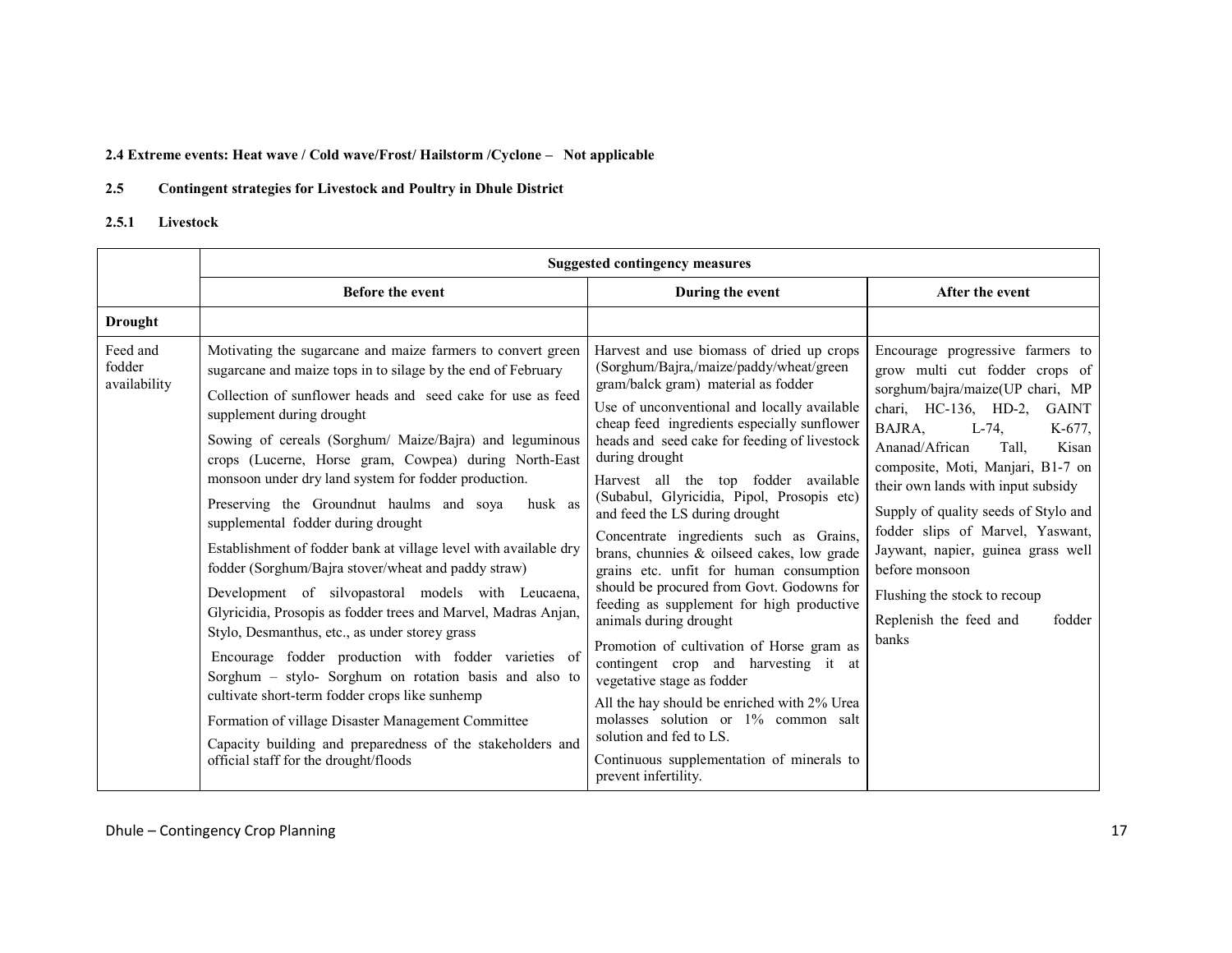|                       |                                                                                                                                | Encourage mixing available kitchen waste<br>with dry fodder while feeding to the milch<br>animals<br>Arrangements<br>should<br>be<br>made<br>for |                                                                           |
|-----------------------|--------------------------------------------------------------------------------------------------------------------------------|--------------------------------------------------------------------------------------------------------------------------------------------------|---------------------------------------------------------------------------|
|                       |                                                                                                                                | mobilization of small ruminants across the<br>districts where no drought exits                                                                   |                                                                           |
|                       |                                                                                                                                | Unproductive livestock should to be culled<br>during severe drought                                                                              |                                                                           |
|                       |                                                                                                                                | Create<br>transportation<br>marketing<br>and<br>facilities for the culled and unproductive<br>animals (10000-20000 animals)                      |                                                                           |
|                       |                                                                                                                                | Subsidized loans (5-10 crores) should be<br>provided to the livestock keepers                                                                    |                                                                           |
| Drinking<br>water     | Adopt various water conservation methods at village level to<br>improve the ground water level for adequate water supply.      | Adequate supply of drinking water.<br>Restrict wallowing of animals in water                                                                     | Watershed management practices<br>shall be promoted to conserve the       |
|                       | Identification of water resources                                                                                              | bodies/resources                                                                                                                                 | rainwater. Bleach (0.1%) drinking                                         |
|                       | Desilting of ponds                                                                                                             | Add alum in stagnated water bodies daily<br>basis.                                                                                               | water / water sources                                                     |
|                       | Rain water harvesting and create water bodies/watering points<br>(when water is scarce use only as drinking water for animals) |                                                                                                                                                  | Provide clean drinking water                                              |
|                       | Construction of drinking water tanks in herding places/village<br>junctions/relief camp locations                              |                                                                                                                                                  |                                                                           |
|                       | Community drinking water trough can be arranged in shandies<br>/community grazing areas                                        |                                                                                                                                                  |                                                                           |
| Health and<br>disease | Procure and stock emergency medicines and<br>vaccines for<br>important endemic diseases of the area                            | Carryout deworming to all animals entering<br>into relief camps                                                                                  | Keep close surveillance on disease<br>outbreak.                           |
| management            | All the stock must be immunized for endemic diseases of the<br>area                                                            | Identification and quarantine of sick animals                                                                                                    | Undertake the vaccination<br>depending on need                            |
|                       | Surveillance and disease monitoring network to be established                                                                  | Constitution of Rapid Action Veterinary<br>Force                                                                                                 | Keep the animal houses and milking<br>sheds clean and spray disinfectants |
|                       | at Joint Director (Animal Husbandry) office in the district<br>Adequate refreshment training on draught management to be       | Performing ring vaccination (8 km radius) in                                                                                                     | Farmers should be advised to breed                                        |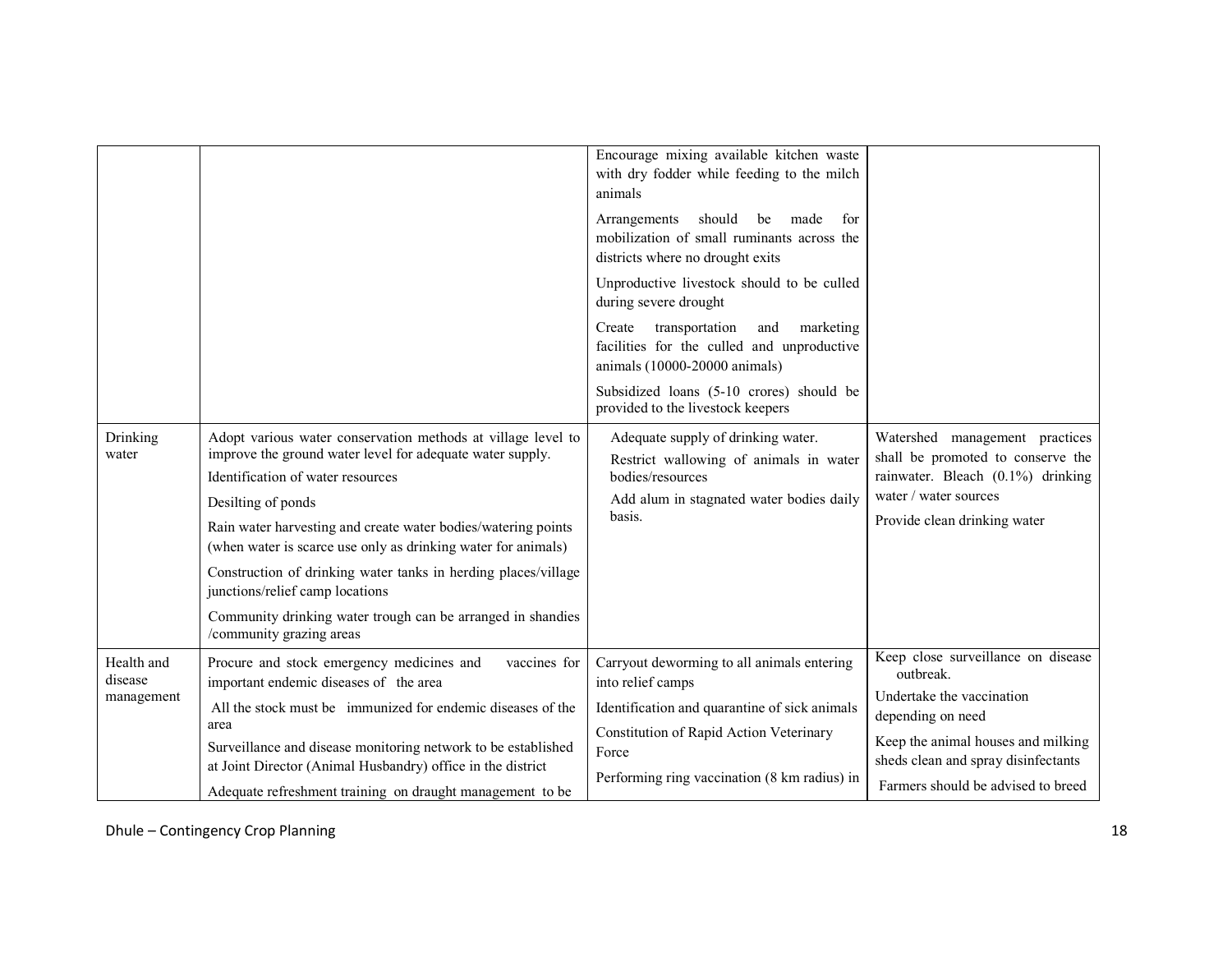| given to VAS, Jr.VAS, LI with regard to health & management<br>measures<br>Procure and stock multivitaming $\&$ area specific mineral | case of any outbreak<br>Restricting movement of livestock in case of<br>any epidemic | their milch animals during July-<br>September so that the peak milk<br>production does not coincide with |
|---------------------------------------------------------------------------------------------------------------------------------------|--------------------------------------------------------------------------------------|----------------------------------------------------------------------------------------------------------|
| mixture                                                                                                                               | Tick control measures be undertaken to<br>prevent tick borne diseases in animals     | mid summer                                                                                               |
|                                                                                                                                       | Rescue of sick and injured animals and their<br>treatment                            |                                                                                                          |
|                                                                                                                                       | Organize with community, daily lifting of<br>dung from relief camps                  |                                                                                                          |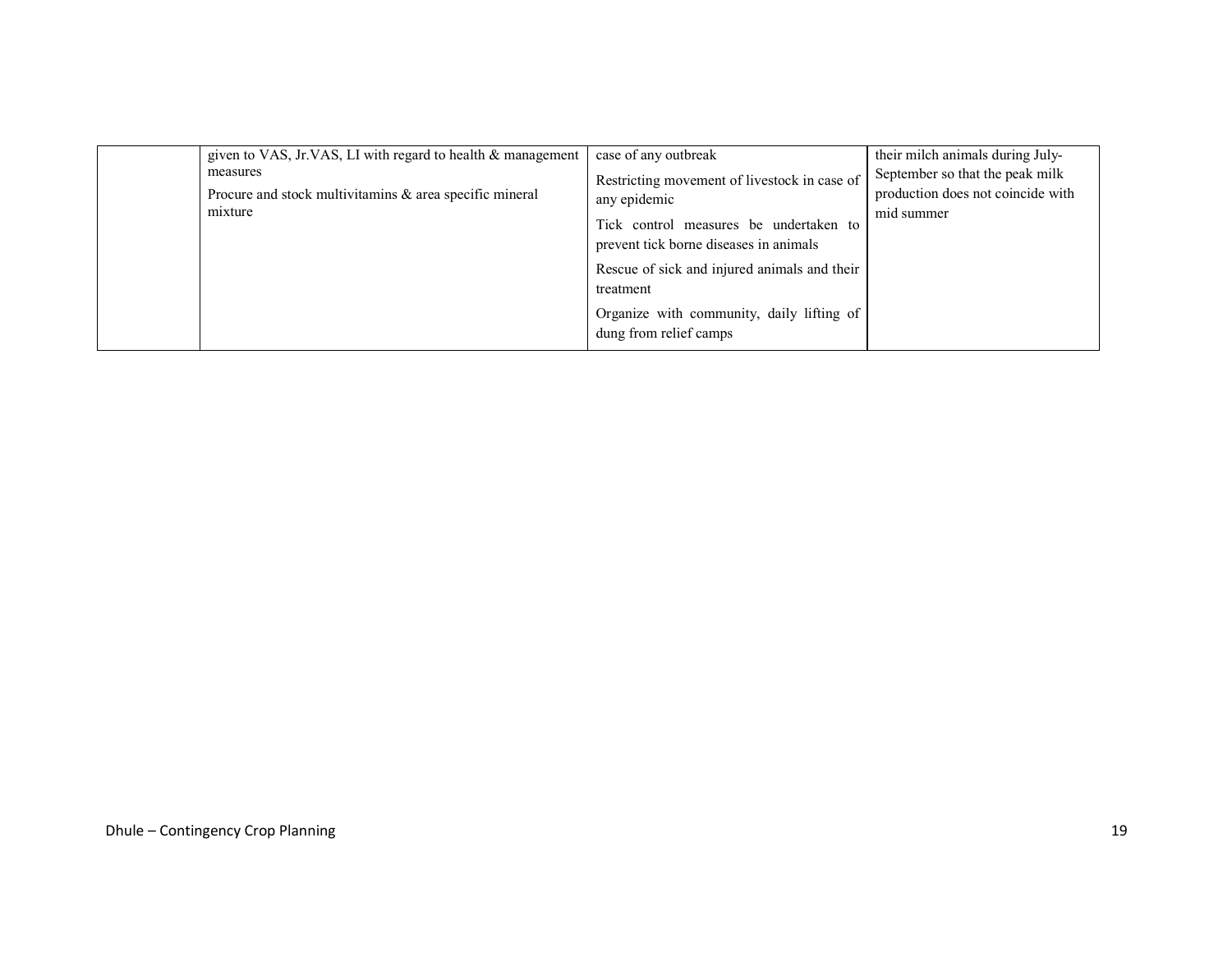| <b>Floods</b>       | In case of early forewarning (EFW), harvest all the crops<br>(Sorghum/Bajra,/maize/soybean/paddy/wheat etc.) that can be<br>useful as feed/fodder in future (store properly)<br>Keeping sufficient of dry fodder to transport to the flood<br>affected villages<br>Don't allow the animals for grazing if severe floods are<br>forewarned<br>Keep stock of bleaching powder and lime<br>Carry out Butax spray for control of external parasites<br>Identify the Clinical staff and trained paravets and indent for<br>their services as per schedules | Transportation of animals to elevated areas<br>Proper hygiene and sanitation of the animal<br>shed<br>In severe storms, un-tether or let loose the<br>animals<br>Use of unconventional and locally available<br>cheap feed ingredients for feeding of<br>livestock.<br>Avoid soaked and mould infected feeds<br>fodders to livestock<br>Emergency outlet establishment for required             | Repair of animal shed<br>Bring back the animals to the shed<br>Cleaning and disinfection of the<br>shed<br>Bleach (0.1%) drinking water<br>water sources<br>Encouraging farmers to cultivate<br>fodder<br>short-term<br>crops<br>like<br>sunhemp.<br>Deworming with broad spectrum<br>dewormers |
|---------------------|-------------------------------------------------------------------------------------------------------------------------------------------------------------------------------------------------------------------------------------------------------------------------------------------------------------------------------------------------------------------------------------------------------------------------------------------------------------------------------------------------------------------------------------------------------|-------------------------------------------------------------------------------------------------------------------------------------------------------------------------------------------------------------------------------------------------------------------------------------------------------------------------------------------------------------------------------------------------|-------------------------------------------------------------------------------------------------------------------------------------------------------------------------------------------------------------------------------------------------------------------------------------------------|
| Cyclone             | Identify the volunteers who can serve in need of emergency<br>Arrangement for transportation of animals from low lying area<br>to safer places and also for rescue animal health workers to get<br>involve in rescue operations<br><b>NA</b>                                                                                                                                                                                                                                                                                                          | medicines or feed in each village<br>Spraying of fly repellants in animal sheds                                                                                                                                                                                                                                                                                                                 | Proper disposable of the dead<br>animals / carcasses by burning /<br>deep burying (4-8 feet) with lime<br>powder (1kg for small ruminants<br>and 5kg for large ruminants) in pit<br>Drying the harvested crop material<br>and proper storage for use as fodder.                                 |
| Heat & Cold<br>wave | Arrangement for protection from heat wave<br>Plantation around the shed<br>$\overline{1}$<br>$H2O$ sprinklers / foggers in the shed<br>$\overline{11}$<br>iii) Application of white reflector paint on the roof<br>iv) Thatched sheds should be provided as a shelter to<br>animal to minimize heat stress                                                                                                                                                                                                                                            | Allow the animals early in the morning or<br>late in the evening for grazing during heat<br>waves<br>Feed green fodder/silage / concentrates<br>during day time and roughages / hay during<br>night time in case of heat waves<br>Put on the foggers / sprinkerlers/fans during<br>heat weaves in case of high yielders<br>(Jersey/HF crosses)<br>In severe cases, vitamin 'C' and electrolytes | Feed the animals as per routine<br>schedule<br>Allow the animals for grazing<br>(normal timings)                                                                                                                                                                                                |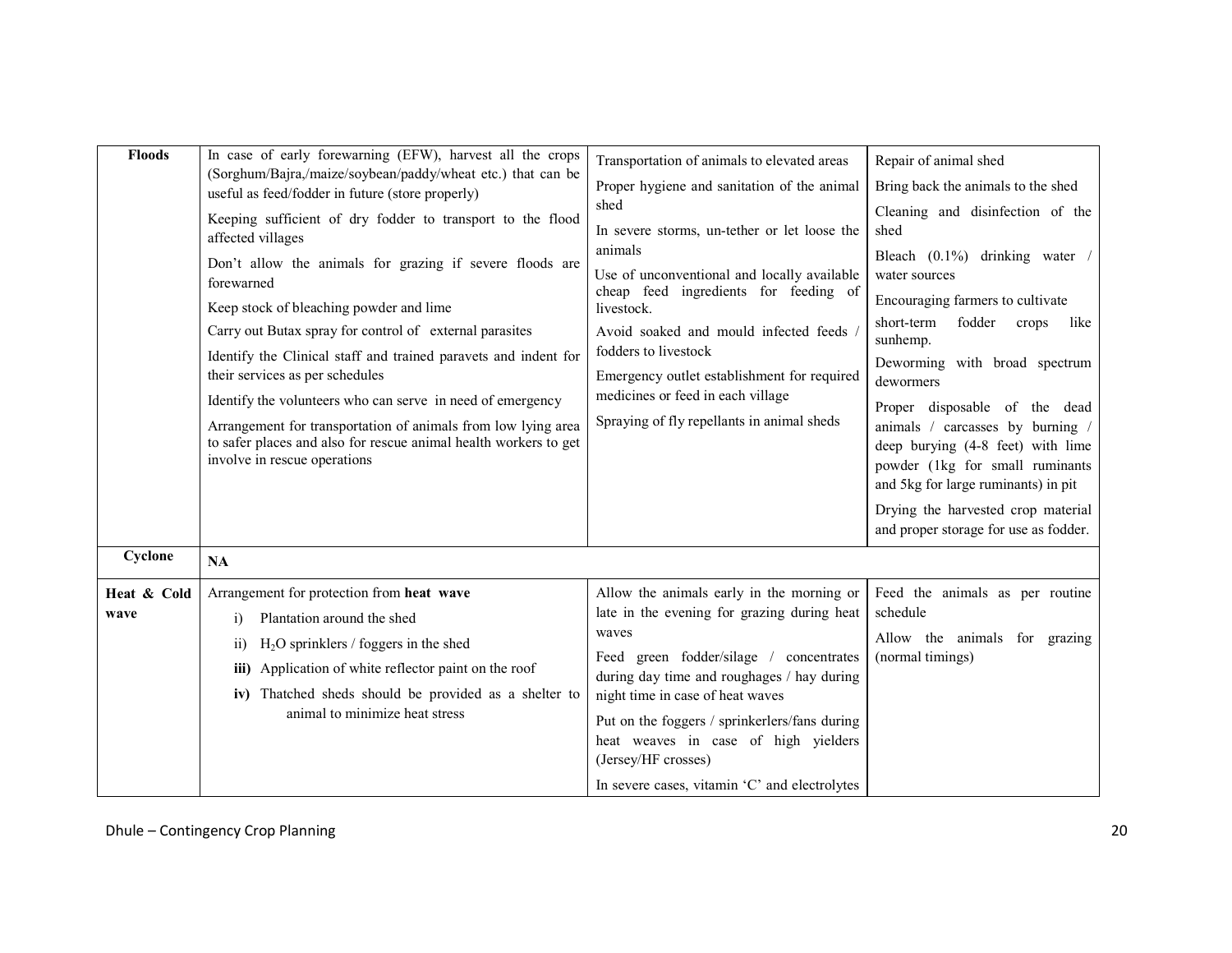|           |                                    | should be added in $H_2O$ during heat waves. |                                                                                                        |
|-----------|------------------------------------|----------------------------------------------|--------------------------------------------------------------------------------------------------------|
| Insurance | Encouraging insurance of livestock | Listing out the details of the dead animals  | Submission for insurance claim and<br>availing insurance benefit<br>Purchase of new productive animals |

### Vaccination schedule in small ruminants (Sheep & Goat)

| <b>Disease</b>                | <b>Season</b>                        |
|-------------------------------|--------------------------------------|
| Foot and mouth disease (FMD)  | Preferably in winter / autumn        |
| <b>PPR</b>                    | All seasons, preferably in June-July |
| Black quarter (BQ)            | May / June                           |
| Enterotoxaemia (ET)           | May                                  |
| Haemorrhagic septicaemia (HS) | March / June                         |
| Sheep pox (SP)                | December / march                     |

# Vaccination programme for cattle and buffalo:

| <b>Disease</b> | Age and season at vaccination     |
|----------------|-----------------------------------|
| Anthrax        | In endemic areas only, Feb to May |
| HS             | May to June                       |
| <b>BQ</b>      | May to June                       |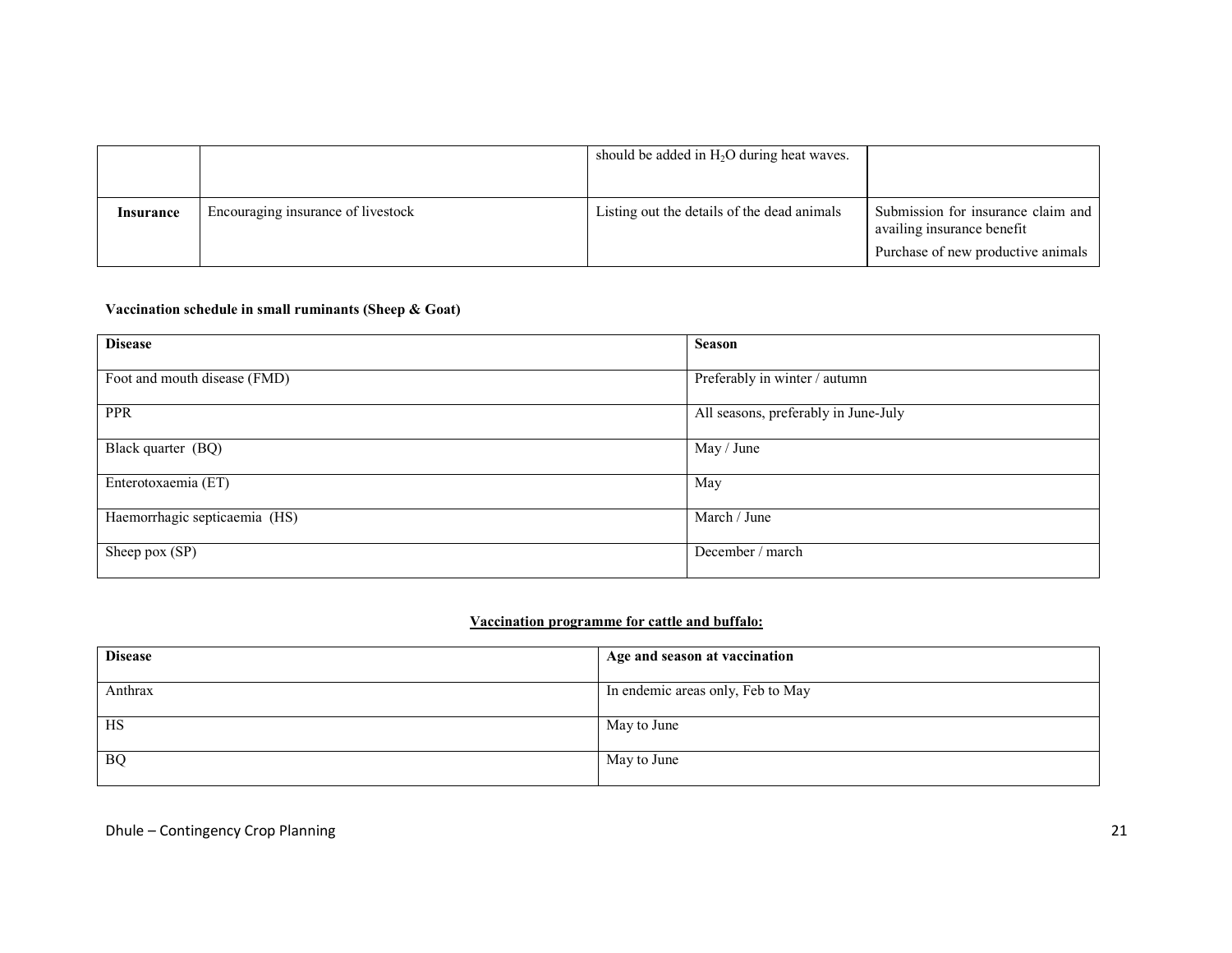| <b>FMD</b> | ∶ to December<br>November |
|------------|---------------------------|
|            |                           |

# 2.5.2 Poultry

|                               | <b>Suggested contingency measures</b>                                                                                                              |                                                                                                                                                            |                                                                                                                    |
|-------------------------------|----------------------------------------------------------------------------------------------------------------------------------------------------|------------------------------------------------------------------------------------------------------------------------------------------------------------|--------------------------------------------------------------------------------------------------------------------|
|                               | <b>Before the event</b>                                                                                                                            | During the event                                                                                                                                           | After the event                                                                                                    |
|                               |                                                                                                                                                    | <b>Drought</b>                                                                                                                                             |                                                                                                                    |
| Shortage of feed ingredients  | Storing of house hold grain like<br>maize, broken rice etc, in to use<br>as feed in case of severe drought                                         | Supplementation only for productive birds<br>with house hold grain<br>Supplementation of shell grit (calcium) for<br>laying birds<br>Culling of weak birds | Supplementation to all survived birds                                                                              |
| Drinking water                |                                                                                                                                                    | Use water sanitizers or offer cool hygienic<br>drinking water                                                                                              |                                                                                                                    |
| Health and disease management | Culling of sick birds.<br>Deworming and<br>vaccination<br>against RD and IBD                                                                       | Mixing of Vit. A, D, E, K and B-complex<br>including vit C in drinking water (5ml in one<br>litre water)                                                   | Hygienic and sanitation of poultry house<br>Disposal of dead birds by burning /<br>burying with lime powder in pit |
| <b>Floods</b>                 |                                                                                                                                                    |                                                                                                                                                            |                                                                                                                    |
| Shortage of feed ingredients  | In case of early forewarning of<br>floods, shift the birds to safer<br>place<br>Storing of house hold grain like<br>maize, broken rice, bajra etc, | Use stored feed as supplement<br>Don't allow for scavenging<br>Culling of weak birds                                                                       | Routine practices are followed<br>Deworming and vaccination against RD                                             |
| Drinking water                |                                                                                                                                                    | Use water sanitizers or offer cool hygienic<br>drinking water                                                                                              |                                                                                                                    |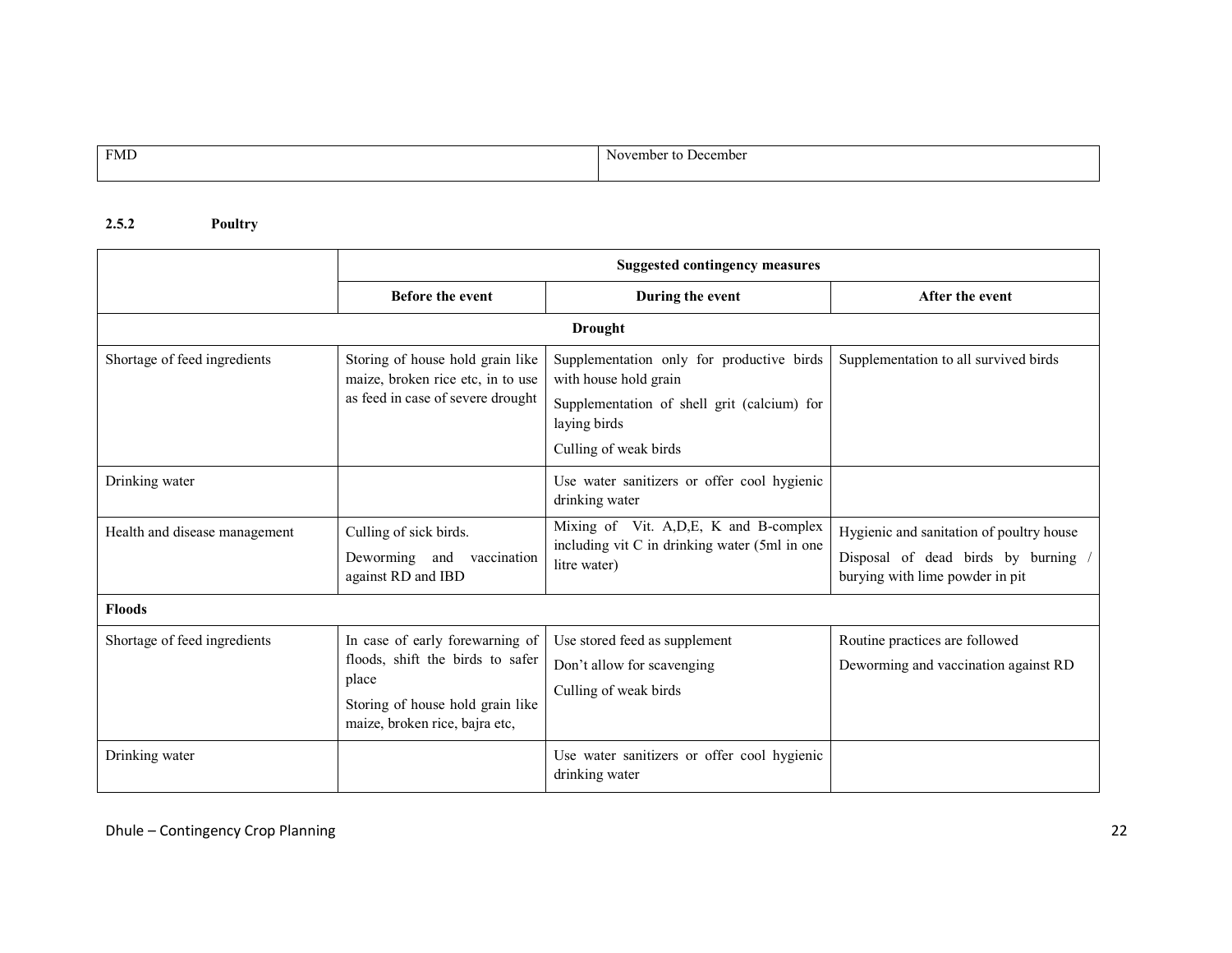| Health and disease management  | In case of EFW, add antibiotic<br>powder<br>(Terramycin/Ampicilline/<br>Ampiclox etc., 10g in one litre)<br>in drinking water to prevent any<br>disease outbreak | Prevent water logging surrounding the sheds<br>through proper drainage facility<br>Assure supply of electricity by generator or<br>solar energy or biogas<br>Sprinkle lime powder to prevent ammonia<br>accumulation due to dampness | Sanitation of poultry house<br>Treatment of affected birds Disposal of<br>dead birds by burning / burying with line<br>powder in pit<br>Disposal of poultry manure to prevent<br>protozoal problem<br>Supplementation of coccidiostats in feed<br>Vaccination against RD |
|--------------------------------|------------------------------------------------------------------------------------------------------------------------------------------------------------------|--------------------------------------------------------------------------------------------------------------------------------------------------------------------------------------------------------------------------------------|--------------------------------------------------------------------------------------------------------------------------------------------------------------------------------------------------------------------------------------------------------------------------|
| Cyclone                        | NA                                                                                                                                                               |                                                                                                                                                                                                                                      |                                                                                                                                                                                                                                                                          |
| <b>Heat wave</b>               |                                                                                                                                                                  |                                                                                                                                                                                                                                      |                                                                                                                                                                                                                                                                          |
| Shelter/environment management | Provision of proper shelter with<br>good ventilation                                                                                                             | foggers/water<br>In<br>severe<br>cases.<br>sprinklers/wetting of hanged gunny bags<br>should be arranged<br>Don't allow for scavenging during mid day                                                                                | Routine practices are followed                                                                                                                                                                                                                                           |
| Health and disease management  | Deworming and vaccination<br>against RD and fowl pox                                                                                                             | Supplementation of house hold grain<br>Provide cool and clean drinking water with<br>electrolytes and vit. C<br>In hot summer, add anti-stress probiotics in<br>drinking water or feed                                               | Routine practices are followed                                                                                                                                                                                                                                           |
| Cold wave                      | <b>NA</b>                                                                                                                                                        |                                                                                                                                                                                                                                      |                                                                                                                                                                                                                                                                          |

<sup>a</sup> based on forewarning wherever available

# 2.5.3 Fisheries/Aquaculture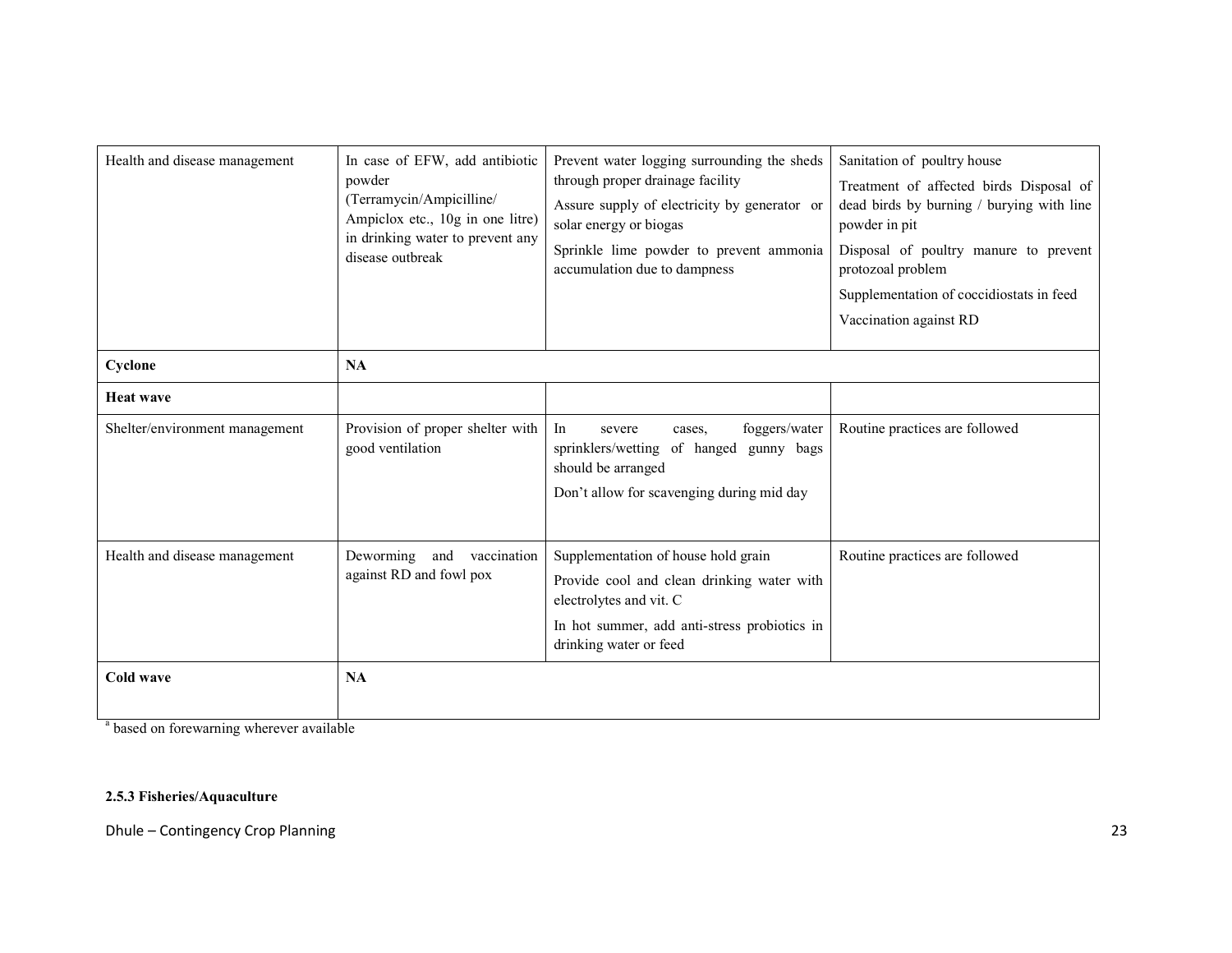| <b>Measures suggested for Drought</b>                       |                                                                                                                                                                                                                                                                                                                                                                                                                                                                                                                                                                                                                                                                                                                           |                                                                                                                                                                                                                                                                                                                                                                                        |                                                                                                                                                                                                                                                                                                                                                                                                                                                                                                                                                |
|-------------------------------------------------------------|---------------------------------------------------------------------------------------------------------------------------------------------------------------------------------------------------------------------------------------------------------------------------------------------------------------------------------------------------------------------------------------------------------------------------------------------------------------------------------------------------------------------------------------------------------------------------------------------------------------------------------------------------------------------------------------------------------------------------|----------------------------------------------------------------------------------------------------------------------------------------------------------------------------------------------------------------------------------------------------------------------------------------------------------------------------------------------------------------------------------------|------------------------------------------------------------------------------------------------------------------------------------------------------------------------------------------------------------------------------------------------------------------------------------------------------------------------------------------------------------------------------------------------------------------------------------------------------------------------------------------------------------------------------------------------|
| A. Capture                                                  |                                                                                                                                                                                                                                                                                                                                                                                                                                                                                                                                                                                                                                                                                                                           |                                                                                                                                                                                                                                                                                                                                                                                        |                                                                                                                                                                                                                                                                                                                                                                                                                                                                                                                                                |
| <b>Inland</b>                                               |                                                                                                                                                                                                                                                                                                                                                                                                                                                                                                                                                                                                                                                                                                                           |                                                                                                                                                                                                                                                                                                                                                                                        |                                                                                                                                                                                                                                                                                                                                                                                                                                                                                                                                                |
| i) Shallow water depth due to<br>insufficient rains/inflows | Proper planning of water storage<br>1.<br>Conservation & development of<br>2 <sub>1</sub><br>water resources by construction of<br>reservoirs & dams.<br>Avoid seepage losses by lining the<br>3 <sub>1</sub><br>canals.<br>4. Adopt rain water harvest techniques.<br>5. Farmer's organizations, water users<br>& private sectors should be involved<br>construction, operation<br>$\&$<br>in<br>maintenance of irrigation system.<br>6. To make people aware about<br>conservation of water.<br>7. Critical analysis of long range a<br>Forecast data.<br>8. Storage of water.<br>A forestation program.<br>9.<br>10. Conservation of<br>rivers/reservoir/ponds.<br>Re-excavation of local<br>canals and<br>reservoirs. | Maintenance of dams & reservoirs<br>$\mathbf{1}$ .<br>to avoid leakage $&$ to control theft<br>of water.<br>2. Proper use of water resources on<br>priority base.<br>Add water in shallow water pond.<br>4 <sub>1</sub><br>Use stored water.<br>Use surface water flow.<br>Divert water from unutilized areas.<br>Utilize canal water.<br>8. Aeration of water in<br>ponds/reservoirs. | 1. Regular desiltation of reservoirs $\&$<br>dams.<br>$\mathfrak{D}$<br>Govt. should make laws on water<br>conservation.<br>3. To develop<br>demand oriented<br>system.<br>4. Govt. should make laws to stop<br>deforestation.<br>5. Need based monitoring through<br>research plan.<br>6. Intensive forestation program.<br>7. Augmentation of surface water flow.<br>8. Strengthening of water reservoirs.<br>9. Rain water harvesting.<br>10. Compensation claims.<br>11. Prepare vulnerability map and<br>place it to management committee |
| ii) Changes in Water Quality                                | 1. Storage of water disinfectant such as<br>chlorine, alum etc. at district level.<br>2. Prohibit dumping of solid, liquid and<br>waste in water sources.<br>3. Preparedness with stocks of<br>chemicals, disinfectants and<br>therapeutic drugs.                                                                                                                                                                                                                                                                                                                                                                                                                                                                         | 1. Provision of water filtration system<br>for the ponds to overcome the water<br>contamination-<br>2. Use disinfectants and therapeutic<br>drugs.<br>3. Adoption of bio-remedial measures                                                                                                                                                                                             | 1. Removal of runoff from land by<br>proper means before decomposition.<br>2. Supply of water filtration system<br>even after the event $&$ creating<br>awareness in farmers.<br>3. Need based research data should be<br>generated on water quality.<br>Dumping of solid, liquid and waste in<br>water bodies should be stopped<br>through enactment of legislation.                                                                                                                                                                          |
| <b>B.</b> Aquaculture                                       |                                                                                                                                                                                                                                                                                                                                                                                                                                                                                                                                                                                                                                                                                                                           |                                                                                                                                                                                                                                                                                                                                                                                        |                                                                                                                                                                                                                                                                                                                                                                                                                                                                                                                                                |
| i) Shallow water in ponds due to                            | 1. Available resources will be identified                                                                                                                                                                                                                                                                                                                                                                                                                                                                                                                                                                                                                                                                                 | 1. Water resources of the areas will be                                                                                                                                                                                                                                                                                                                                                | 1. Available resources need to be listed                                                                                                                                                                                                                                                                                                                                                                                                                                                                                                       |
| insufficient rains/inflows.                                 | and need to be kept ready for each                                                                                                                                                                                                                                                                                                                                                                                                                                                                                                                                                                                                                                                                                        | exploited with planning of proper                                                                                                                                                                                                                                                                                                                                                      | with adequate transport                                                                                                                                                                                                                                                                                                                                                                                                                                                                                                                        |
|                                                             | district on the basis of forecasting of                                                                                                                                                                                                                                                                                                                                                                                                                                                                                                                                                                                                                                                                                   | transport facilities in affected areas.                                                                                                                                                                                                                                                                                                                                                | arrangement.                                                                                                                                                                                                                                                                                                                                                                                                                                                                                                                                   |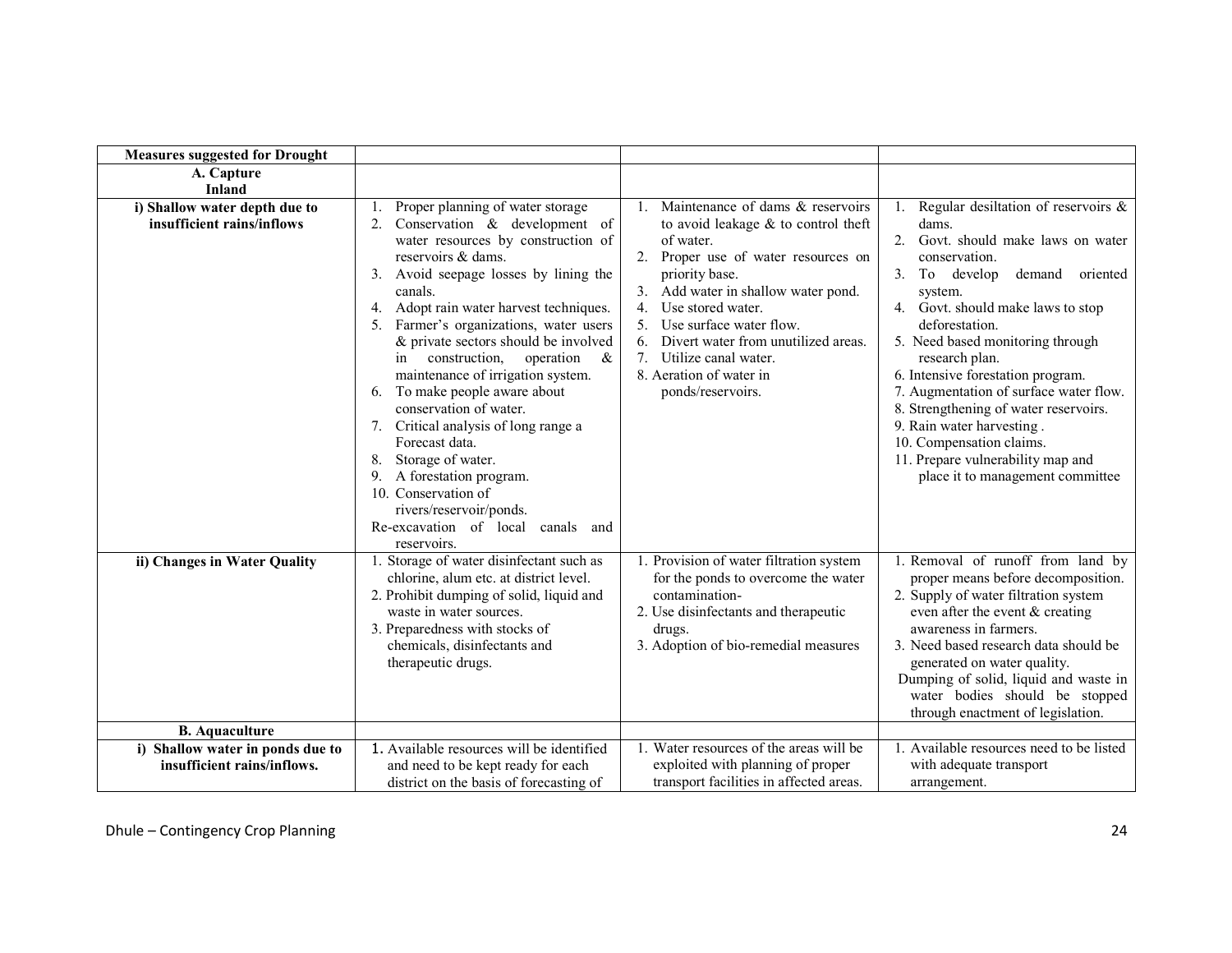|                                                                        | insufficient rain.<br>2. To avoid loss due to seepage,<br>infiltration $&$ leakage by using<br>bentonite, ash, polythene liners etc.<br>3. Maintain the level of water by<br>pumping water into pond.<br>4. Critical analysis of long range<br>Forecast data.<br>5. Storage of water.<br>6. A forestation program.<br>7. Conservation of<br>rivers/reservoir/ponds.<br>Re-excavation of local canals and<br>reservoirs                                                                                                                                    | 2. Maintain the level of water to the<br>required depth.<br>3. Add stored water in shallow water<br>depth.<br>4. Harvesting of fishes as early as<br>possible to avoid mortality.<br>5. Use stored water.<br>6. Use surface water flow.<br>7. Divert water from unutilized areas.<br>8. Utilize canal water.<br>Aeration of ponds. | 2. Desiltation of pond bottom.<br>3. Maintenance of tanks & ponds<br>4. Need based monitoring through<br>research plan.<br>5. Intensive a forestation program.<br>6. Augmentation of surface water flow.<br>7. Construction of water reservoirs.<br>8. Adoption<br>of<br>rain<br>harvesting<br>methods.<br>9. Compensation claims.<br>Prepare vulnerability map and place it<br>to management committee |
|------------------------------------------------------------------------|-----------------------------------------------------------------------------------------------------------------------------------------------------------------------------------------------------------------------------------------------------------------------------------------------------------------------------------------------------------------------------------------------------------------------------------------------------------------------------------------------------------------------------------------------------------|------------------------------------------------------------------------------------------------------------------------------------------------------------------------------------------------------------------------------------------------------------------------------------------------------------------------------------|---------------------------------------------------------------------------------------------------------------------------------------------------------------------------------------------------------------------------------------------------------------------------------------------------------------------------------------------------------------------------------------------------------|
| ii) Impact of salt load build up in<br>ponds / change in water quality | 1. Minimize evaporation losses.<br>2. Dilution of water if salt load is high.<br>3. Available resources will be identified<br>& need to be kept ready for each<br>district on the basis of forecasting of<br>insufficient rain to reduce the salinity<br>by trapping available water resources.<br>4. On the basis of forecasting advising<br>fish farmers for harvesting of<br>marketable fish.<br>5. Prohibit dumping of solid, liquid and<br>waste in water sources.<br>Preparedness with stocks of chemicals,<br>disinfectants and therapeutic drugs. | 1. Dilution of water or exchange water<br>to avoid salt builds up.<br>2. Harvesting the marketable fish to<br>reduce the density.<br>3. Use disinfectants and therapeutic<br>drugs.<br>4. Adoption of bio-remedial measures                                                                                                        | 1. Trapping the water resources from<br>other places for dilution to reduce<br>salt load.<br>2. Need based research data should be<br>generated on water quality.<br>3. Dumping of solid, liquid and waste<br>should<br>be<br>stopped<br>through<br>enactment of legislation.                                                                                                                           |
| 2.5.3 Fisheries                                                        |                                                                                                                                                                                                                                                                                                                                                                                                                                                                                                                                                           |                                                                                                                                                                                                                                                                                                                                    |                                                                                                                                                                                                                                                                                                                                                                                                         |
| <b>Measures suggested for Flood</b>                                    |                                                                                                                                                                                                                                                                                                                                                                                                                                                                                                                                                           |                                                                                                                                                                                                                                                                                                                                    |                                                                                                                                                                                                                                                                                                                                                                                                         |
| A. Capture Inland                                                      |                                                                                                                                                                                                                                                                                                                                                                                                                                                                                                                                                           |                                                                                                                                                                                                                                                                                                                                    |                                                                                                                                                                                                                                                                                                                                                                                                         |
| i) Average compensation paid due to<br>loss of human life              | 1. Fishermen will be given forewarning<br>regarding heavy rains and advised<br>not to go for fishing in<br>rivers/reservoirs.<br>2. Areas need to be identified in each                                                                                                                                                                                                                                                                                                                                                                                   | 1. Fishermen will be advised on use<br>of Life saving jackets and life<br>boats. The life saving<br>appliances/machinery shall be kept<br>ready for rescue operation.                                                                                                                                                              | 1. The victim's family shall be<br>provided with compensation up to<br>Rs. 1, 00,000/- for the deaths<br>occurring during the fishing.<br>2. Rehabilitation of people.                                                                                                                                                                                                                                  |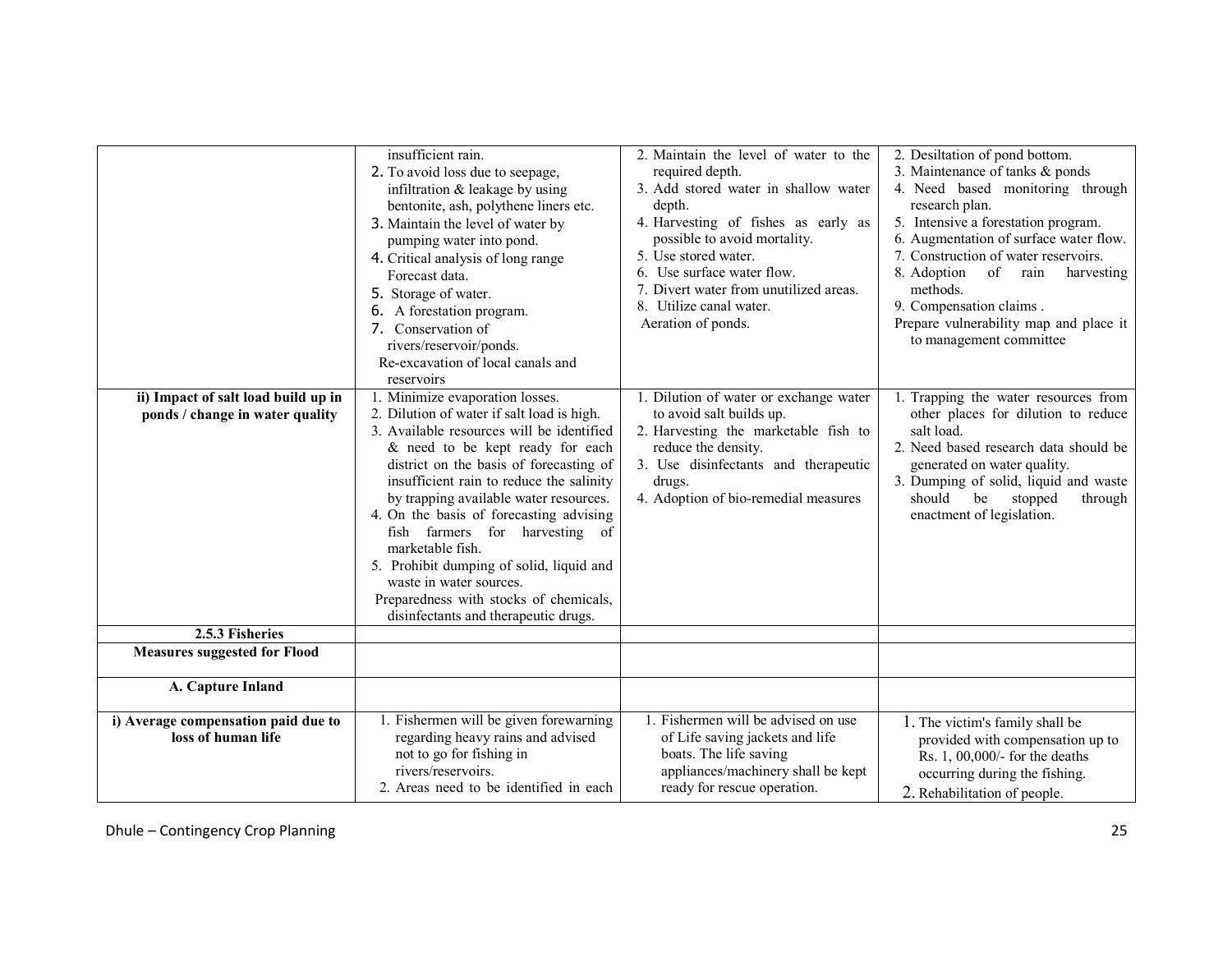|                                 | district prone for flood.<br>3. Maintenance of water drainages in<br>proper way to avoid blockage.<br>4. Proper forecasting<br>information<br>should be available.<br>5. Be prepared to evacuate at a short<br>notice.<br>6. Preparation of flood control action<br>plan.<br>dissemination<br>7. Warning<br>and<br>precautionary response.<br>8. Formation of flood management<br>committee.<br>9. Enhancement in coping capabilities<br>of common people.<br>Insurance for the life of<br>people/fishermen. | 2. Sufficient stock of food, medicine<br>etc. should be available.<br>3. Govt. should take necessary action<br>& provide trained people for rescue<br>operation during flood.<br>4. Human evacuation from the area.<br>Coordination of assistance.<br>6. Damage and need assessment.<br>7. Immediate management of relief<br>supplies.<br>Immediate help delivery | 3. Identify the causes of flood<br>affected area & take necessary<br>preventive measures.<br>4. Arrangement for rescue and<br>casualty care.<br>5. Arrangement for burial control<br>room.<br>6. Restoration of essential services,<br>security and protection of property.<br>7. Support to rehabilitation, logistics,<br>training and awareness build up $\&$<br>testing and updating the plan.<br>Insurance and compensation claim. |
|---------------------------------|--------------------------------------------------------------------------------------------------------------------------------------------------------------------------------------------------------------------------------------------------------------------------------------------------------------------------------------------------------------------------------------------------------------------------------------------------------------------------------------------------------------|-------------------------------------------------------------------------------------------------------------------------------------------------------------------------------------------------------------------------------------------------------------------------------------------------------------------------------------------------------------------|----------------------------------------------------------------------------------------------------------------------------------------------------------------------------------------------------------------------------------------------------------------------------------------------------------------------------------------------------------------------------------------------------------------------------------------|
| ii) No. of boats / nets damaged | 1. The prior information on safe keeping<br>of boats and nets will be provided to<br>the fishermen.<br>2. If prior information is given bring<br>boats & nets towards the safer side.<br>3. Annual repair of boats/nets and gears.<br>Insurance of boats/nets/gears.                                                                                                                                                                                                                                         | 1. Fishermen will be advised to stop<br>fishing during the floods and heavy<br>rainfall.<br>2. Continuous monitoring on water<br>level is required.<br>3. Coordination of assistance<br>4. Immediate management of relief<br>supplies.<br>Govt. support and compensation.                                                                                         | The affected fishermen will<br>provided with compensation up to<br>Rs. 50,000/- for damaged boats or<br>nets.<br>2. Education and training for the repair<br>of boats/nets and gears.<br>Loss assessment & insurance claim.                                                                                                                                                                                                            |
| iii) No. of houses damaged      | 1. Forewarning regarding heavy rainfall,<br>sudden downpour and floods will be<br>spread in the fishermen villages on<br>the banks of rivers.<br>2. Shift the people to safer places.<br>maintenance of Kaccha<br>3. Proper<br>houses.<br>4. Education and training for the repair<br>of houses<br>5. Store raw material for emergency<br>repair of houses.                                                                                                                                                  | 1. Temporary shelter to the affected<br>families will be provided.<br>2. Arrangement of temporary shelters<br>for homeless people.<br>3. Damaged house enumeration and<br>need assessment.<br>4. Coordination of assistance.<br>Immediate management of relief<br>supplies.                                                                                       | 1. The housing facilities on higher<br>elevation shall be provided to<br>affected families by the Government<br>agencies.<br>2. Provide compensation from Govt. to<br>build/repair houses.<br>3. Loss assessment & insurance claim.<br>4. Govt. assistance claim.                                                                                                                                                                      |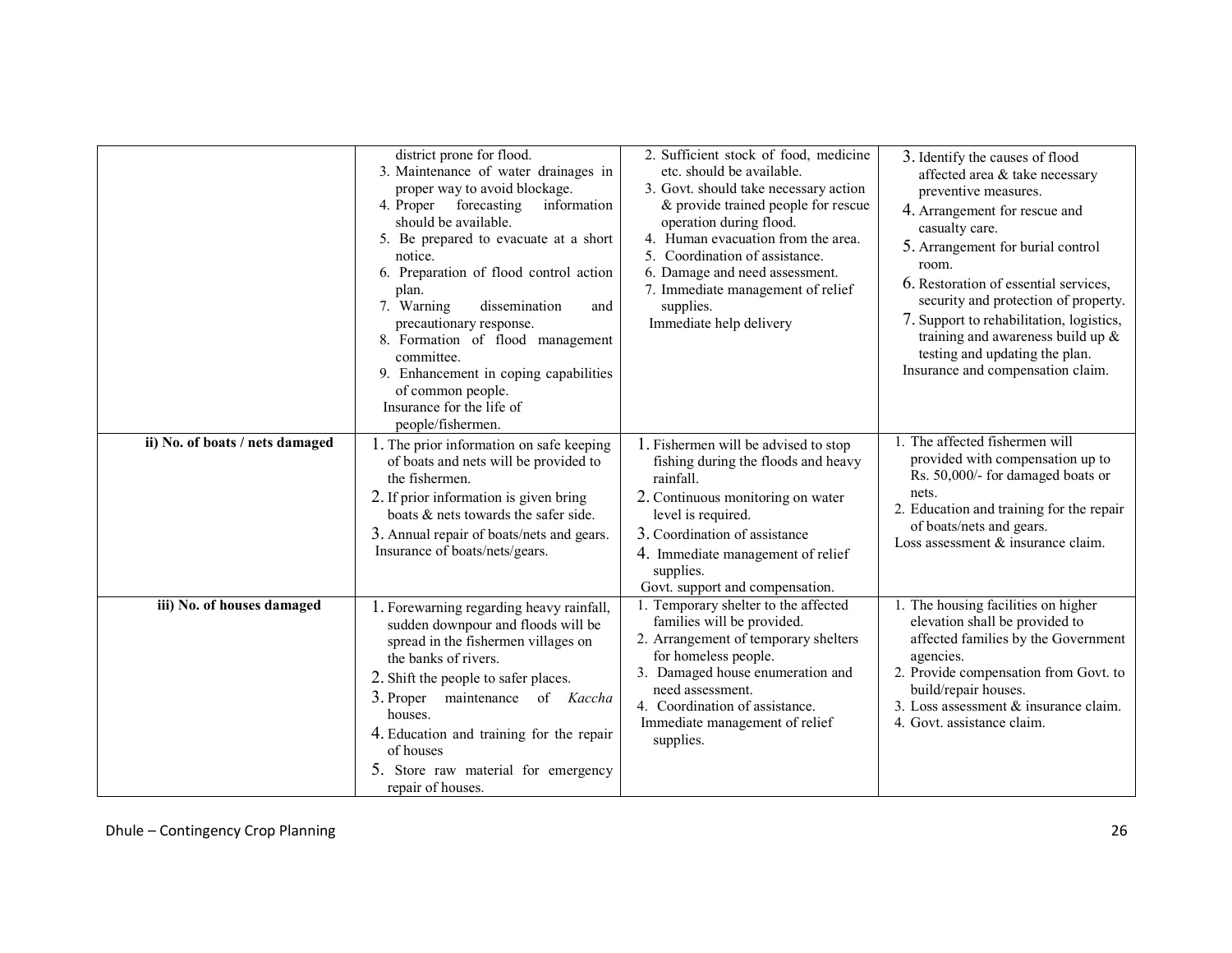|                             | 6. House insurance.                                                                                                                                                                                                                                                                         |                                                                                                                                                                                                                                                                                                                                                                                                                                                               |                                                                                                                                                                                                                                                                                                                                                                                                                                                                                                                                                                                                       |
|-----------------------------|---------------------------------------------------------------------------------------------------------------------------------------------------------------------------------------------------------------------------------------------------------------------------------------------|---------------------------------------------------------------------------------------------------------------------------------------------------------------------------------------------------------------------------------------------------------------------------------------------------------------------------------------------------------------------------------------------------------------------------------------------------------------|-------------------------------------------------------------------------------------------------------------------------------------------------------------------------------------------------------------------------------------------------------------------------------------------------------------------------------------------------------------------------------------------------------------------------------------------------------------------------------------------------------------------------------------------------------------------------------------------------------|
| iv) Loss of stock           | 1. Harvesting the existing fish stock<br>2. Keep boats, nets/gears ready for<br>emergency use.<br>3. Store fuels, food/other item<br>4. Develop flood control management<br>plans.<br>.Stock material insurance                                                                             | 1. Search/locate the stock/input.<br>2. Mobilize local people for<br>protection.<br>3. Hire stock/inputs from distant<br>areas/company/ farmers who are not<br>affected by flood.                                                                                                                                                                                                                                                                             | Provided subsidy on seeds by Govt.<br>2. Implementation of Insurance policy.<br>3. Locate backup stocks and verify its<br>usability time.<br>4. Follow flood control management<br>plan.<br>5. Notify utilities of the critical<br>demand about loss of stock and<br>inputs.<br>Loss assessment & insurance claim.                                                                                                                                                                                                                                                                                    |
| v) Changes in water quality | 1. Storage of water disinfectant such as<br>chlorine, alum etc. at district level.<br>2. Provision to stop/close the<br>effluent/sewerage discharge point in<br>water bodies<br>3. Store chemicals, disinfectants and<br>therapeutic drugs.<br>4. Develop flood control management<br>plan. | .Provision of water filtration system<br>for the ponds to overcome the<br>water contamination-<br>2. Do not use contaminated water<br>3. Proper preparation and<br>management through emergency<br>aeration.<br>4. Use appropriate amount of<br>disinfectants, chemicals and<br>therapeutic drugs.<br>5. Immediate support of<br>Govt./industrial organizations for<br>maintaining the purity and quality<br>of water bodies.<br>6. Need based bioremediation | 1.Removal of runoff from land by<br>before<br>proper<br>means<br>decomposition.<br>2. Supply of water filtration system<br>even after the event $&$ creating<br>awareness in farmers.<br>3. Need based research data should be<br>generated to maintain water<br>quality,<br>4. Dumping of solid, liquid and waste<br>should be stopped through<br>enactment of legislation.<br>5. Contact Govt. and industrial<br>organization for immediate remedy<br>and cleaning of the water bodies.<br>6. Regular water monitoring and bio-<br>monitoring of water bodies for<br>formulation of management plan |
| vi) Health and diseases     | 1. Water filtration system & control<br>measures for diseases should be<br>available.<br>2. Advance planning and preparedness.<br>3. Store chemicals, disinfectants and<br>therapeutic drugs.<br>4. Stock sufficient stores of medicines.                                                   | 1. 1. Periodical checking particularly<br>with respective fish mortality should<br>be done during flood & dead fishes<br>disposed properly.<br>2. Prompt action or immediate removal<br>of disease causing agents/ dead fish,<br>followed by sterile or landfill<br>disposal.                                                                                                                                                                                 | 1. Setting health & disease<br>management training centre at district<br>level for fisherman community by<br>Govt. or with the help of NGO.<br>2. Laboratory diagnosis of diseased<br>fish, generation of data about type or<br>kind of disease spread.<br>3. Eradicating the disease where                                                                                                                                                                                                                                                                                                           |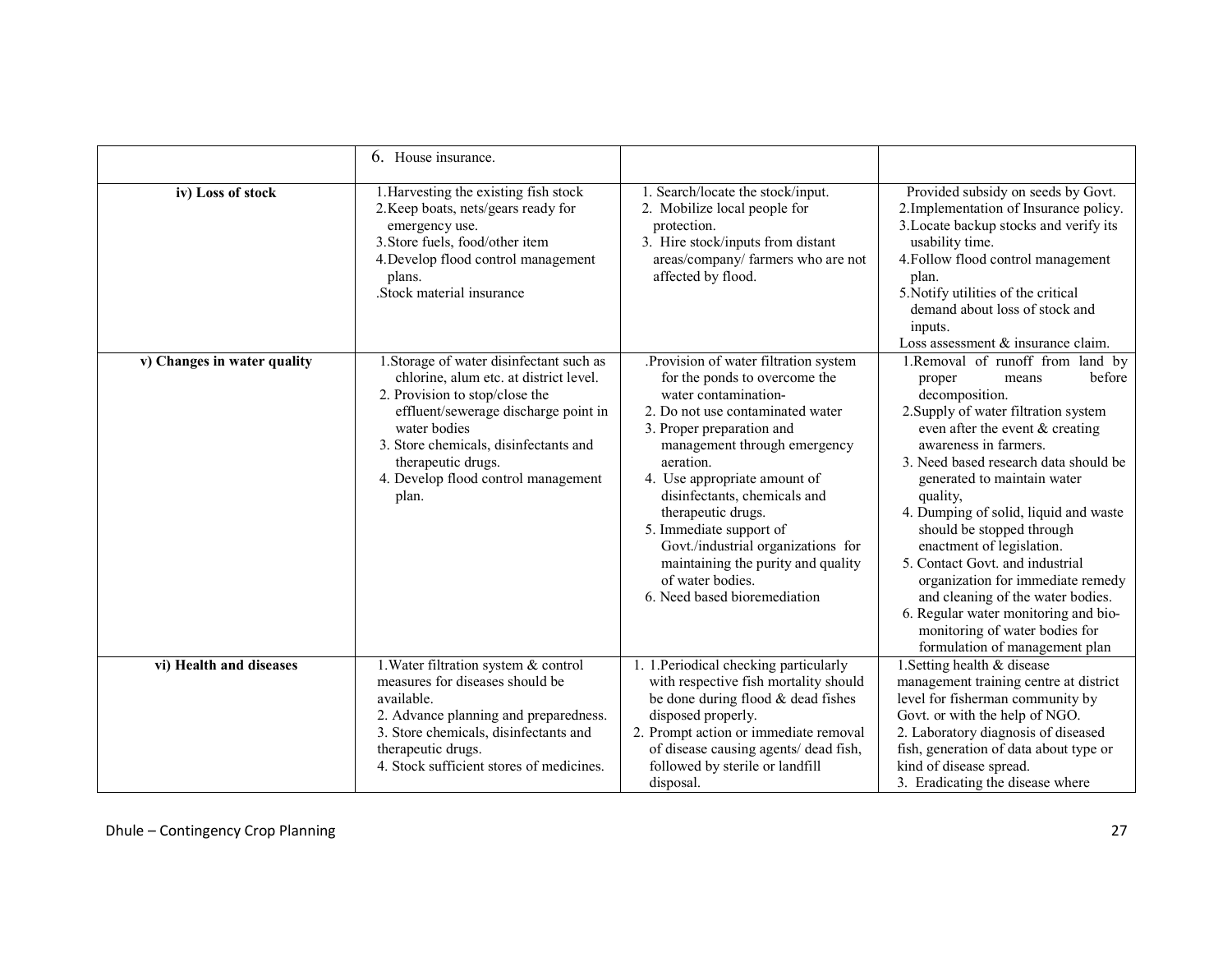| <b>B.</b> Aquaculture          |                                                                                                                                                                                                                                                                                                                                                                                                                                                                                                                                                                                                                                                                                                                                               | 3. Use appropriate amount of<br>disinfectants, chemicals and<br>therapeutic drugs.<br>4. 4. Emergency aeration or splashing<br>in water bodies.                                                                                                                                                                                                                                                                                                                                                                                                                                                                                                                                                                                                                                                                                                                                                                                                                                                                                                           | possible.<br>4. Follow up surveillance and<br>monitoring after disease outbreak.<br>5. Need based research data should be<br>generated.<br>6. Loss assessment & insurance claim.                                                                                                                                                                                                                                                                                                                                                                                                                                                                                                                                                                |
|--------------------------------|-----------------------------------------------------------------------------------------------------------------------------------------------------------------------------------------------------------------------------------------------------------------------------------------------------------------------------------------------------------------------------------------------------------------------------------------------------------------------------------------------------------------------------------------------------------------------------------------------------------------------------------------------------------------------------------------------------------------------------------------------|-----------------------------------------------------------------------------------------------------------------------------------------------------------------------------------------------------------------------------------------------------------------------------------------------------------------------------------------------------------------------------------------------------------------------------------------------------------------------------------------------------------------------------------------------------------------------------------------------------------------------------------------------------------------------------------------------------------------------------------------------------------------------------------------------------------------------------------------------------------------------------------------------------------------------------------------------------------------------------------------------------------------------------------------------------------|-------------------------------------------------------------------------------------------------------------------------------------------------------------------------------------------------------------------------------------------------------------------------------------------------------------------------------------------------------------------------------------------------------------------------------------------------------------------------------------------------------------------------------------------------------------------------------------------------------------------------------------------------------------------------------------------------------------------------------------------------|
| i) Inundation with flood water | 1) In the flood prone areas proper<br>draining system from ponds need to<br>be developed and planned in flood<br>situation before forecasting of flood.<br>2) Site should be away from flood prone<br>area.<br>3) Dyke should be stable in all weather<br>condition & not liable to collapse<br>during heavy rains.<br>4) Proper channels to be provided to pass<br>surplus water $\&$ to avoid breakage to<br>the bundh.<br>5) Proper facility construction for ponds<br>and its stock safety.<br>6) Development of<br>flood<br>control<br>management plan.<br>7) Preparedness with emergency backup<br>equipment on site.<br>8) Stock insurance.<br>9) Preventive measures against entry of<br>alien/wild organisms through flood<br>water. | 2. On<br>the<br>of<br>basis<br>forecasting<br>information to farmers for sale of<br>fish<br>marketable<br>with<br>sufficient<br>transport facility through various<br>media. Proper drainage should be<br>adopted so that inundation with<br>flood water should be minimized.<br>3. On the basis of forecasting,<br>information to farmers for sale of<br>marketable fish with sufficient<br>transport facility through various<br>media.<br>4. Proper drainage should be adopted<br>so that inundation with flood water<br>should be minimized. Excess water<br>should be drained from pond by<br>providing screen outlets or using<br>pumps.<br>5. Arrangement for evacuation.<br>6. Arrangement for rescue and casualty<br>care.<br>7. Arrangement for burial control<br>room.<br>8. Restoration of essential services,<br>security and protection of property.<br>9. Coordination of assistance.<br>10.<br>Damage and need assessment.<br>11.<br>Immediate management of<br>relief supplies.Release excess water<br>from height of T. Lower the water | Planning even after the event should be<br>made for proper drainage and creating<br>awareness and trainings in flood<br>situations.<br>2). Pinning even after the event should<br>be made for proper drainage $\&$<br>creating awareness $\&$ training in<br>flood situation.<br>3) Support to rehabilitation, logistics,<br>training and awareness build up $\&$<br>testing and updating the plan<br>Reallocate<br>fish<br>4)<br>to<br>maintain<br>appropriate biomass so that waste<br>assimilation capacity of pond is not<br>exceeded.<br>5) Reduce or cease feeding because<br>uneaten food and fish waste decreases<br>the dissolved oxygen level.<br>6) Strengthening of water bodies/ponds.<br>7) Loss assessment $\&$ insurance claim. |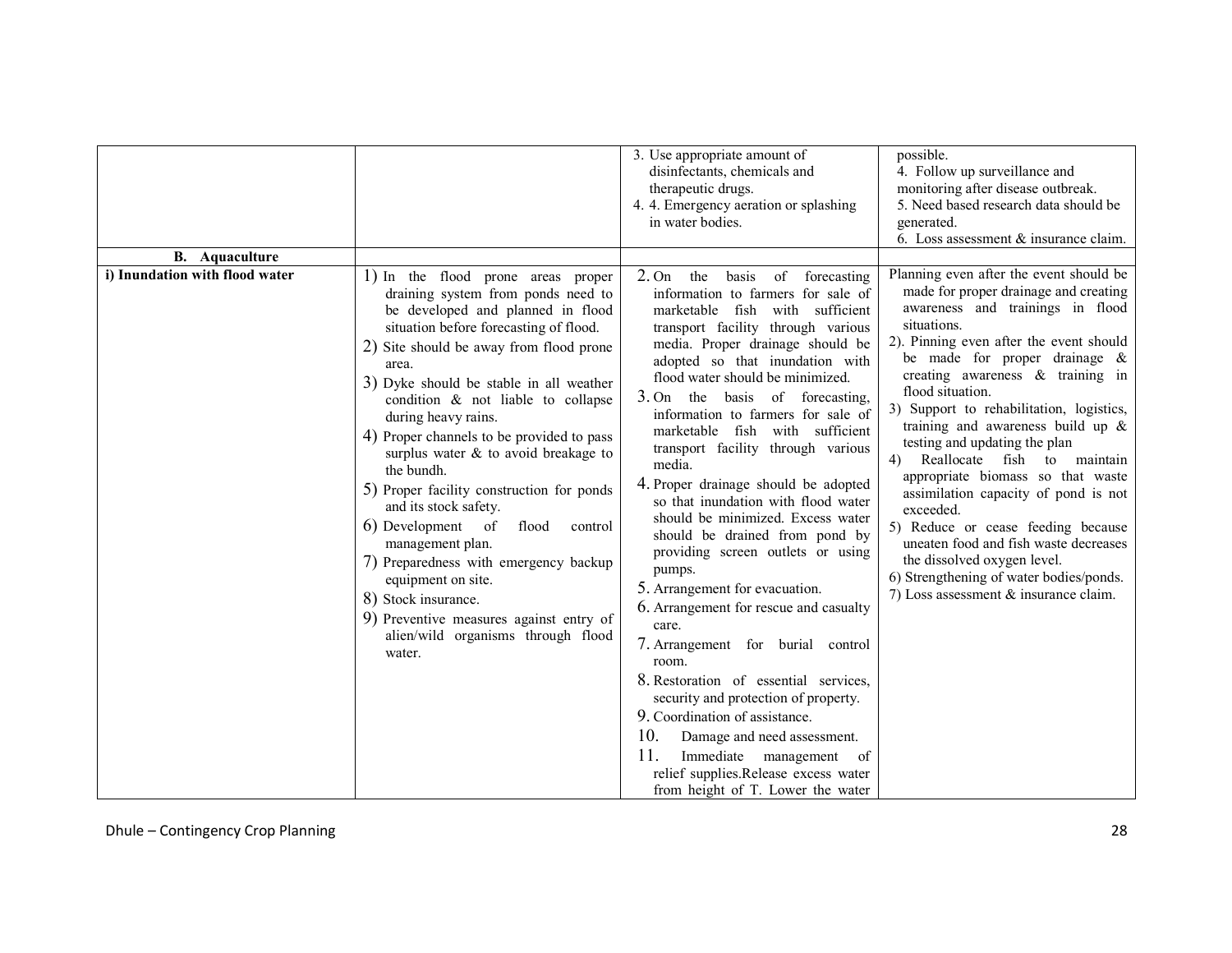|                                                         |                                                                                                                                                                                                                                                                                                                                                                                                                                                                                                                                                                   | level in culture facilities.                                                                                                                                                                                                                                                                                                                                                                                                                                                                                                                                                                                                                                                        |                                                                                                                                                                                                                                                                                                                                                                                                                                                                                                                                                                                                                |
|---------------------------------------------------------|-------------------------------------------------------------------------------------------------------------------------------------------------------------------------------------------------------------------------------------------------------------------------------------------------------------------------------------------------------------------------------------------------------------------------------------------------------------------------------------------------------------------------------------------------------------------|-------------------------------------------------------------------------------------------------------------------------------------------------------------------------------------------------------------------------------------------------------------------------------------------------------------------------------------------------------------------------------------------------------------------------------------------------------------------------------------------------------------------------------------------------------------------------------------------------------------------------------------------------------------------------------------|----------------------------------------------------------------------------------------------------------------------------------------------------------------------------------------------------------------------------------------------------------------------------------------------------------------------------------------------------------------------------------------------------------------------------------------------------------------------------------------------------------------------------------------------------------------------------------------------------------------|
| ii) Water contamination and<br>changes in water quality | 1. Availability of water purifier i.e.,<br>chlorine, alum etc at district level.<br>2. Availability of water disinfectant such<br>as chlorine, alum etc at district level.<br>3. Use of calcium hydroxide $\omega$ 150<br>kg/ha<br>4. Store chemicals, disinfectants and<br>therapeutic drugs<br>5. Develop flood control management<br>plan                                                                                                                                                                                                                      | 1). Supply of water purifier for the<br>overcome<br>ponds<br>to<br>the<br>contamination and changes in BOD.<br>2). Supply of water filtration system<br>for ponds to overcome the<br>contamination.<br>Use of kmno <sub>4</sub> for bath of fish as<br>prophylactics<br>3). Do not use contaminated water.<br>4) Proper preparation and management<br>through emergency aeration (paddle<br>wheel aerator/circulating aerator),<br>that may improve water quality in<br>affected areas.<br>Use appropriate amount of<br>5)<br>disinfectants,<br>chemicals<br>and<br>therapeutic drugs.<br>6) Maintaining the purity and quality of<br>water bodies.<br>7) Need based bioremediation | 1). Supply of water purifier even after<br>the event and creating awareness in<br>farmers.<br>2). Supply of water filtration system<br>even after the event $\&$ crating<br>awareness in farmers.<br>3). Lime treatment for oxidation<br>4). To maintain water quality, need<br>based research data should be<br>generated<br>5). Dumping of solid, liquid and waste<br>should<br>be<br>stopped<br>through<br>enactment of legislation.<br>6). Immediate remedy and cleaning of<br>water bodies.<br>7). Regular water monitoring and bio-<br>monitoring of water bodies for<br>formulation of management plan. |
| iii) Health and diseases                                | 1. Storage of water purifiers and control<br>measures for diseases should be<br>available.<br>2. Personnel should be trained for health<br>disease management through<br>&<br>training<br>3.& list of trained personnel should be<br>available at each district level.<br>4. Adequate stock of medicine should be<br>available at each district level.<br>5. Antibiotics fortified feeding<br>as<br>prophylactics<br>6. Advance planning and preparedness.<br>7. Store chemicals, disinfectants and<br>therapeutic drugs.<br>Stock sufficient emergency medicines | 1. Periodical checking particularly with<br>respective fish mortality should be<br>done during flood.<br>2. Services of trained personnel need to<br>be made available in affected areas<br>with sufficient supply of life saving<br>medicines.<br>3. Disinfectants formalin treatments as<br>prophylactics<br>4. Identification of type of disease<br>outbreak,<br>immediate removal of<br>disease causing agents/ dead fish.<br>5.<br>Use appropriate amount of<br>disinfectants,<br>chemicals<br>and<br>therapeutic drugs.<br>6. Determination of nature and speed<br>of transmission of diseases.<br>7. Emergency aeration or splashing in                                      | health and<br>1). Setting<br>disease<br>management training centre at<br>district level for fishermen and<br>government officials.<br>2). Routine training programmed as a<br>refresher course need to be<br>implemented in relation to health $\&$<br>disease management during flood.<br>3) .Lime treatment for oxidation<br>4). Laboratory diagnosis of diseased<br>fish, generation of data about type or<br>kind of disease spread.<br>5). Eradicating the disease.<br>6). Follow up surveillance and<br>monitoring.<br>7). Proper disposal of dead fish.<br>8). Loss assessment $\&$ insurance<br>claim. |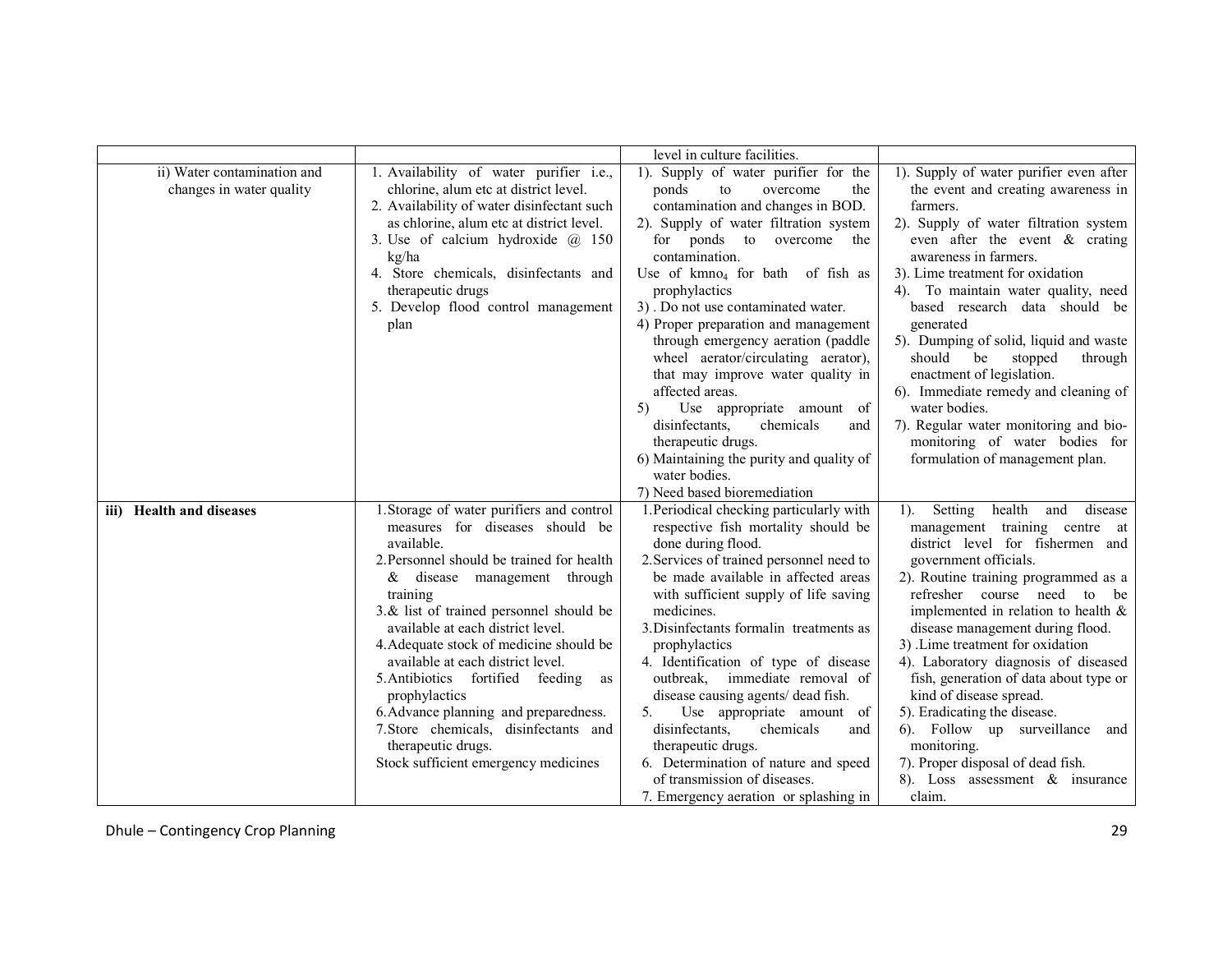|                                                            |                                                                                                                                                                                                                                                                                                                                                                                                                                                     | water bodies.                                                                                                                                                                                                                                                                                                                                                                                                |                                                                                                                                                                                                                                                                                                                                                              |
|------------------------------------------------------------|-----------------------------------------------------------------------------------------------------------------------------------------------------------------------------------------------------------------------------------------------------------------------------------------------------------------------------------------------------------------------------------------------------------------------------------------------------|--------------------------------------------------------------------------------------------------------------------------------------------------------------------------------------------------------------------------------------------------------------------------------------------------------------------------------------------------------------------------------------------------------------|--------------------------------------------------------------------------------------------------------------------------------------------------------------------------------------------------------------------------------------------------------------------------------------------------------------------------------------------------------------|
| iv) Loss of stock and inputs (feed<br>chemicals etc.)      | 1). Harvestable sized fishes shall be<br>marketed before the event to avoid<br>losses. The inputs like feed and chemical<br>etc. shall be stored at safe places.<br>2). Flood situation going to exist then<br>move the feed, chemicals $\&$ other<br>accessories to safer places.<br>3). Keep the stock/input at safe place for<br>emergency purpose.<br>4). Store fuels, food/other item.<br>5) .Develop flood control management                 | 1). The pond embankments will be<br>fenced with netting to avoid fish losses.<br>The store rooms for inputs like feed,<br>chemicals etc. shall be created.<br>2). Available fish stock should<br>be<br>recovered. Stock of inputs must be<br>stored in well protected area.<br>3). Search/locate the stock/input.<br>4). Purchase/hire valuable stock/inputs<br>from distant areas not affected by<br>flood. | The fish farmers shall be<br>$\left  \right $<br>provided with fish seed and feed at<br>concessional rates.<br>(2)<br>Feeds, chemicals etc required<br>for the culture operation should be<br>purchased.<br>Strengthening of stocks.<br>3)<br>4)<br>Assessment of total loss.<br>5)<br>Insurance claims.                                                     |
|                                                            | plan.<br>6). Stock material insurance                                                                                                                                                                                                                                                                                                                                                                                                               |                                                                                                                                                                                                                                                                                                                                                                                                              |                                                                                                                                                                                                                                                                                                                                                              |
| v) Infrastructure damage (pumps,<br>aerators, huts etc.)   | 1) Prior information regarding removal of<br>Pumps and aerators shall be given to the<br>fish farmers.<br>2) Flood situation going to exist then<br>move the pumps, aerators $\&$ other<br>accessories to safer places.<br>3) Educate and provide training for the<br>repair of infrastructure.<br>4) Follow flood control management plan.<br>5) Store raw materials for repairing of<br>pumps aerators, huts etc.<br>6) Infrastructure insurance. | 1) Pumps, aerator and generators shall<br>be removed from the pond before the<br>event<br>2) Use manual techniques for aeration<br>or make substitute arrangement for the<br>same.<br>3) Notify utilities of the critical demand.<br>4) Coordination of assistance.<br>5) Immediate management of relief<br>supplies                                                                                         | 1. Suitable<br>Compensation<br>for the<br>damaged machinery shall be given<br>to the fish farmers.<br>2. Install the equipments during flood.<br>3. Damaged infrastructure enumeration<br>and need assessment.<br>4. Locate backup equipment and verify<br>its operation.<br>5. Repair of damaged infrastructure.<br>6. Loss assessment $&$ insurance claim. |
| 2.5.3 Fisheries                                            |                                                                                                                                                                                                                                                                                                                                                                                                                                                     |                                                                                                                                                                                                                                                                                                                                                                                                              |                                                                                                                                                                                                                                                                                                                                                              |
| Measures suggested for Cyclone                             |                                                                                                                                                                                                                                                                                                                                                                                                                                                     |                                                                                                                                                                                                                                                                                                                                                                                                              |                                                                                                                                                                                                                                                                                                                                                              |
| <b>Inland Aquaculture</b><br>i) Overflow/flooding of ponds | 1. If intensity of cyclone with heavy rain<br>fall exists then harvest existing fish<br>stock.<br>2. Dike should be stable in all weather<br>condition & not liable to collapse<br>during flood.                                                                                                                                                                                                                                                    | 1.0n<br>the<br>basis<br>of<br>forecasting<br>information to farmers for sale of<br>sufficient<br>marketable fish with<br>transport facility through various<br>media. Proper drainage should be<br>adopted so that inundation with<br>storm water should be managed                                                                                                                                          | Planning even after the event should be<br>made for proper drainage & creating<br>awareness & training in storm<br>situation.                                                                                                                                                                                                                                |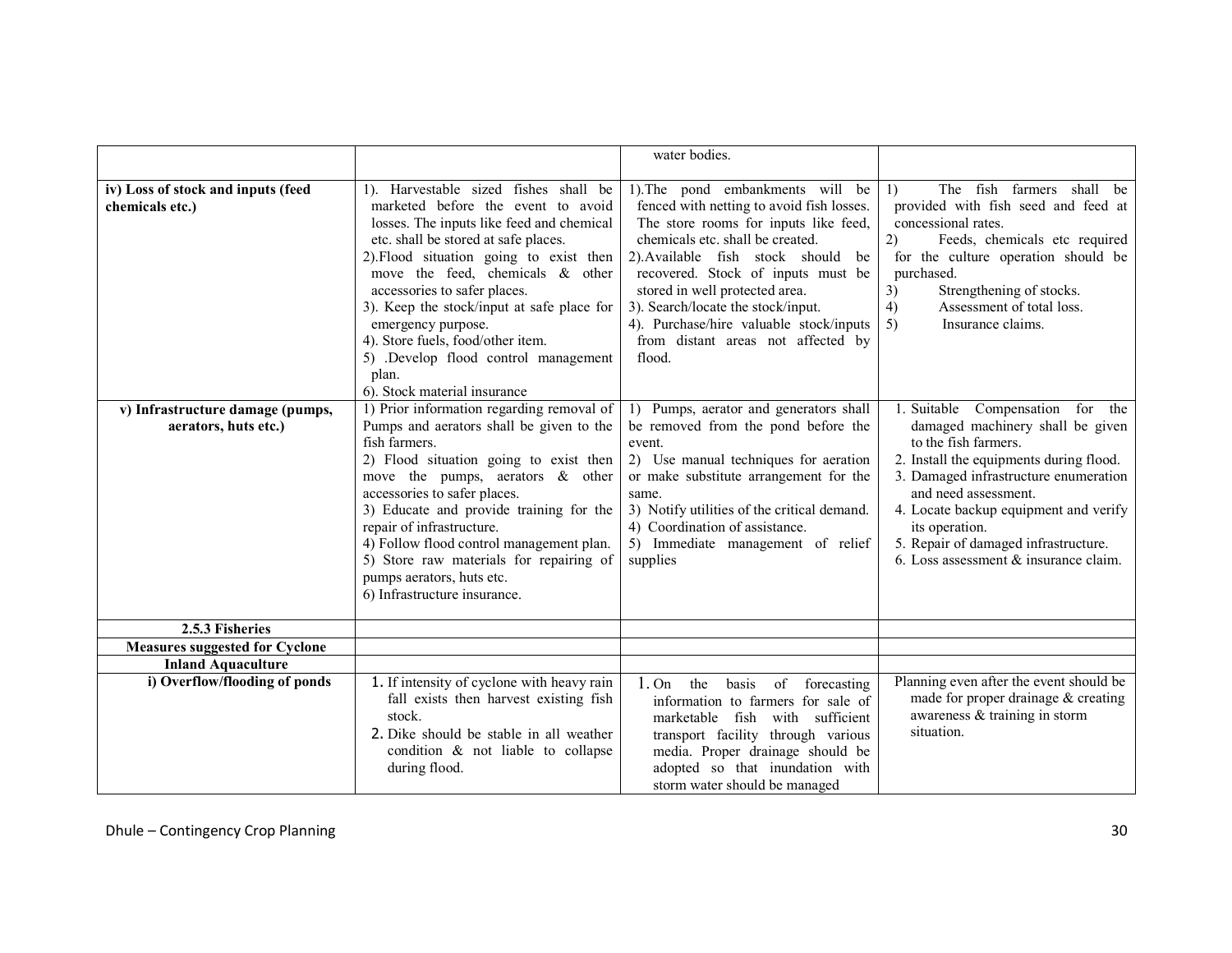|                                                                  |                                                                                                                                                                                                                                                                                                                                                                                                                                  | 2. Enhancement of dykes height by<br>sand bags                                                                                                                                     |                                                                                                                                                                                                                    |
|------------------------------------------------------------------|----------------------------------------------------------------------------------------------------------------------------------------------------------------------------------------------------------------------------------------------------------------------------------------------------------------------------------------------------------------------------------------------------------------------------------|------------------------------------------------------------------------------------------------------------------------------------------------------------------------------------|--------------------------------------------------------------------------------------------------------------------------------------------------------------------------------------------------------------------|
| Changes in water quality<br>i)<br>(fresh/brackish water ratio)   | 1.<br>Supply of water for correcting<br>the changes in fresh water & brackish<br>water.<br>2. Maintain salinity by addition of fresh<br>water up to 20-25 ppt.                                                                                                                                                                                                                                                                   | 1. Supply of water for correcting the<br>changes in fresh water & brackish<br>water.<br>2. Use euryhaline species                                                                  | 1. Water storage facility needs to be<br>developed to overcome the problem<br>of changes in fresh & brackish water<br>ratio.<br>2. use Euryhaline species for culture                                              |
| iii) Health and disease                                          | 1. Water filtration system & control<br>measures for disease should be<br>available.<br>2. Adequate stock of medicine should be<br>available at each district level.<br>3. Liming and formalin treatment                                                                                                                                                                                                                         | 1. Periodically checking particularly in<br>respective of fish mortality & water<br>parameter during flood.<br>2. Disinfectants treatments                                         | 1. Settling<br>$\&$<br>health<br>disease<br>management training centre at<br>district level for fishermen & Govt.<br>official.                                                                                     |
| iv) Loss of stock and inputs (feed,<br>chemicals etc.)           | 1. Cyclone with heavy rain fall situation<br>going to exist then move the feed,<br>chemicals & other accessories to safer<br>places.<br>2. Stock cover under insurance                                                                                                                                                                                                                                                           | 1. Available<br>fish<br>stock should<br>be<br>recovered.                                                                                                                           | 1. Feeds, chemicals etc required for the<br>culture<br>operation<br>should<br>be<br>purchased.<br>Seed and feed to be supplied<br>$\overline{2}$ .<br>through Deptt of fisheries,                                  |
| v) Infrastructure damage (pumps,<br>aerators, shelters/huts etc) | 1) Cyclone with heavy rain fall situation<br>going to exist then shifted the pumps,<br>aerators & other accessories to safer<br>places.                                                                                                                                                                                                                                                                                          | 1) Use manual techniques for aeration<br>or make substitute arrangement for<br>the same.                                                                                           | Compensation on assessment of actual<br>losses & damage of pumps, aerators,<br>shelters/huts given through RKVY,<br>NCDC, NREGSui                                                                                  |
| 2.5.3 Fisheries                                                  |                                                                                                                                                                                                                                                                                                                                                                                                                                  |                                                                                                                                                                                    |                                                                                                                                                                                                                    |
| <b>Measures suggested for Heat Wave</b><br>and Cold Wave         |                                                                                                                                                                                                                                                                                                                                                                                                                                  |                                                                                                                                                                                    |                                                                                                                                                                                                                    |
| <b>Inland</b>                                                    |                                                                                                                                                                                                                                                                                                                                                                                                                                  |                                                                                                                                                                                    |                                                                                                                                                                                                                    |
| Aquaculture                                                      |                                                                                                                                                                                                                                                                                                                                                                                                                                  |                                                                                                                                                                                    |                                                                                                                                                                                                                    |
| i) Changes in pond environment<br>(water quality)                | 1) If intensity of heat wave high, add water 1) Adequate facility should be ready for 1) Adequate facility should be ready for<br>from other source.<br>2) Harvest existing fish stock.<br>$\beta$ )Adequate facility should be ready for 2)<br>heat wave & system for changing water<br>temperature during cold wave.<br>$\sharp$ ) Listen to local weather forecasts and stay $\sharp$ ) Use dark materials to cover the water | heat wave & system for changing<br>water temperature during cold wave.<br>Monitor fishing sites frequently to $2$ )<br>ensure that they are not affected by<br>heat or cold waves. | heat wave & system for changing<br>water temperature during cold wave.<br>Intensive afforestation program for<br>reducing heat waves.<br>Collect basic weather data and<br>3)<br>incidence of extreme and physical |
|                                                                  | of upcoming temperature<br>aware                                                                                                                                                                                                                                                                                                                                                                                                 | bodies during excessive heat waves.                                                                                                                                                | data of water bodies, water chemistry                                                                                                                                                                              |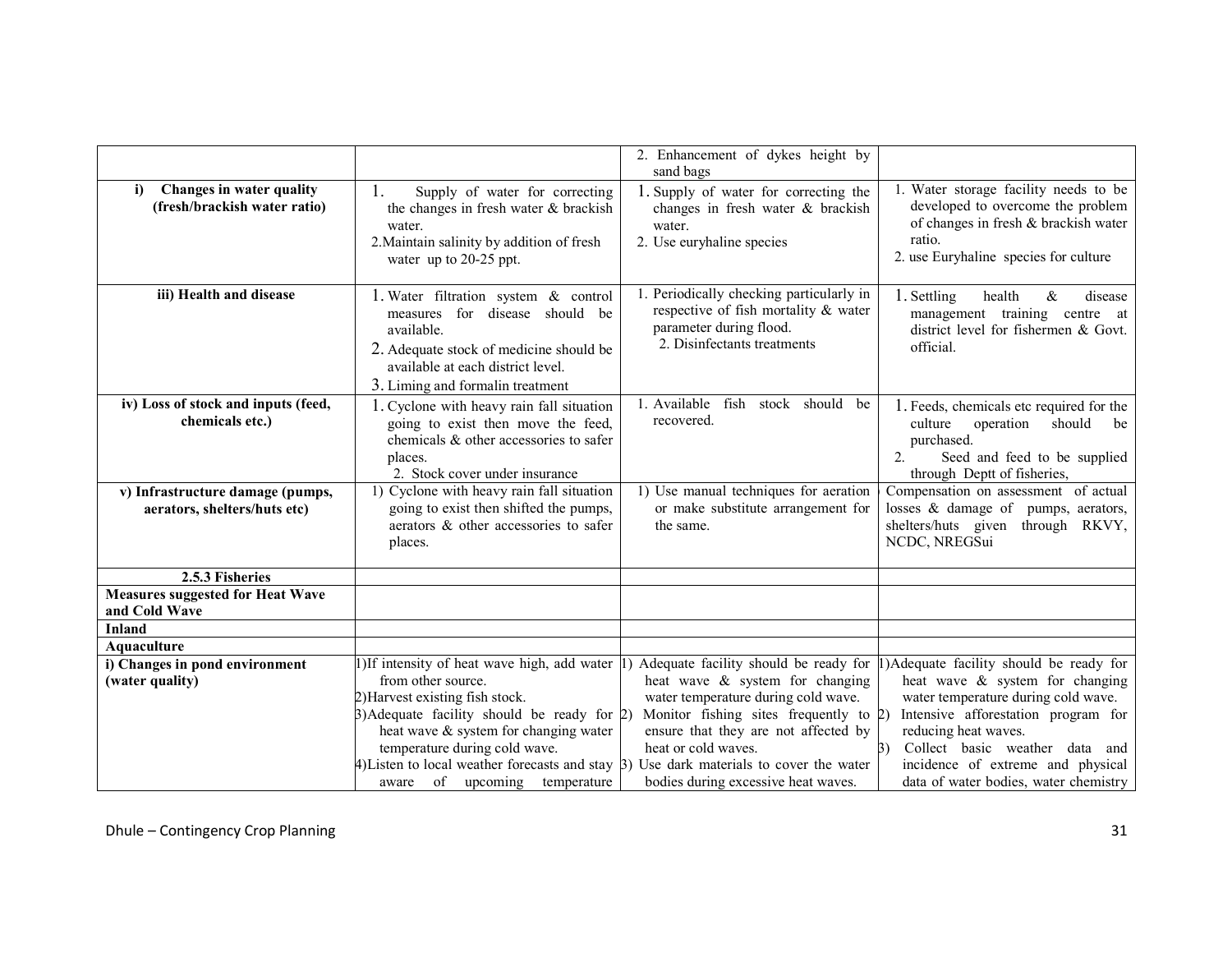|                                    | changes.<br>5) Arrange the aerators.<br>6) Ensure sufficient water quantity in water $\vert 5$ )<br>bodies.<br>7) Formulate strategic fishing management<br>for the heat /cold waves.<br>8) Tree plantation around fish ponds                                                                    | Stay hydrated by drinking plenty of<br>fluids during fishing/field work.<br>Adopt proper care and management<br>during the fishing period of cold/heat 4)<br>wave like keeping stock of drinking<br>water and extra cloths.<br>Educating the farmers<br>through<br>6)<br>electronic or print media<br>Maintain Water level in pond                                                                                                                                                                                                | plankton<br>changes,<br>and<br>seasonal<br>profile<br>blooms,<br>and<br>seasonal<br>topography and soil composition.<br>Gather information about history of<br>catch per unit effort as well as fish<br>yield rate during heat wave and cold<br>wave and accordingly simulate future<br>plan for sustainable fishing.<br>Loss assessment $&$ insurance claim.                                                                                     |
|------------------------------------|--------------------------------------------------------------------------------------------------------------------------------------------------------------------------------------------------------------------------------------------------------------------------------------------------|-----------------------------------------------------------------------------------------------------------------------------------------------------------------------------------------------------------------------------------------------------------------------------------------------------------------------------------------------------------------------------------------------------------------------------------------------------------------------------------------------------------------------------------|---------------------------------------------------------------------------------------------------------------------------------------------------------------------------------------------------------------------------------------------------------------------------------------------------------------------------------------------------------------------------------------------------------------------------------------------------|
|                                    |                                                                                                                                                                                                                                                                                                  |                                                                                                                                                                                                                                                                                                                                                                                                                                                                                                                                   |                                                                                                                                                                                                                                                                                                                                                                                                                                                   |
| ii) Health and diseases management | 1) Adequate stock of medicine should be<br>available at each district level.<br>2) Advance planning and preparedness.<br>Store chemicals, disinfectants and<br>3)<br>therapeutic drugs.<br>Develop heat/ cold wave control<br>4)<br>management plan.<br>5) Stock sufficient emergency medicines. | 1)Periodical checking particularly with<br>respective fish mortality should be<br>done.<br>2) Identification of type of disease<br>immediate removal of<br>outbreak,<br>disease causing agents/ dead fish.<br>Use<br>3)<br>appropriate<br>amount<br>of<br>disinfectants.<br>chemicals<br>and<br>therapeutic drugs.<br>4) Determination of nature and speed of<br>transmission of diseases.<br>5) Emergency aeration or splashing in<br>water bodies<br>6) Bleaching powder 1 to 2 $\%$ , formalin<br>treatment to prevent disease | 1) Setting health $\&$ disease management<br>training centre at district level for<br>fishermen & Govt. official.<br>2) Laboratory diagnosis of diseased fish,<br>generation of data about type or kind<br>of disease spread.<br>3) Eradicating the disease.<br>Follow up<br>surveillance<br>4)<br>and<br>monitoring.<br>5) Proper disposal of dead fish.<br>6) Loss assessment $\&$ insurance claim.<br>7) KMNO4 2 % to maintain oxygen<br>level |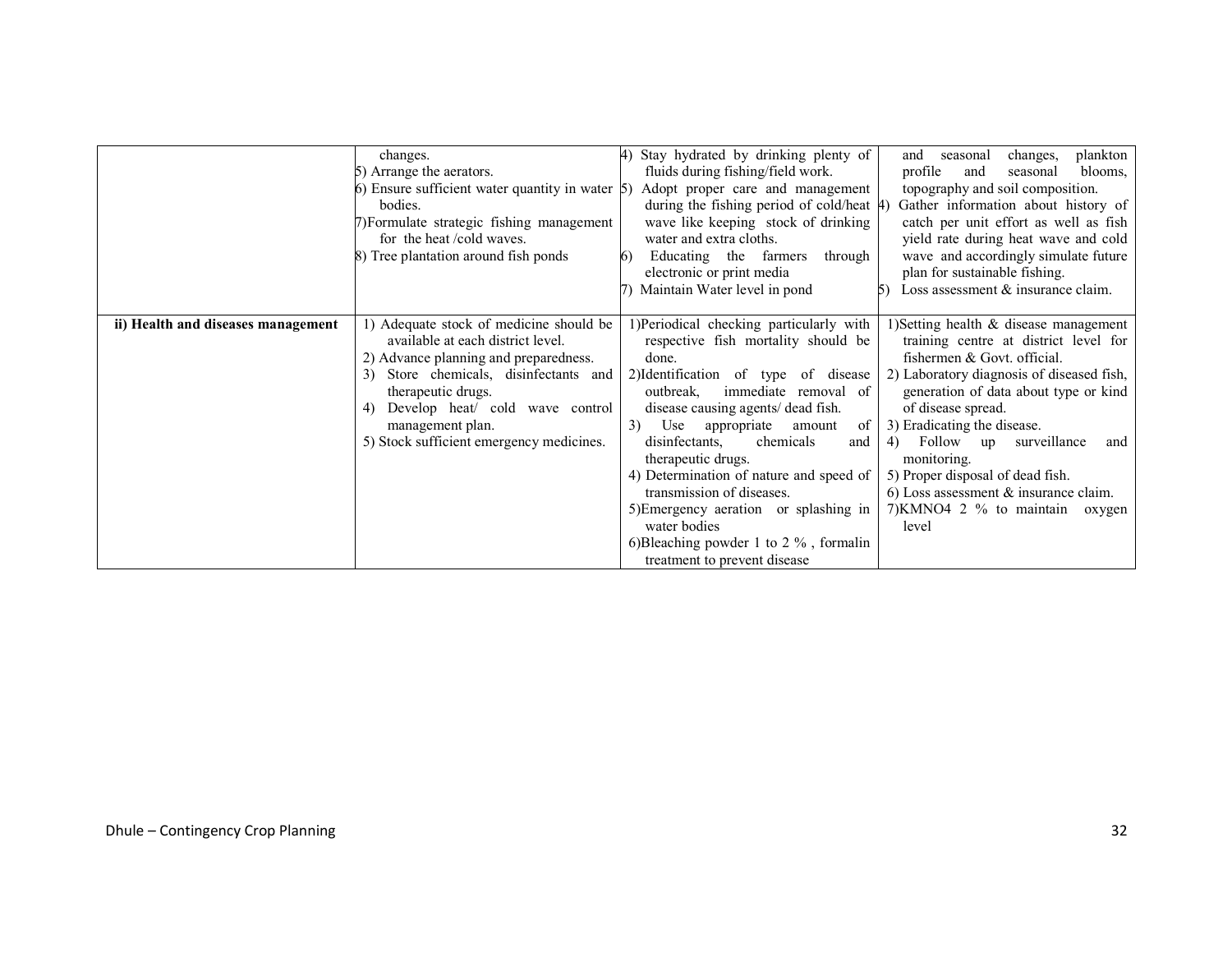### Annexure – I Location Map